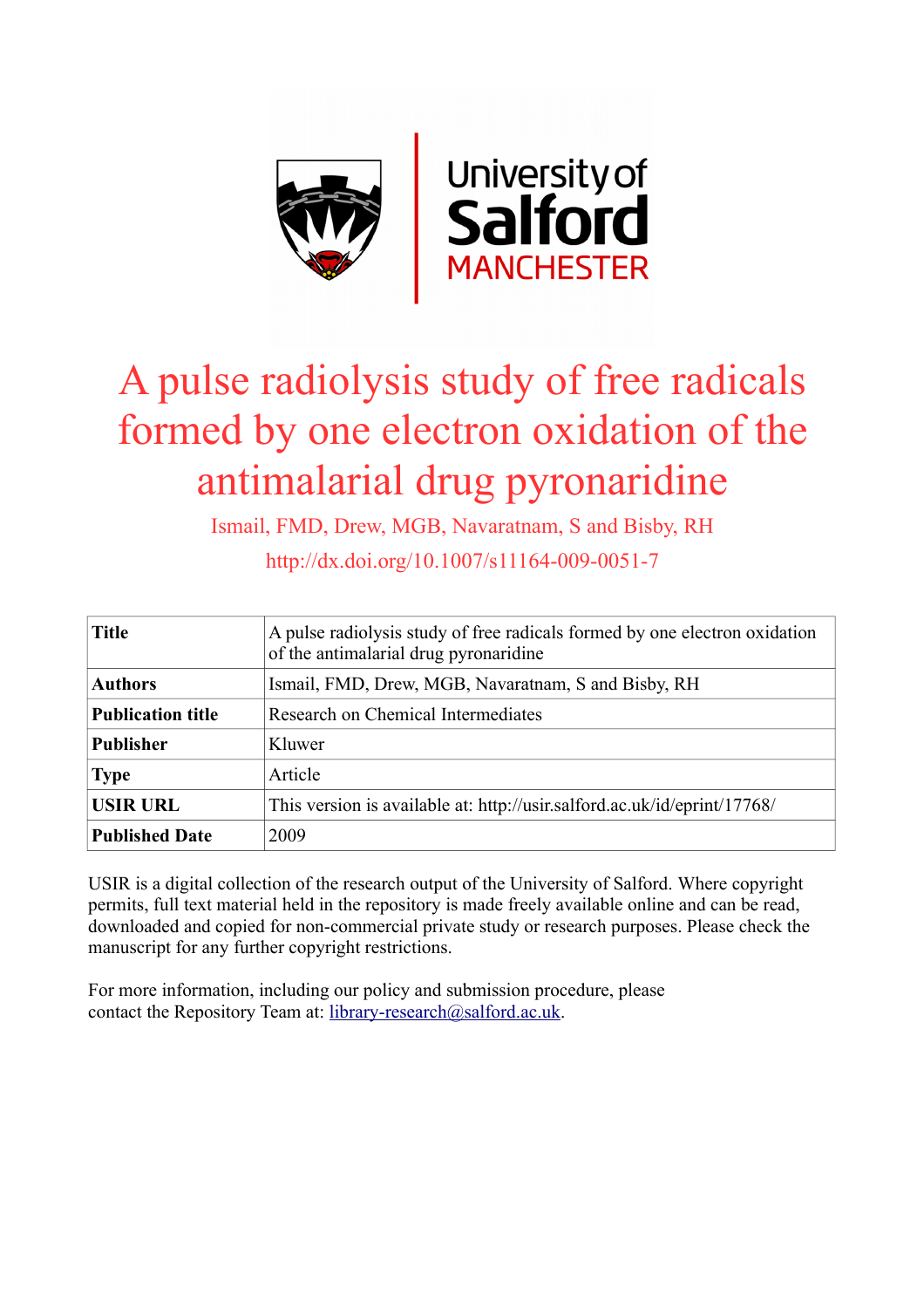### **A PULSE RADIOLYSIS STUDY OF FREE RADICALS FORMED BY ONE ELECTRON OXIDATION OF THE ANTIMALARIAL DRUG PYRONARIDINE.**

Fyaz M. D. Ismail<sup>1</sup>, Michael G.B.Drew<sup>2</sup>, Suppiah Navaratnam<sup>3,4</sup> and Roger H.  $Bisby<sup>3</sup>$ \*

<sup>1</sup>School of Pharmacy and Biomolecular Sciences, Liverpool John Moores University, Liverpool L3 3AF, UK

<sup>2</sup>Department of Chemistry, University of Reading, Reading RG6 6AD, UK

<sup>3</sup>Biomedical Sciences Research Institute, University of Salford, Salford M5 4WT, UK

<sup>4</sup>Free Radical Research Facility, STFC Daresbury Laboratory, Warrington, WA4 4AD, UK.

\*Author for correspondence, email [r.h.bisby@salford.ac.uk](mailto:r.h.bisby@salford.ac.uk)

### **ABSTRACT**

Free radicals from one-electron oxidation of the antimalarial drug pyronaridine have been studied by pulse radiolysis. The results show that pyronaridine is readily oxidised to an intermediate semiiminoquine radical by inorganic and organic free radicals, including those derived from tryptophan and acetaminophen. The pyronaridine radical is rapidly reduced by both ascorbate and caffeic acid. The results indicate that the one-electron reduction potential of the pyronaridine radical at neutral pH lies between those of acetaminophen (707 mV) and caffeic acid (534 mV). The pyronaridine radical decays by a second order process which DFT calculations (UB3LYP/6-31+G\* ) suggest is a disproportionation reaction. Important calculated dimensions of pyronaridine, its phenoxyl and aminyl radical as well as the iminoquinone are presented.

**KEYWORDS**:- Pyronaridine, free radical, pulse radiolysis, oxidation, DFT antimalarial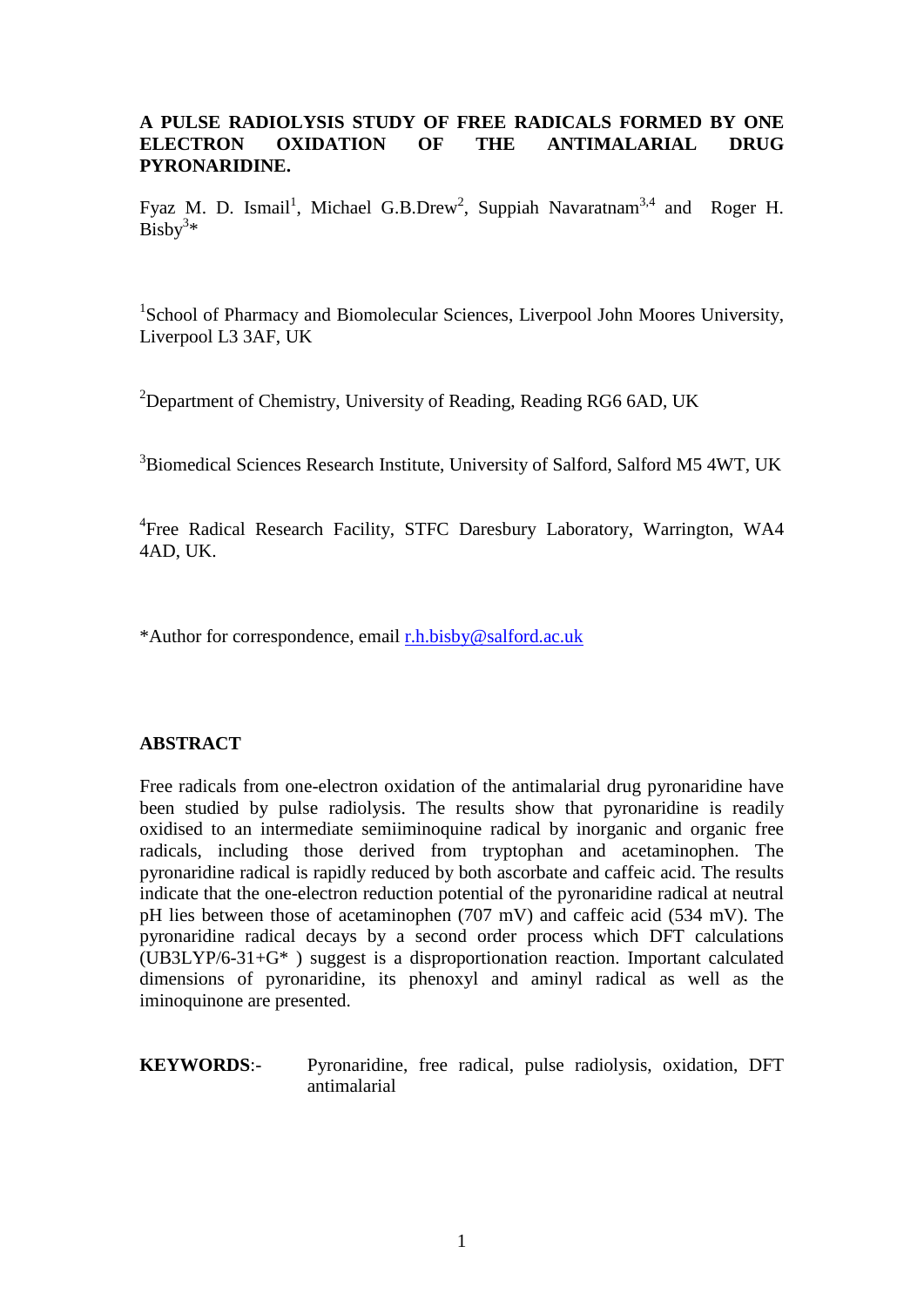### **INTRODUCTION**

The massive problem of endemic and drug-resistant malaria in tropical countries, especially that due to potentially fatal infections with *Plasmodium falciparum*, has led to the development of a wide range of antimalarial drugs [1]. Pyronaridine (Figure 1) was introduced as an antimalarial agent in the 1970's as a development of the existing antimalarial drug amodiaquine [2,3]. Although an effective antimalarial agent, amodiaquine has the potential to induce potentially fatal hepatotoxicity [4] and has now been withdrawn from use, except in the treatment of acute and resistant infections. Toxicity of amodiaquine results from oxidation of the aminophenol function, probably through the intermediate formation of the semiiminoquinone radical [5], and formation of a reactive iminoquinone [6-9]. In comparison, pyronaridine shows less clinical toxicity but retains some of the biochemical properties associated with amodiaquine toxicity such as oxidation by peroxidases, iminoquinone formation, glutathione depletion and cytotoxicity [6]. These reactions of the aminophenol function in antimalarial drugs reflect the well known toxicity of the same group within acetaminophen (N-acetylaminophenol, APAP) [10]. The pyronaridine molecule is normally formulated for clinical use as the tetraphosphate and Figure 1 indicates the  $pK_a$  values for proton loss at the various sites in the molecule [11]. Pyronaridine is of particular interest since it has been reported to be active against multidrug-resistant strains of *Plasmodium* [12], inhibits *Plasmodium falciparum* topoisomerase II [13] and is being evaluated for world wide prophylactic use against all strains (drug resistant and sensitive) of malaria [1].

### {FIGURE 1}

The propensity for oxidation of the aminophenol function in both amodiaquine and pyronaridine is involved not only in toxic side effects but may also be involved in their modes of antimalarial action. In the intra-erythrocytic stage the malaria parasite degrades haemoglobin and utilises the released amino acids for its own catabolism [14]. The heme that is simultaneously released is potentially toxic to the parasite through reactions that induce oxidative stress and contribute to the pathophysiology of fatal cerebral malaria [15]. Biocrystallization of the free heme, which may be a spontaneous or enzymically promoted process [16], produces redox inactive βhematin, also known as hemozoin or malaria pigment [17]. This eliminates oxidative stress due to free heme and allows the parasite to survive. Compounds that inhibit heme biocrystallization also possess antimalarial activity [18]. Recent results indicate that pyronaridine forms a complex with hematin that inhibits further biocrystallization [19]. This is now considered to be the mode of action rather than inhibition of parasite topoisomerase [13]. Such interactions appear to depend on a slipped offset interaction [3, 18] rather than the previously assumed  $\pi-\pi$  interactions between drug and hematin, with the drug acting as a partial electron donor.

Pulse radiolysis studies have previously been used to study the redox behaviour of phenols and aminophenols and the properties of the phenoxyl and semi(imino)quinone radicals formed by one-electron oxidation [20,21]. Pulse radiolysis studies of both APAP [22] and amodiaquine [23] have been reported. The present pulse radiolysis study has been undertaken to assess the reactivity and reduction potential of the intermediate free radical formed by one-electron oxidation of pyronaridine.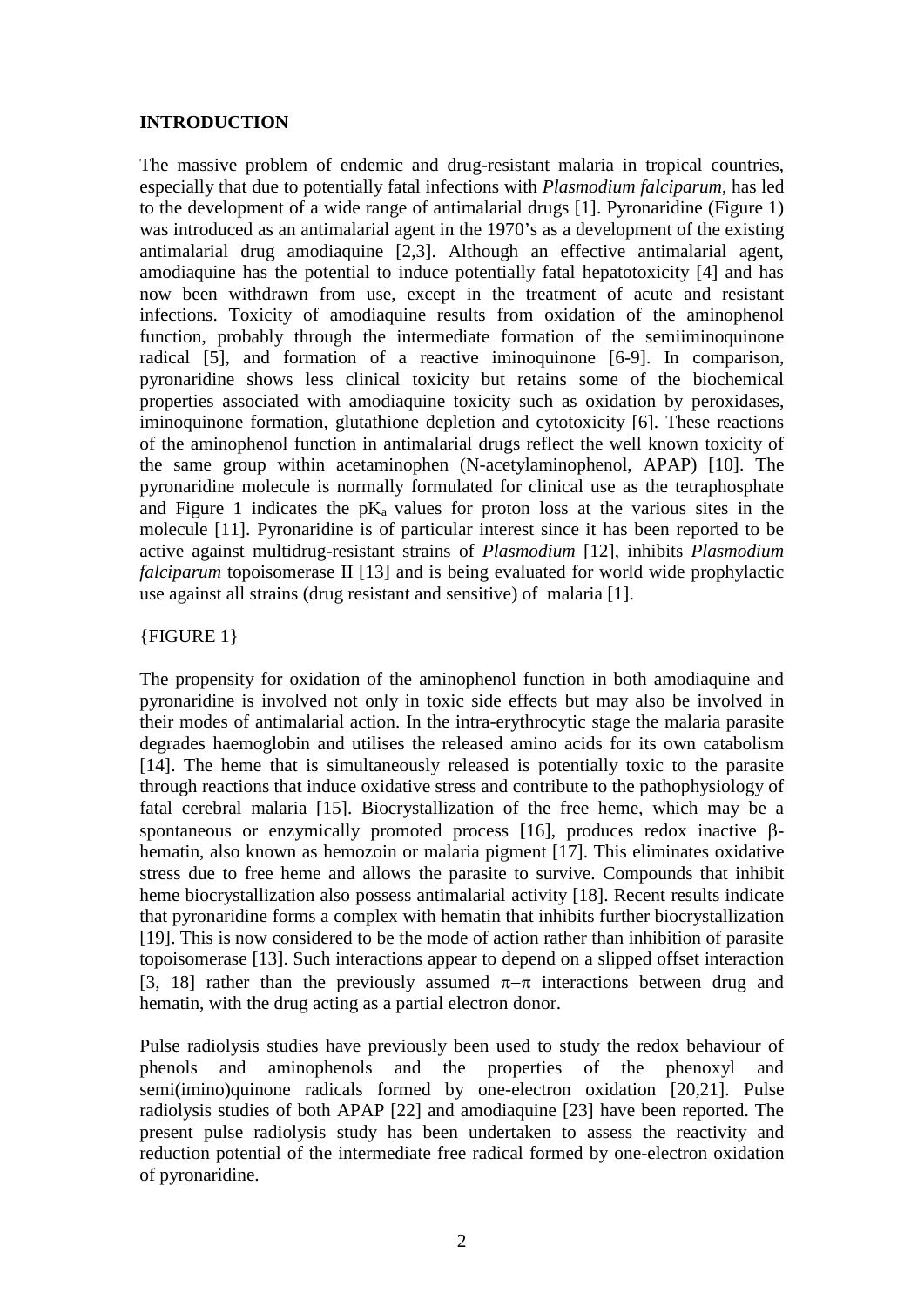#### **MATERIALS AND METHODS**

Pyronaridine tetraphosphate was a gift from Professor D Warhurst (London School of Hygiene and Tropical Medicine). The model compound *N*-(4-hydroxy-3,5 *bis*(pyrrolidin-1-ylmethyl)phenyl)acetamide, SA48, was prepared by a published procedure [24]. Other chemicals used were of Analar grade and solutions were prepared in water obtained from a Millipore Milli Q unit or equivalent.

Pulse radiolysis was undertaken using the Daresbury linear accelerator with pulses of 12 MeV electrons [25]. The radiation dose was approximately 6 Gy per pulse with a pulse length of 200 ns. The solution was irradiated in a quartz capillary cell with an optical pathlength of 2.5 cm and dosimetry was performed with an air saturated solution of KSCN (10 mmol dm<sup>-3</sup>).

### **RESULTS**

#### **1. Oxidation of pyronaridine by inorganic radicals**

The oxidizing inorganic radicals  $N_3^{\bullet}$  (E<sub>o</sub>' 1.33 V [26]) and  $Br_2^{\bullet}$  (E<sub>o</sub>' 1.66 V [26]) were produced by pulse radiolysis of  $N_2O$ -saturated solutions containing the corresponding salt:-

 $H_2O \wedge \rightarrow \bullet$  **OH**,  $e_{aq}$ ,  $H^{\bullet}$  $e_{aq}$  + N<sub>2</sub>O  $\rightarrow$  <sup>\*</sup>OH + N<sub>2</sub> + OH<sup>+</sup>  $\bullet$  OH + N<sub>3</sub>  $\rightarrow$  N<sub>3</sub> $\bullet$  + OH<sup>-</sup>  $\bullet$  OH + 2Br  $\rightarrow$  Br<sub>2</sub> $\bullet$  + OH

In addition, the oxidizing trichloromethylperoxyl radical,  $CCl<sub>3</sub>O<sub>2</sub><sup>*</sup> (E<sub>o</sub><sup>*</sup> 1.3 V [26]),$ was produced in solutions saturated with  $N_2O/O_2$  (4:1 v/v) containing acetone, propan-2-ol and  $CCl<sub>4</sub>$ :-

eaq **-** + H+ + (CH3)2CO (CH3)2 • COH •  $\overrightarrow{OH} + (\text{CH}_3)_2\text{CHOH} \rightarrow (\text{CH}_3)_2\text{^*COH} + \text{H}_2\text{O}$  $(CH_3)_2$ <sup>•</sup>COH + CCl<sub>4</sub>  $\rightarrow$   $(CH_3)_2$ CO + CCl<sub>3</sub><sup>•</sup> + Cl<sup>-</sup> + H<sup>+</sup>  $\text{CCl}_3^{\bullet} + \text{O}_2 \rightarrow \text{CCl}_3\text{O}_2^{\bullet}$ 

At pH < 7, both azidyl radical and dibromide radical anion reacted with pyronaridine to produce a product radical with absorption maxima in the measured difference spectrum at 540 and 630 nm (Figures 2A and 2B). The difference spectra also displayed bleaching in the region of the long wavelength absorption maximum of pyronaridine at 430 nm (Figure 2B). As the pH was increased the transient absorption spectrum resulting from oxidation by azidyl radicals (Figure 2A) was transformed to one with absorption maxima at 490 and 600 nm, with isobestic points at ca 555 and 630 nm. The transient spectra obtained by oxidation of pyronaridine by the trichloromethylperoxyl radical at pH 7.7 (Figure 2B) was very similar to that formed by reaction of azidyl radical at the same pH value. The similarity in transient absorption spectra at a particular pH value produced by the different oxidizing free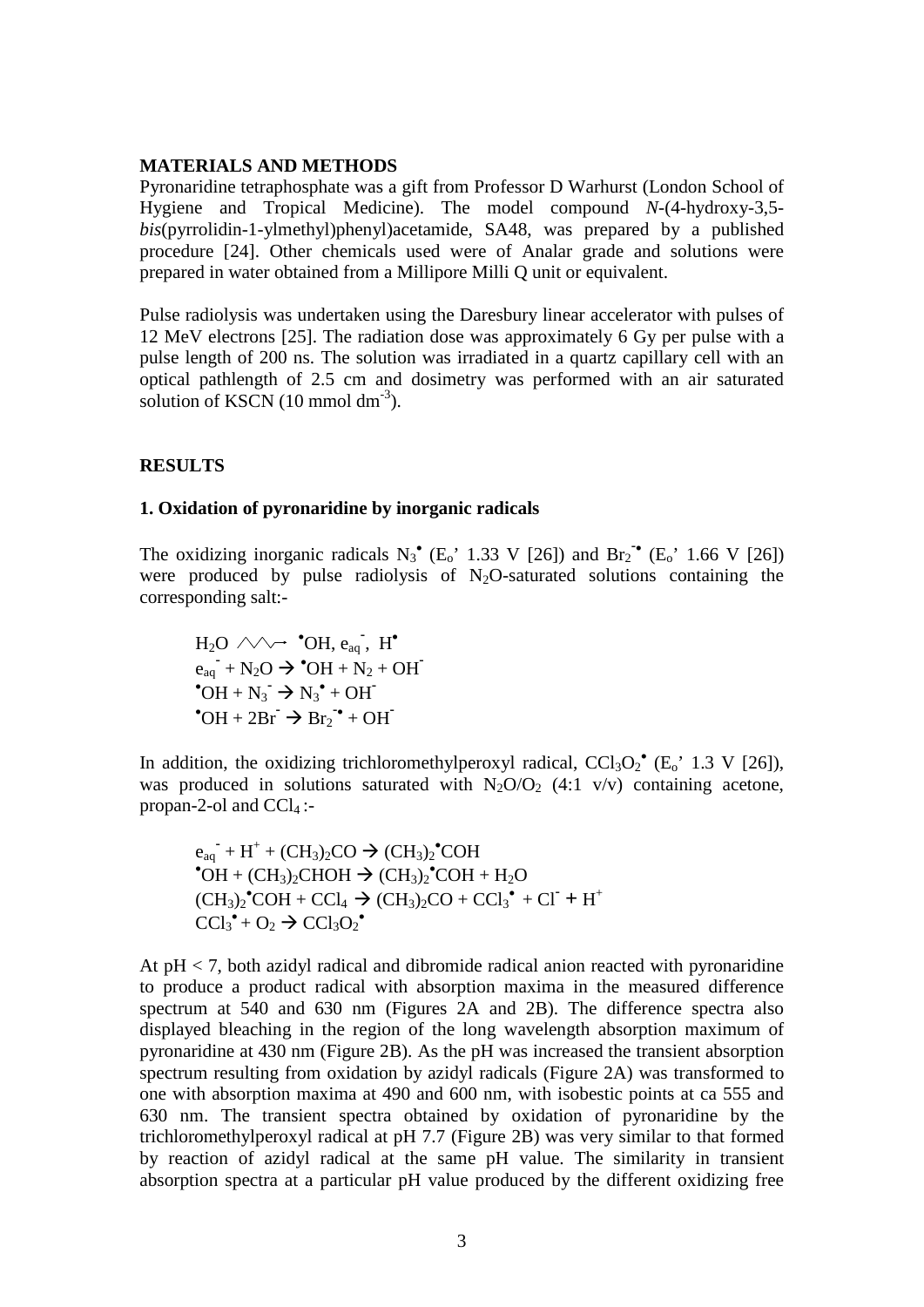radicals indicates that reaction occurs by simple one-electron oxidation and that the shift in the spectrum with pH results from deprotonation of the radical.

### {FIGURE 2}

For comparison, the transient absorption spectra obtained by one-electron oxidation of the model compound 4-amino-2,6-*bis*(1-pyrrolidinylmethyl)-phenol (SA48, Figure 1) are shown in Figure 3. The transient spectra show maxima at 450 nm at pH 6.8 and 500 nm at pH 12.8, very similar to those observed previously for APAP [22] with the change resulting from deprotonation of the phenoxyl radical at the nitrogen atom with a p $K_a$  of 11.1. Second order rate constants for reaction of oxidizing free radicals with pyronaridine and related compounds are shown in Table 1. Azidyl radicals were found to react with pyronaridine, amodiaquine, APAP and SA48 at neutral pH with rate constants in excess of  $10^9$  dm<sup>3</sup> mol<sup>-1</sup> s<sup>-1</sup>, close to the diffusion controlled limit and consistent with the high reduction potential for  $N_3$ <sup>\*</sup>. In alkaline solution, the rate constants all increase due to deprotonation of the phenolic group ( $pK_a$  ca 10). However, measurements with pyronaridine were limited by it being virtually insoluble at pH >10. Deprotonation of the pyrrolidine groups in pyronaridine and SA28 appear to have little effect on the rate of oxidation by the azidyl radical. At neutral pH, the second order rate constant for reaction of dibromide radical anion decreases by two orders of magnitude in the order pyronaridine > amodiaquine > APAP and is taken to reflect the both influence of the positively charged pyrrolidine groups and the lower reduction potentials for amodiaquine and pyronaridine compared with APAP (see below). The electrophilic trichloromethylperoxyl radical (CCl3O2 • ) was also found oxidize pyronaridine very rapidly with a second order rate constant of 1.8 x  $10^9$  dm<sup>3</sup> mol<sup>-1</sup> s<sup>-1</sup>. These results suggest that the aminophenol moiety of pyronaridine is the principle site for reaction with oxidizing free radicals.

{FIGURE 3} {TABLE 1}

#### **2. Free radical interactions between pyronaridine and organic compounds**

In aqueous solution at neutral pH, tryptophan was oxidised to the neutral indolyl radical ( $\lambda_{\text{max}}$  520 nm) by azidyl radicals. The indolyl radical from tryptophan is relatively oxidising  $(E_0' 1.015 V [27])$  and in the presence of pyronaridine was found to react, as shown by the formation of the characteristic 640 nm absorption of the pyronaridine radical at neutral pH as illustrated in Figure 4.

 $N_3^{\bullet}$  + TrpH  $\rightarrow$  Trp<sup> $\bullet$ </sup> +  $N_3^{\bullet}$  + H<sup>+</sup>  $Trp^{\bullet}$  + Pyronaridine-H  $\rightarrow$  TrpH + [Pyronaridine]<sup> $\bullet$ </sup>

The second order rate constant for oxidation of pyronaridine by tryptophanyl radicals was found to be  $(8.0 \pm 0.4) \times 10^7$  dm<sup>3</sup> mol<sup>-1</sup> s<sup>-1</sup> from the second order plot in the inset to Figure 4. The lower rate constant by over an order of magnitude compared with that determined with the inorganic radicals described above is due to the comparatively lower reduction potential of the tryptophanyl radical. The semiiminoquinone free radical from APAP  $(E_0$ <sup>2</sup> 707 mV [22]) was also found to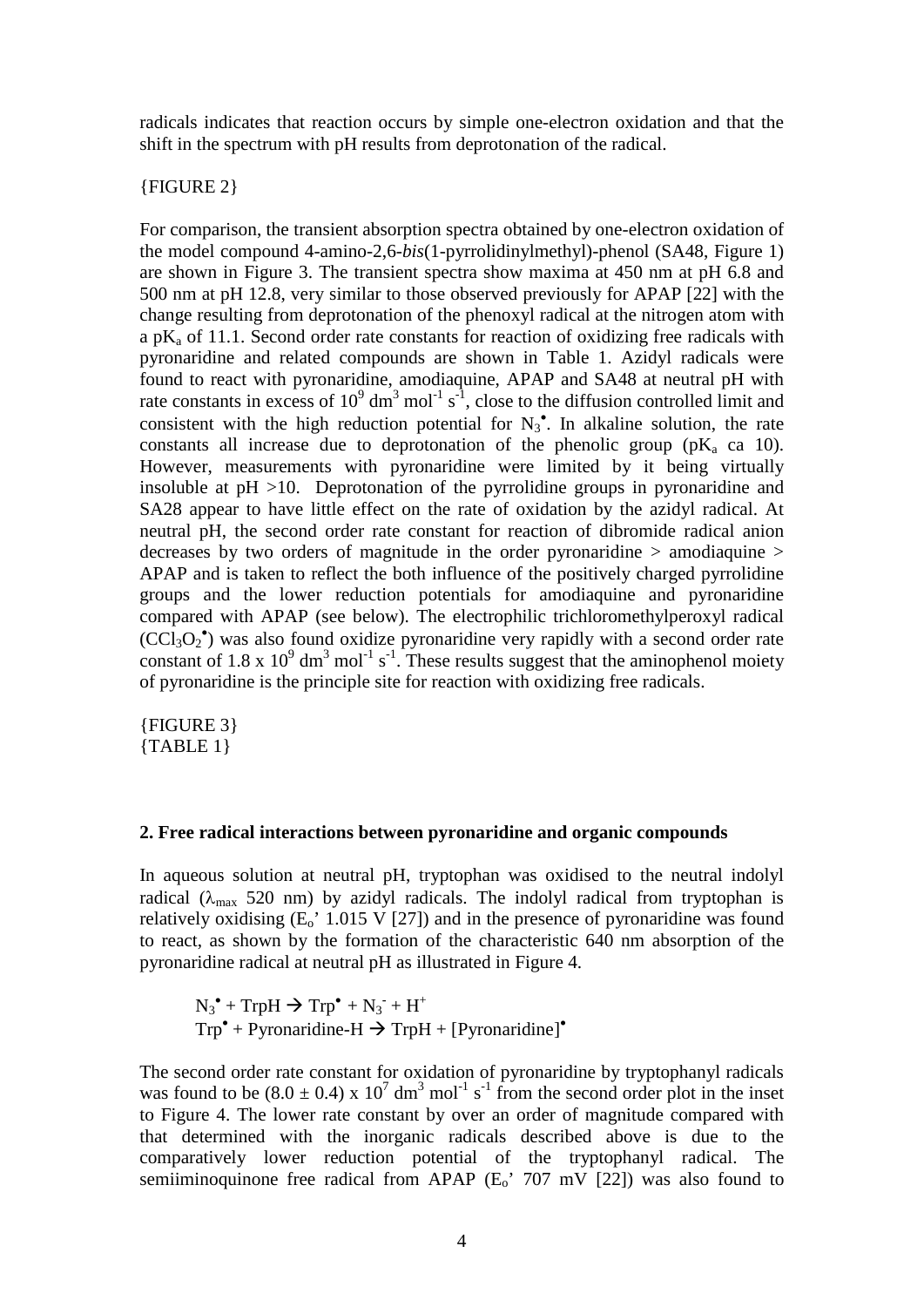oxidise pyronaridine to the free radical with an apparent second order rate constant of  $\sim 10^8$  dm<sup>3</sup> mol<sup>-1</sup> s<sup>-1</sup> as illustrated in Figure 5.

{FIGURE 4} {FIGURE 5}

Ascorbate is highly reducing with  $E_0'$  (Asc<sup>•</sup>, H<sup>+</sup>/AscH<sup>-</sup>) 300 mV [20]. Accordingly in solutions containing pyronaridine and lower concentrations of ascorbate, the absorption at 640 nm of the pyronaridine radical formed by oxidation with azidyl radical at neutral pH was found to decay exponentially with first order rates increasing with ascorbate concentration as illustrated in Figure 6. The inset to Figure 6 shows the second order plot giving a second order rate constant of  $(1.4 \pm 0.1) \times 10^7$ dm<sup>3</sup> mol<sup>-1</sup> s<sup>-1</sup>. Caffeic acid ( $E_0$ <sup>\*</sup> 534 mV [28]) was similarly found to reduce the pyronaridine radical with a second order rate constant of  $(5.6 \pm 0.4)$  x  $10^6$  dm<sup>3</sup> mol<sup>-1</sup>  $\overline{s}^{-1}$ .

{FIGURE 6}

These free radical interactions between species with the know reduction potentials demonstrate that the one electron reduction potential of the pyronaridine radical at neutral pH lies between that of APAP (707 mV) and caffeic acid (534 mV). It was not possible to undertake the usual experiments to determine transient equilibria with redox standards at high pH (>12) [20] due to the insolubility of pyronaridine under these conditions.

### **3. Decay of the pyronaridine radical**

The radical described above formed from the one-electron oxidation of pyronaridine was unstable and decayed on a millisecond timescale. The decay of the difference spectrum at pH 6.7 is illustrated in Figure 7. The radical peaks at 540 and 640 nm decay and are replaced by a much less intense residual absorbance peaking in the region of 550 – 600 nm. At all wavelengths the decay could be fitted to a second order process plus a residual product absorbance. The decay at 640 nm is shown in the inset to Figure 7 and gave a second order rate constant for decay (2k<sub>2</sub>) of (45.2  $\pm$  0.1) x 10<sup>8</sup> dm<sup>3</sup> mol<sup>-1</sup> s<sup>-1</sup>. This value is based an on an extinction coefficient of of 4,700 dm<sup>3</sup> mol<sup>-1</sup> cm<sup>-1</sup> at 640 nm, assuming quantitative oxidation of pyronaridine by azidyl radical. The observed second order decay could be explained by either a radical termination (i.e. dimerization) or a disproportionation reaction. The second possibility appears to be more consistent with steric hinderance imposed by two methylene pyrrolidinyl groups occupying both *ortho*-phenolic positions and with the residual absorption found during pulse radiolysis. In this case the product spectrum at 550 – 600 ns belongs to the iminoquinone that has been previously discussed in relation to the toxic side effects of this drug [6]. Preliminary mass spectral investigations of the products from radiolysis of a nitrous oxide saturated solution of pyronaridine containing sodium azide have revealed the formation of the quinone **3a** (Figure 8).

{FIGURE 7}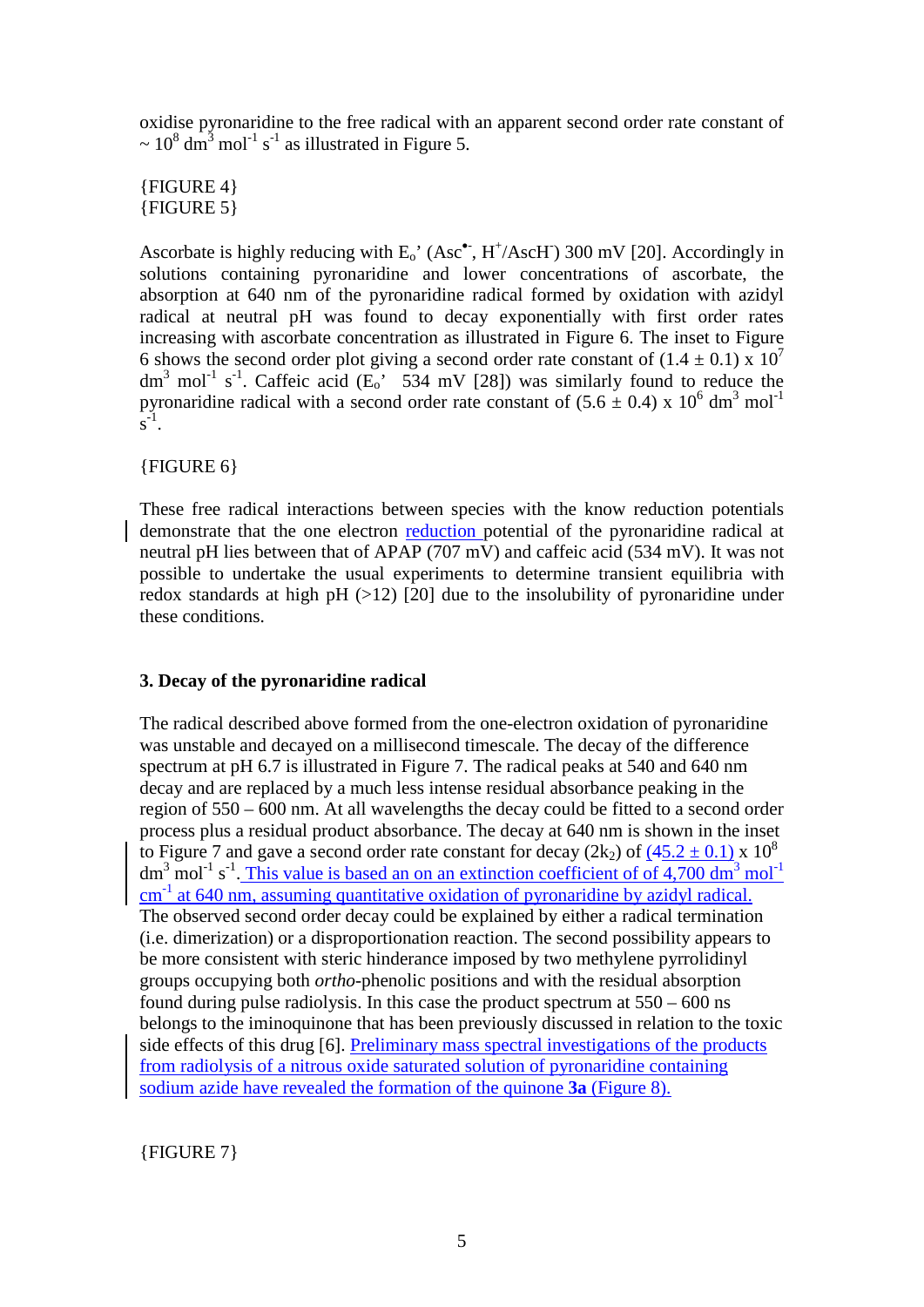The structural details of pyronaridine and the one- and two-electron oxidised products were studied using density functional theory (DFT) methodology with the Gaussian03 program [29] to ascertain which route was thermodynamically favoured since most investigators have assumed that disproportionation is the favoured decay mode [Figure 8]. Similar combined pulse radiolytic – DFT approaches have proved successful in explaining the decay of *ortho*-substituted transient semi-iminoquinones involved in pheomelanogenesis [30].

### {FIGURE 8}

For the DFT study, the input model for pyronaridine (**1**) was built in two parts. First the moiety based on the 7-chloro-2-methoxybenzo[*b*][1,5]naphthyridine heterocyclic system was attached via an NH substituent to a phenyl ring. There are only two variables, namely the C1-C2-N1-C3 and C2-N1-C3-C4 torsion angles between the aromatic rings (see Figure 9 for atom identification), and optimum values were obtained from previous calculations [31]. The second variable involves the orientations of the 4-amino-2,6-*bis*(pyrrolidin-1-ylmethyl)phenol fragment and we used experimental data from the CCDC [32]) in particular DUTTUH, DUTVAP, SOPBEE and VIMYEV which had very similar conformations. The resulting complete structural model was then fully optimised; subsequently, starting models for **2a, 2b** and **3a** were built by removing the appropriate hydrogen atom(s) from the optimised 1 and then fully optimised using the UB3LYP/6-31+G\* methodology..

The **enthalpies of the reactions 1 - H<sup>\*</sup>** =  $\rightarrow$  2a and 1 – H<sup>\*</sup>  $\rightarrow$  = 2b were then studied. All entities were geometry optimised and the enthalpies of reaction were calculated as 87.1 and 87.6 kcal mol<sup>-1</sup> respectively. Therefore, there is little significant difference between the energies of the phenoxyl and aminyl radicals. These values compare favourably with the free energy  $(76.7 \text{ kcal mol}^{-1})$  for the found in the related molecule 4,6-di-tert-butyl-2-tert-butylimino-semiquinone in which the phenoxyl group is also sterically hindered [33].

### {FIGURE 9}

In contrast, the enthalpy of the reaction  $1 - 2H^{\bullet} = \rightarrow 3a$  was calculated as 154.97 kcal mol<sup>-1</sup>. This can be compared favourably with the enthalpies for the formation of  $2a +$ 2b, or indeed 2\*2a or 2\*2b which would have a combined enthalpy of ca 175 kcal mol<sup>1</sup>1. Thus the disproportionation reaction of radicals 2a and 2b to form 3a is favoured by ca 20 kcal mol<sup>-1</sup>. The structures of 1, 2a, 2b and 3a are shown in Figure 9 with important dimensions compared in Table 2.

## {TABLE 2}

It will be noted that there is, as expected, a significant change in geometry when the hydrogen on N1 is removed in **3a**. The main change is a decrease in the N1-C3 bond length by  $0.136 \text{ Å}$  which is accompanied by a change in conformation as the C2-N1-C3-C4 torsion angle changes from  $139.4^{\circ}$  to  $-173.6^{\circ}$  so that the arrangement around the C3-N1 double bond is approximately planar. This increase in conjugation will cause a corresponding shift in the product absorption maximum as observed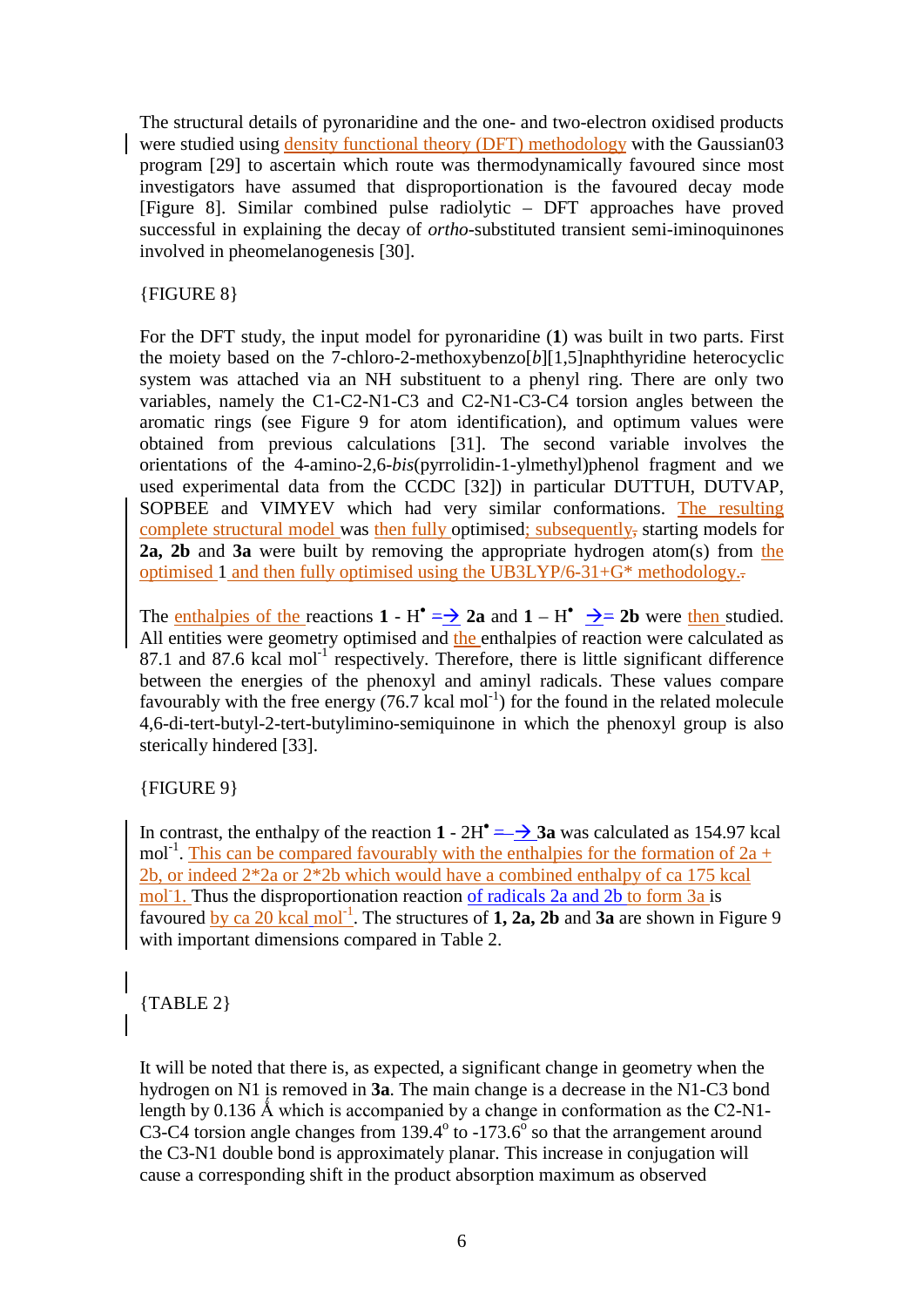experimentally for the iminoquinone product in Figure 7. By contrast the C1-C2-N1- C3 torsion angle changes from  $145.3^\circ$  in 1 to  $62.5^\circ$  in **3a** twisting further away from planarity and concomitant with a slight increase in the C2-N1 bond length which has less double bond character increasing slightly from 1.375 to 1.385 Å. The structures of the radicals **2a** and **2b** show some variations. In **2a** the C-O7 bond length is 1.257 Å, close to that for a double bond; the C-C bonds in the six-membered ring starting adjacent to the carbonyl are 1.469, 1.376, 1.418, 1.421, 1.373, 1.466 Å showing that the ring loses some of its aromatic character but not all. Thus the comparable distances in the iminoquinone **3a** are 1.492, 1.349, 1.464, 1.466, 1.349, 1.493 Å. The N1-C3 in **2a** bond has slightly more double bond character than in 1 and the C2-N1- C3-C4 torsion angle increases to  $172.2^{\circ}$ . By contrast the torsion angles in 2b are almost exactly the same as in **3a**. The N1-C3 bond length at 1.343  $\AA$  retains some double bond character but is still significantly longer than the 1.296  $\AA$  found in **3a**.

There is an additional change in that in **1,** there is an intermolecular hydrogen bond between O7-H and N5 with an O7...N5 distance of 2.718Å. This is maintained in 2**b** with a distance of 2.686  $\AA$  but with the removal of the hydrogen atom on O7, as in 2a or **3a**, this distance increases to 3.361 and 3.338Å respectively. These results are consistent with conclusions drawn in Section 1 that the aminophenol moiety is the reaction site with oxidizing free radicals. Radicals such as **2a** and/or **2b** could arise through interaction of oxidizable groups with free heme(II) released during the parasite mediated catabolism of haemoglobin [34], and could contribute, in part, to the antimalarial action of compounds containing the *para*-amino phenol moiety [3].

### **CONCLUSIONS**

Pyronaridine is readily oxidized to the radical species with a one-electron reduction potential at pH 7 for the radical species between ca 530 and 700 mV as defined by observed reactions with caffeic acid and the acetaminophen semiiminoquinone radical respectively. The result shows that pyronaridine is more readily oxidised than acetaminophen and accounts for the ease with which the drug is metabolised to toxic intermediates. The radical decays by a second order process which is suggested on the basis of spectral evidence and calculation to be a disproportionation resulting in formation of the iminoquinone that is responsible for reaction with thiols and protein conjugation *in vivo*.

### **SUPPLEMENTARY MATERIAL**

Coordinates of the optimised structures of **1, 2a, 2b, 3a** [may](mailto:may) be found in the Supplementary Material

### **ACKNOWLEDGEMENTS**

We thank Professor David Warhurst (London School of Tropical Medicine and Hygiene) for the kind gift of the pyronaridine sample and to Said Alizadeh-Shekalgourabi for synthesising SA48. We also thank STFC and Daresbury Laboratory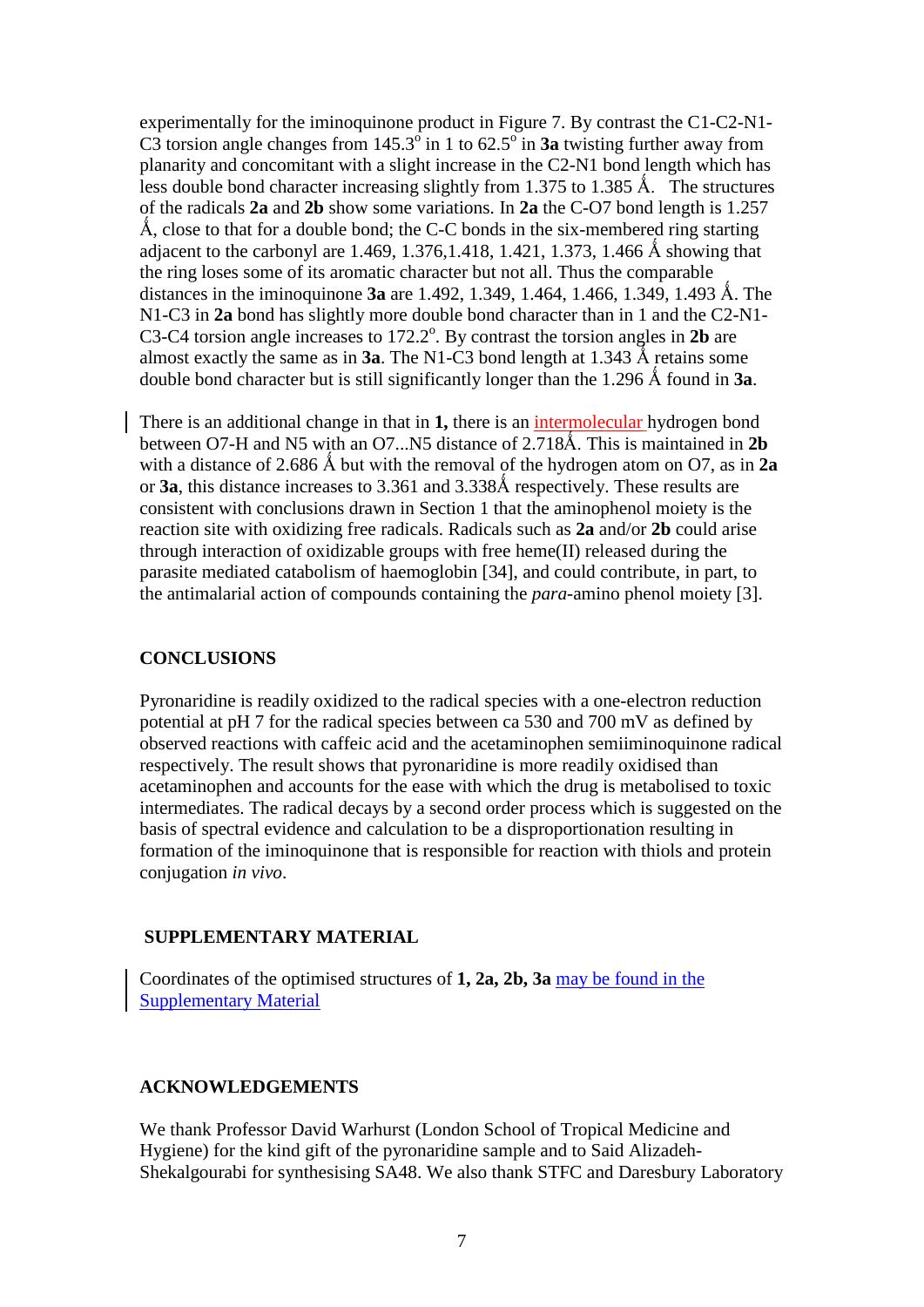for providing access to the linear accelerator at the Synchrotron Radiation Source for pulse radiolysis studies and Dr Ruth Edge and Ms Ana Crisostomo for assistance with the experiments.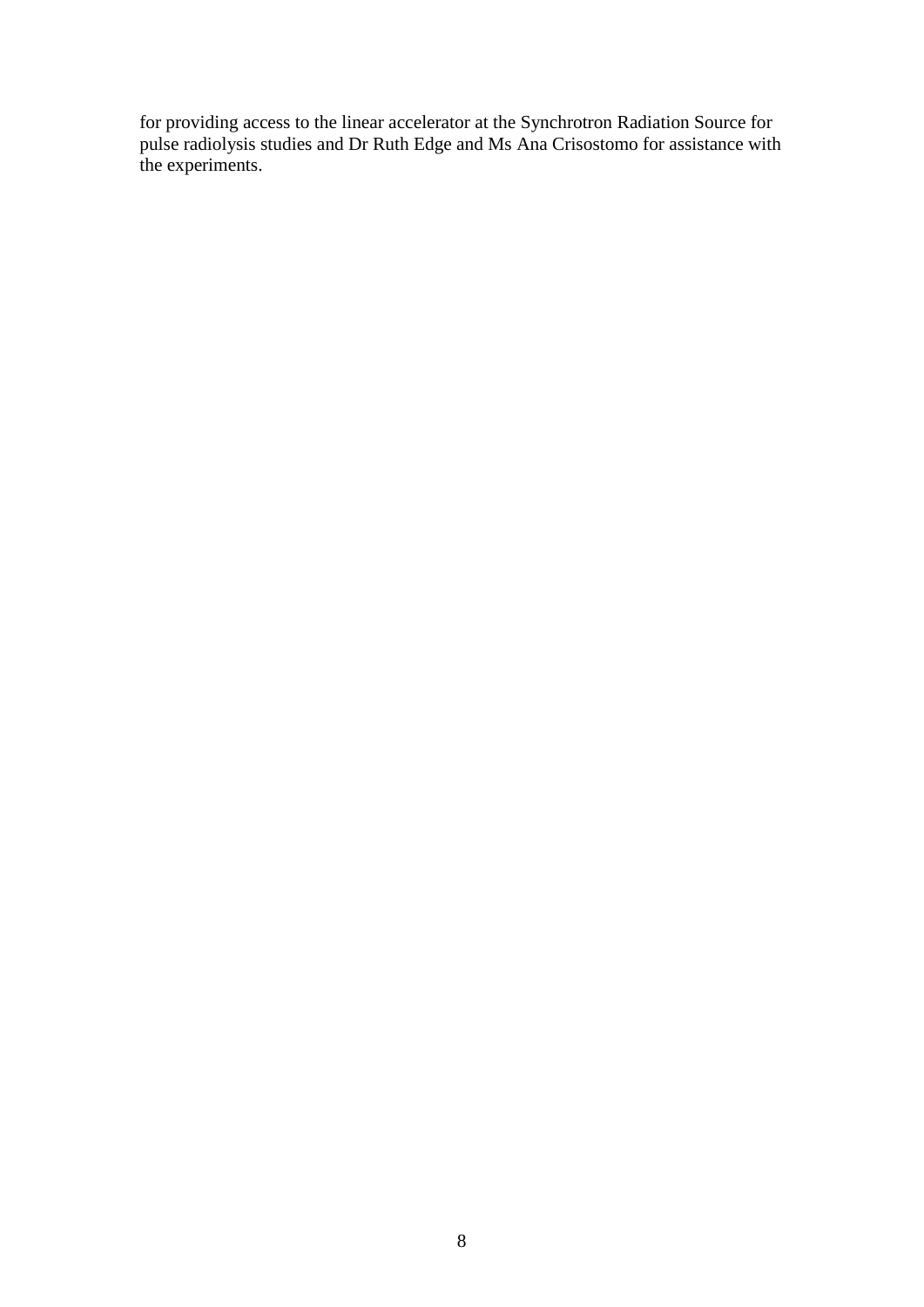### **REFERENCES**

- 1. M.Schlitzer, Antimalarial drugs what is in use and what is in the pipeline, *Arch. Pharm. Chem. Life Sci.* **341**, 149 – 163 (2008).
- 2. W.Peters and B.L.Robinson, The chemotherapy of rodent malaria. 47. Studies on pyronaridine and other Mannich base antimalarials, *Ann. Trop. Med. Parasitol*. **86**, 455-465 (1992).
- 3. M.J.Dascombe, M.G.B.Drew, P.G.Evans and F.M.D.Ismail, Rational design strategies for the development of synthetic quinoline and acridine based antimalarials, *Front. Drug Design Disc*. **3**, 559-609 (2007).
- 4. A.Neftel, W.Woodtly, M.Schmid, P.G.Frick and J Fehr, Amodiaquine induced agranulocytosis and liver damage, *Br. Med. J*. **292**, 721–723 (1986).
- 5. J.L.Maggs. M.D.Tingle, N.R.Kitteringham and B.K.Park, Drug-protein conjugates – XIV: mechanisms of formation of protein-arylating intermediates from amodiaquine, a myelotoxin and hepatotoxin in man, *Biochem. Pharmacol*. **37**, 303-311 (1988).
- 6. D.J.Naisbitt, D.P.Williams, P.M.O'Neill, J.L.Maggs, D.J.Willock, M.Pirmohamed and B.K.Park, Metabolism-dependent neutrophil cytotoxicity of amodiaquine: a comparison with pyronaridine and related antimalarial drugs, *Chem. Res. Toxicol.*  **11**, 1586-1595 (1998).
- 7. P.M.O'Neill, P.G.Bray, S.R.Hawley, S.A.Ward, B.K.Park, 4-Aminoquinolines— Past, present, and future; A chemical perspective, *Pharmacol. Ther.* **77**, 29–58 (1998).
- 8. P.M.O'Neill, A.Mukhtar, P.A.Stocks, L.E.Randle, S.Hindley, S.A.Ward, R.C.Storr, J.F.Bickley, I.A.O'Neil, J.L.Maggs, R.H.Hughes, P.A.Winstanley, P.G.Bray and B.K.Park, Isoquinine and related amodiaquine analogues: a new generation of improved 4-aminoquinoline antimalarials, *J. Med. Chem.* **46**, 4933- 4945 (2003).
- 9. U.Jarva, A.Holmen, G.Gronberg, C.Masimiremba and L.Weidolf, Electrochemical generation of electrophilic drug metabolites: Characterization of amodiaquine quinoneimine and cysteinyl conjugates by MS, IR, and NMR, *Chem. Res. Toxicol.* **21**, 928-935 (2008 ).
- 10. S.D.Nelson, Mechanisms of the formation and disposition of reactive metabolites that can cause acute liver-injury, *Drug Metab. Rev.* **27**, 147-177 (1995).
- 11. O.A.Adegoke, C.P.Babalola, O.S.Oshitade and A.A.Famuyiwa, Determination of the physicochemical properties of pyronaridine – a new antimalarial drug, *Pak. J. Pharm.Sci.* **19**, 1-16 (2006).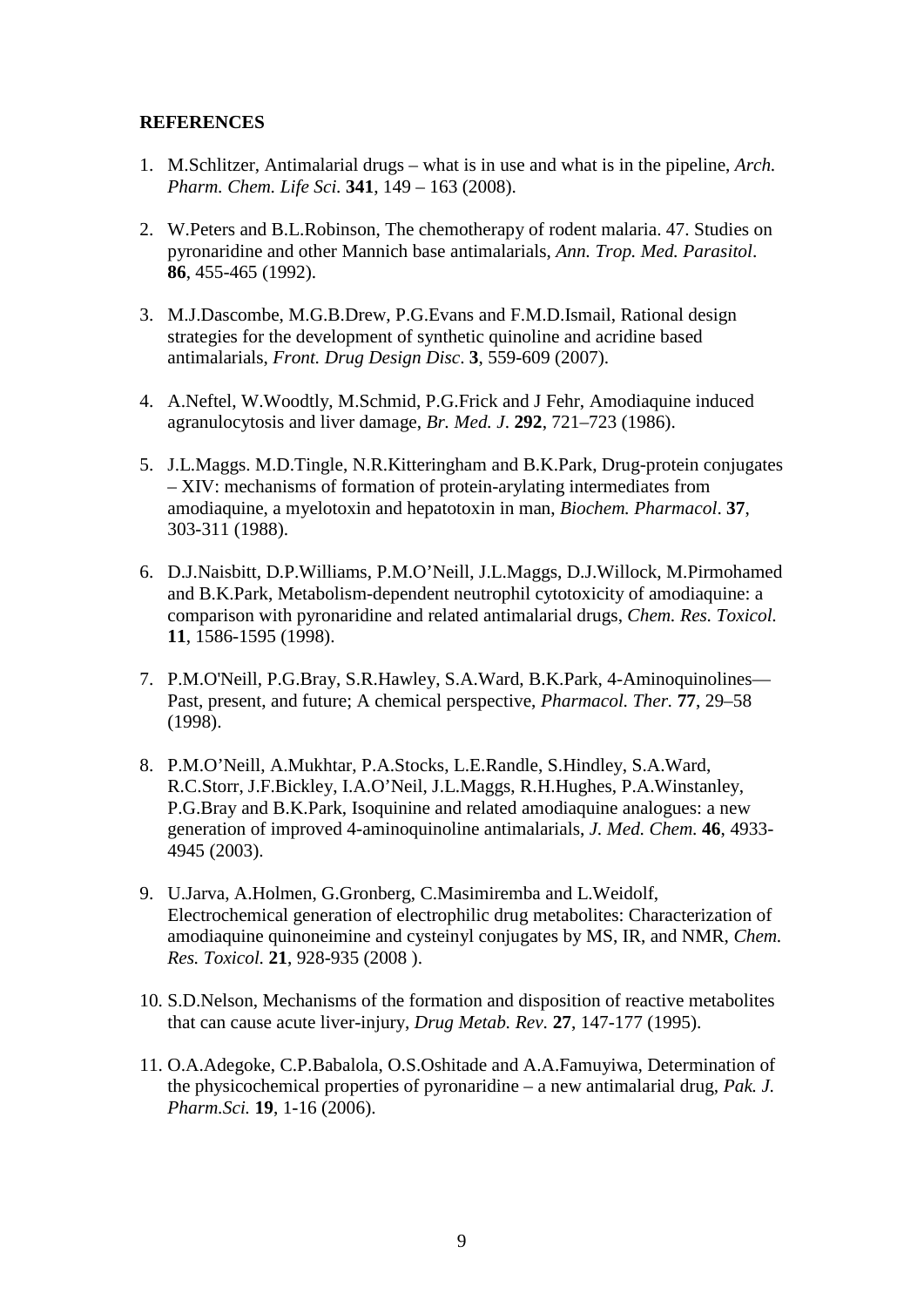- 12. S.A.Gamage, N.Tsepsiri, P.Wilairat, S.J.Wojcit, D.P.Figgitt, R.A.Ralph and W.A.Denny, Synthesis and in vitro evaluation of 9-anilino-3,6,-diacridines against a multidrug-resistant strain of the malaria parasite *Plasmodium falciparum*, *J. Med. Chem*. **37**, 1486-1494 (1994).
- 13. P.Chavalitshewinkoon, P.Wilairat, S.Gamage, W.Denny, D.Figgitt and R.Ralph, Structure-activity relationships and modes of action of 9-anilinoacridines against chloroquine-resistant Plasmodium falciparum in vitro, *Antimicrob. Agents Chemother*. **37**, 403-406 (1993).
- 14. G.Padmanaban and P.N.Rangarajan, Heme metabolism of Plasodium is a major antimalarial target, *Biochem. Biophys. Res. Commun.* **268**, 665-668 (2000).
- 15. N.H.Hunt and R.Stocker, Heme moves to center stage in cerebral malaria, *Nature Medicine* **13**, 667-669 (2007).
- 16. D.Jani, R.Nagarkatti, W.Beatty, R.Angel, C.Slebodnick, J.Andersen, S.Kumar and D.Rathore, HDP - A novel heme detoxification protein from the malaria parasite, *PLoS Pathog.* **4,** e1000053 (2008).
- 17. S.Pagola, P.W.Stephens, D.S.Bohle, A.D.Kosar and S.K.Madsen, The structure of malaria pigment beta-haematin, *Nature* **404**, 307-310 (2000).
- 18. M.J.Dascombe, M.G.B.Drew, H.Morris, P.Wilairat, S.Auparakkitanon, W.A.Moule, S.Alizadeh-Shekalgourabi, P.G.Evans, M.Lloyd, A.M.Dyas, P.Carr and F.M.D.Ismail, Mapping antimalarial pharmacophores as a useful tool for the rapid discovery of drugs effective in vivo: Design, construction, characterization, and pharmacology of metaquine, *J. Med. Chem*. **48**, 5423-5436 (2005).
- 19. S.Auparakkitanon, S.Chapoomram, K.Kuaha, T.Chirachariyavej and P.Wilairat, Targeting of hematin by the antimalarial pyronaridine, *Antimicrob. Agents Chemother.* **50,** 2197-2200 (2006).
- 20. S.Steenken and P.Neta, One-electron redox potentials of phenols, hydroxyl- and aminophenols and related compounds of biological interest, *J. Phys. Chem*. **86**, 3661-3667 (1982).
- 21. P.Neta, Radiation chemistry of quinoid compounds, in: *The Chemistry of Quinoid Compounds*, S.Patai and Z.Rappoport, (Eds), Vol II, pp. 879-898. Wiley, Chichester, (1988).
- 22. R.H.Bisby and N.Tabassum, Properties of the radicals formed by one-electron oxidation of acetaminophen - a pulse radiolysis study, *Biochem. Pharmacol.* **37**, 2731-2738 (1988).
- 23. R.H. Bisby, Reactions of a free radical intermediate in the oxidation of amodiaquine, *Biochem. Pharmacol.* **39**, 2051-2055 (1990).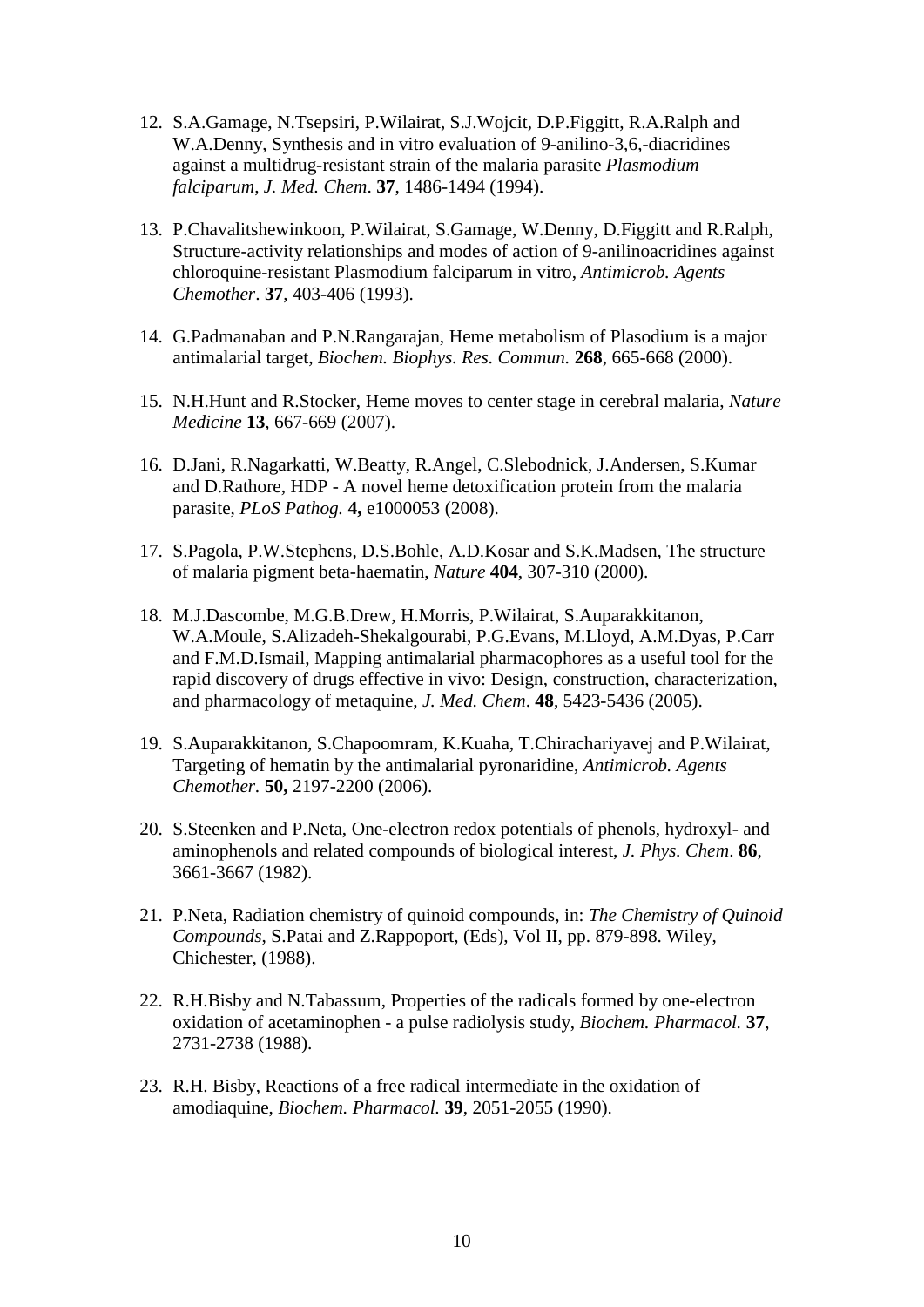- 24. D.M.Stout, W.L.Matier, C.Barcelon-Yang, R.D.Reynolds, B.S.Brown, Synthesis and antiarrhythmic and parasympatholytic properties of substituted phenols. 1. Heteroarylamine derivatives, *J. Med. Chem*. **26**, 808-813 (1983).
- 25. D.J.Holder, D.Allan, E.J.Land and S.Navaratnam, Establishment of pulse radiolysis facility on the SRS linac at Daresbury laboratory, in: *Proceedings of the 8th European particle accelerator conference*. Paris, France, pp. 2804-2806, European Physical Society (2002).
- 26. P.Wardman, Reduction potentials of one-electron couples involving free radicals in aqueous solution, *J. Phys. Chem. Ref. Data* **18**, 1637–1755 (1989).
- 27. A.Harriman, Further comments on the redox potentials of tryptophan and tyrosine. *J. Phys. Chem.* **91**, 6102–6104 (1987).
- 28. S.Foley, S.Navaratnam, D.J.McGarvey, E.J.Land, T.G.Truscott and C.A.Rice-Evans, Singlet oxygen quenching and the redox properties of hydroxycinnamic acids, *Free Radic. Biol. Med.* **26**, 1202-1208 (1999)
- 29. Gaussian 03, Revision C.02, M.J.Frisch, G.W.Trucks, H.B.Schlegel, G.E.Scuseria, M.A.Robb, J.R.Cheeseman, J.A.Montgomery, Jr., T.Vreven, K.N.Kudin, J.C.Burant, J.M.Millam, S.S.Iyengar, J.Tomasi, V.Barone, B.Mennucci, M.Cossi, G.Scalmani, N.Rega, G.A.Petersson, H.Nakatsuji, M.Hada, M.Ehara, K.Toyota, R.Fukuda, J.Hasegawa, M.Ishida, T.Nakajima, Y.Honda, O.Kitao, H.Nakai, M.Klene, X.Li, J.E.Knox, H.P.Hratchian, J.B.Cross, V.Bakken, C.Adamo, J.Jaramillo, R.Gomperts, R.E.Stratmann, O.Yazyev, A.J.Austin, R.Cammi, C.Pomelli, J.W.Ochterski, P.Y.Ayala, K.Morokuma, G.A.Voth, P.Salvador, J.J.Dannenberg, V.G.Zakrzewski, S.Dapprich, A.D.Daniels, M.C.Strain, O.Farkas, D.K.Malick, A.D.Rabuck, K.Raghavachari, J.B.Foresman, J.V.Ortiz, Q.Cui, A.G.Baboul, S.Clifford, J.Cioslowski, B.B.Stefanov, G.Liu, A.Liashenko, P.Piskorz, I.Komaromi, R.L.Martin, D.J.Fox, T.Keith, M.A.Al-Laham, C.Y.Peng, A.Nanayakkara, M.Challacombe, P.M.W.Gill, B.Johnson, W.Chen, M.W.Wong, C.Gonzalez and J.A.Pople, Gaussian, Inc., Wallingford CT, 2004.
- 30. A.Pezzella, O.Crescenzi, A.Natangelo, L.Panzella, A.Napolitano, S.Navaratnam, R.Edge, E.J.Land, V.Barone and M.d'Ischia, Chemical, pulse radiolysis and density functional studies of a new, labile 5,6-indolequinone and its semiquinone, *J. Org. Chem.* **72**, 1595 – 1603 (2007).
- 31. V.Male, Computational Studies of Anti-Malarials, M.Sc. Thesis, Department of Chemistry, University of Reading (2003).
- 32. Cambridge Crystallographic DataCentre, August 2008 update, [www.ccdc.cam.ac.uk](http://www.ccdc.cam.ac.uk/)
- 33. S.M.Carter, A.Sia, M.J.Shaw and A.F. Heyduk, Isolation and characterization of a neutral imino-semiquinone radical, *J. Am. Chem. Soc.* **130**, 5838–5839 (2008).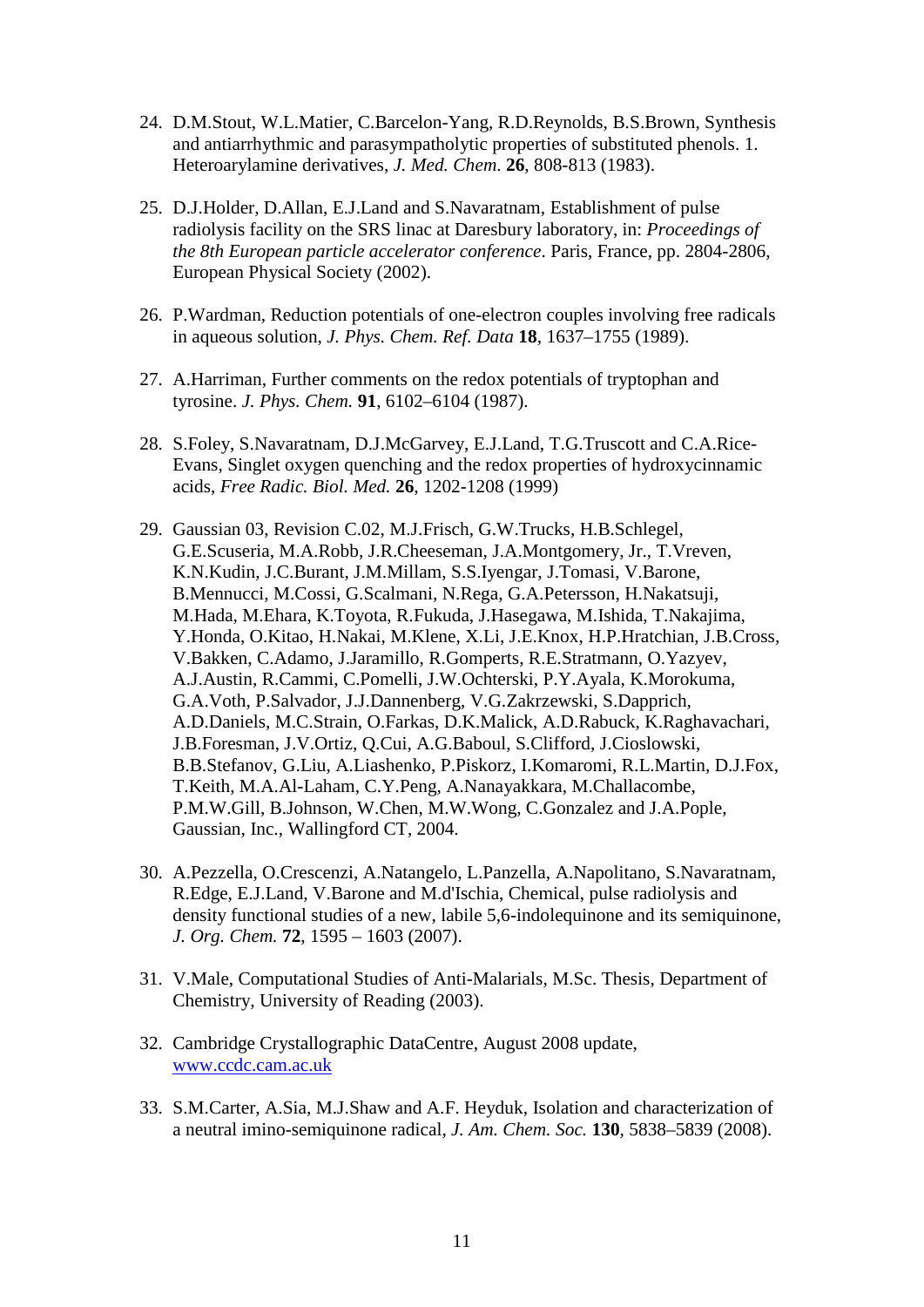34. D.Monti, B.Vodopivec, N.Basilico, P.Olliaro and D.Taramelli, A novel endogenous antimalarial: Fe(II)-Protoporphyrin IXR (Heme) inhibits hematin polymerization to β-hematin (malaria pigment) and kills malaria parasites, *Biochemistry* **38**, 8858-8863 (1999).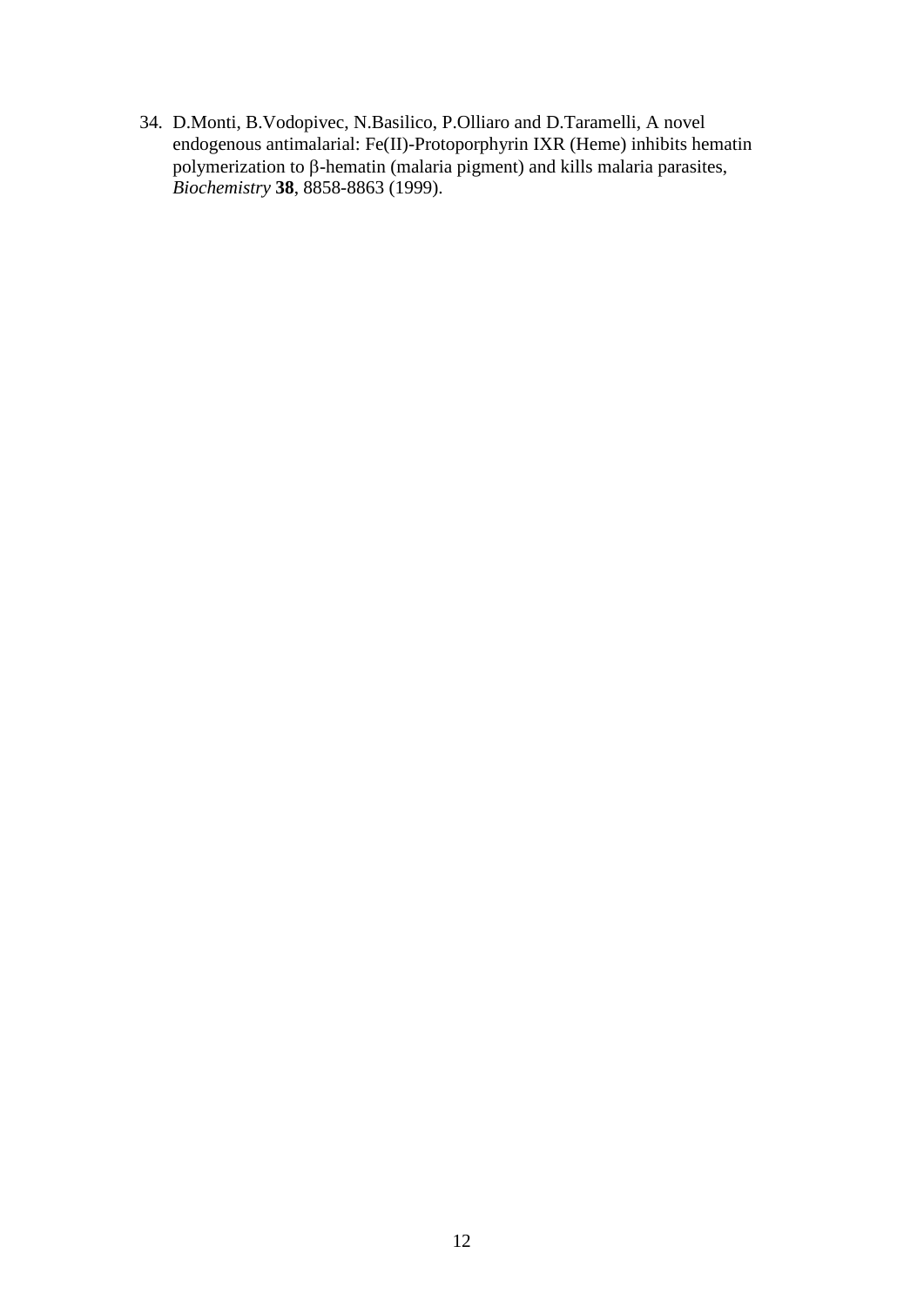**Table 1** – Second order rate constants (units,  $dm<sup>3</sup>$  mol<sup>-1</sup> s<sup>-1</sup>) for reaction at neutral pH (unless otherwise indicated) of some inorganic radicals with pyronaridine and related compounds. <sup>1</sup>From reference [23]. <sup>2</sup>From reference [22].

| <b>Radical species</b>          | <b>Pyronaridine</b>          | Amodiaquine <sup>1</sup> | APAP <sup>2</sup>            | <b>SA48</b>                   |
|---------------------------------|------------------------------|--------------------------|------------------------------|-------------------------------|
| $N_3$                           | $3.5 \times 10^{9}$ (pH 6.8) | $1.2 \times 10^{9}$      | $3.8 \times 10^{9}$ (pH 7.1) | 2.4 x $10^{9}$ (pH 6.8)       |
|                                 | $5.2 \times 10^{9}$ (pH 9.2) |                          | 5.8 x $10^9$ (pH 11.1)       | $3.2 \times 10^{9}$ (pH 12.8) |
| $Br_2$ <sup>-</sup>             | $3.0 \times 10^{9}$ (pH 6.8) | $2.1 \times 10^8$        | $2.5 \times 10^{7}$          | ----                          |
| CCl <sub>3</sub> O <sub>2</sub> | $1.8 \times 10^{9}$ (pH 7.7) | ----                     | ----                         | ----                          |

**Table 2 -** Dimensions in **1**, **2a**, **2b** and **3a**, distances,  $\hat{A}$ ; torsion angles,  $\degree$ .

|               |       | 2a    | 2 <sub>b</sub> | 3a       |
|---------------|-------|-------|----------------|----------|
| $C2-N1$       | 1.375 | 1.388 | 1.401          | 1.385    |
| $N1-C3$       | 1.432 | 1.393 | 1.343          | 1.296    |
| $CI-C2-N1-C3$ | 145.3 | 135.5 | 63.4           | 62.5     |
| $C2-N1-C3-C4$ | 139.4 | 172.2 | $-170.9$       | $-173.6$ |
| O7N5          | 2.718 | 3.361 | 2.686          | 3.338    |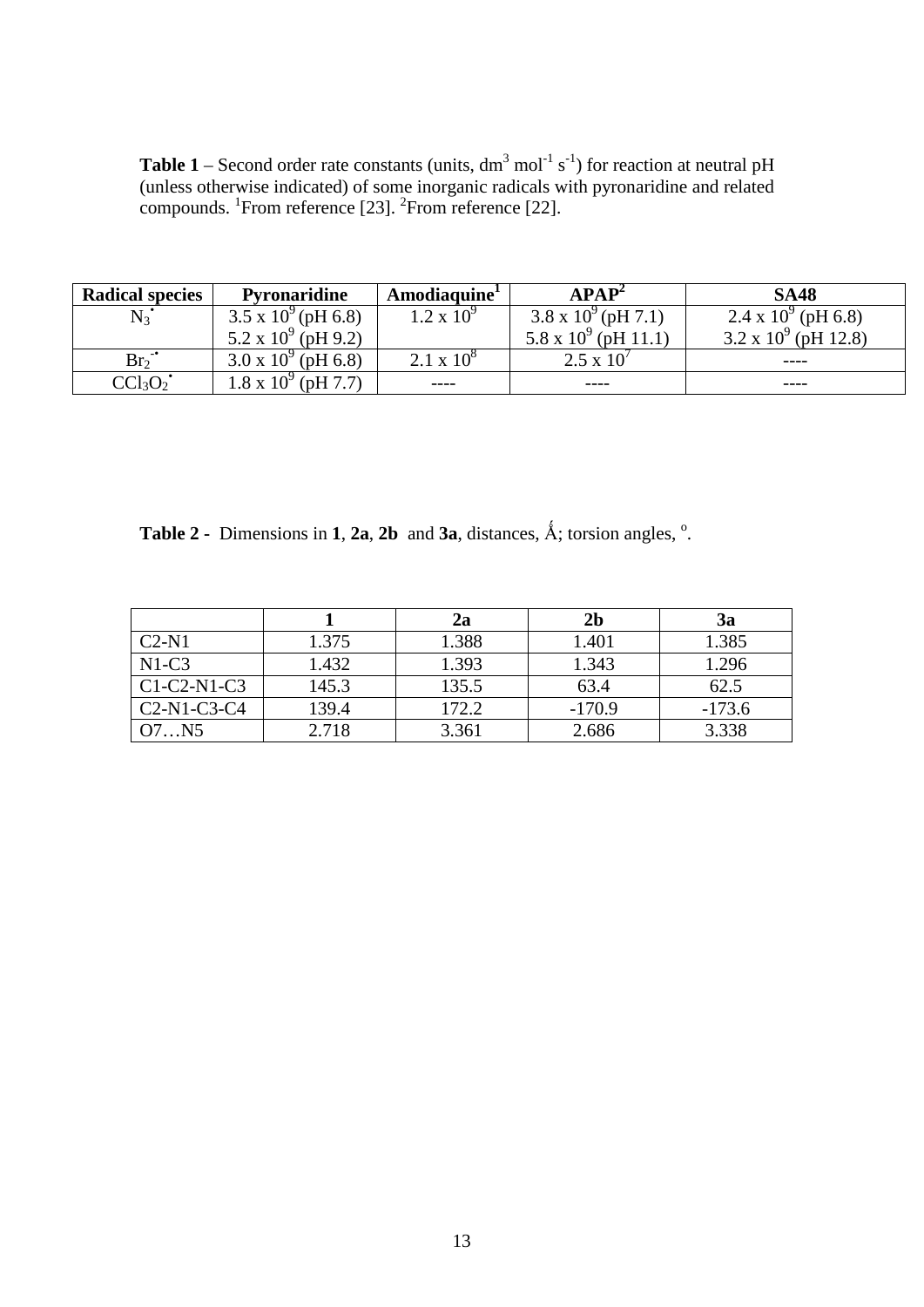### **FIGURE LEGENDS**

- **FIGURE 1** Structures of the antimalarial drugs pyronaridine (malaridine; Drug 7351 or 4-[(7-chloro-2-methoxybenzo[b]-1,5-naphthyridin-10 yl)amino]-2,6-bis(1-pyrrolidinylmethyl)- phenol ) and amodiaquine (4- (7-chloroquinolin-4-ylamino)-2-((diethylamino)methyl)phenol), together with that of the model compound SA48 (*N*-(4-hydroxy-3,5 bis(pyrrolidin-1-ylmethyl)phenyl)acetamide). The table indicates the  $pK_a$  values and sites of ionization in the pyronaridine molecule (from reference [11]).
- FIGURE 2 A: Transient spectra formed by oxidation of pyronaridine by azidyl radical in  $N_2O$ -saturated solutions containing pyronaridine (50 µmol dm<sup>-3</sup>) and sodium azide (0.1 mol dm<sup>-3</sup>) at pH 5.4  $\frac{40}{\mu s}$  after the pulse ( $\bullet$ ), pH 6.7 40 us after the pulse ( $\circ$ ), pH 7.6 20 us after the pulse ( $\bullet$ ) and pH 8.8 20  $\mu$ s after the pulse ( $\blacktriangle$ ). B:- Transient spectra from oxidation of pyronaridine (50  $\mu$ mol dm<sup>-3</sup>) by  $Br_2$ <sup>•</sup> in N<sub>2</sub>O-saturated solution containing KBr (0.1 mol dm<sup>-3</sup>) at pH 6.8  $\frac{40}{\mu s}$  after the pulse  $(D)$ , and by trichloromethylperoxyl radical at pH 7.7 50 us after the pulse ( $\bullet$ ) in a solution saturated with N<sub>2</sub>O/O<sub>2</sub> (4:1 v/v) and containing propan-2-ol  $(3.3 \text{ mol dm}^{-3})$ , acetone  $(1.4 \text{ mol dm}^{-3})$  and carbon tetrachloride (12 mmol dm<sup>-3</sup>). <u>Dose = 9 Gy per pulse.</u> The **absorption** spectrum of *unirradiated* pyronaridine  $(50 \text{ µmol dm}^{-3})$  at pH 8.8 is shown for comparison (solid line).
- FIGURE 3 Transient absorption spectra form one-electron oxidation of SA48 by azidyl radicals at pH 6.8 ( $\blacklozenge$ ) and at pH 12.8 ( $\Box$ ).
- FIGURE 4 Oxidation pyronaridine by tryptophan radicals demonstrated by formation of the pyronaridine radical transient absorption at 640 nm in  $N_2O$ -saturated solutions at pH 7 containing  $NaN_3$  (0.1 mol dm<sup>-3</sup>) and tryptophan  $(2.5 \text{ mmol dm}^{-3})$  (a); and together with pyronaridine at concentrations of 50 (b); 100 (c ); 150 (d) and 200 (e)  $\mu$ mol dm<sup>-3</sup>. INSET: effect of tryptophan concentration on the first order rate for formation of the transient absorbance at 640 nm fir the above solutions.
- FIGURE 5 The transient absorption change in an  $N_2O$ -saturated solution at pH 7 containing APAP  $(4 \text{ mmol dm}^{-3})$  and pyronaridine  $(1 \text{ mmol dm}^{-3})$ recorded at 640 nm.
- FIGURE 6 Reduction of the pyronaridine radical recorded at 640 nm by pulse radiolysis of N<sub>2</sub>O-saturated solutions of pyronaridine (1 mmol dm<sup>-3</sup>) and  $\text{Na}\text{N}_3$  (0.1 mol dm<sup>-3</sup>) at pH 6.8 alone and with increasing concentrations of ascorbate (90, 180, 300 and 500  $\mu$ mol dm<sup>-3</sup>). INSET:- Second order plots for the reduction of pyronaridine radical absorption at 640 nm and pH 6.8 by ascorbate  $(\blacksquare)$  and caffeic acid  $(\square)$ .
- FIGURE 7 Decay of the transient difference spectra on a millisecond timescale following pulse radiolysis of an  $N_2O$ -saturated solution of pyronaridine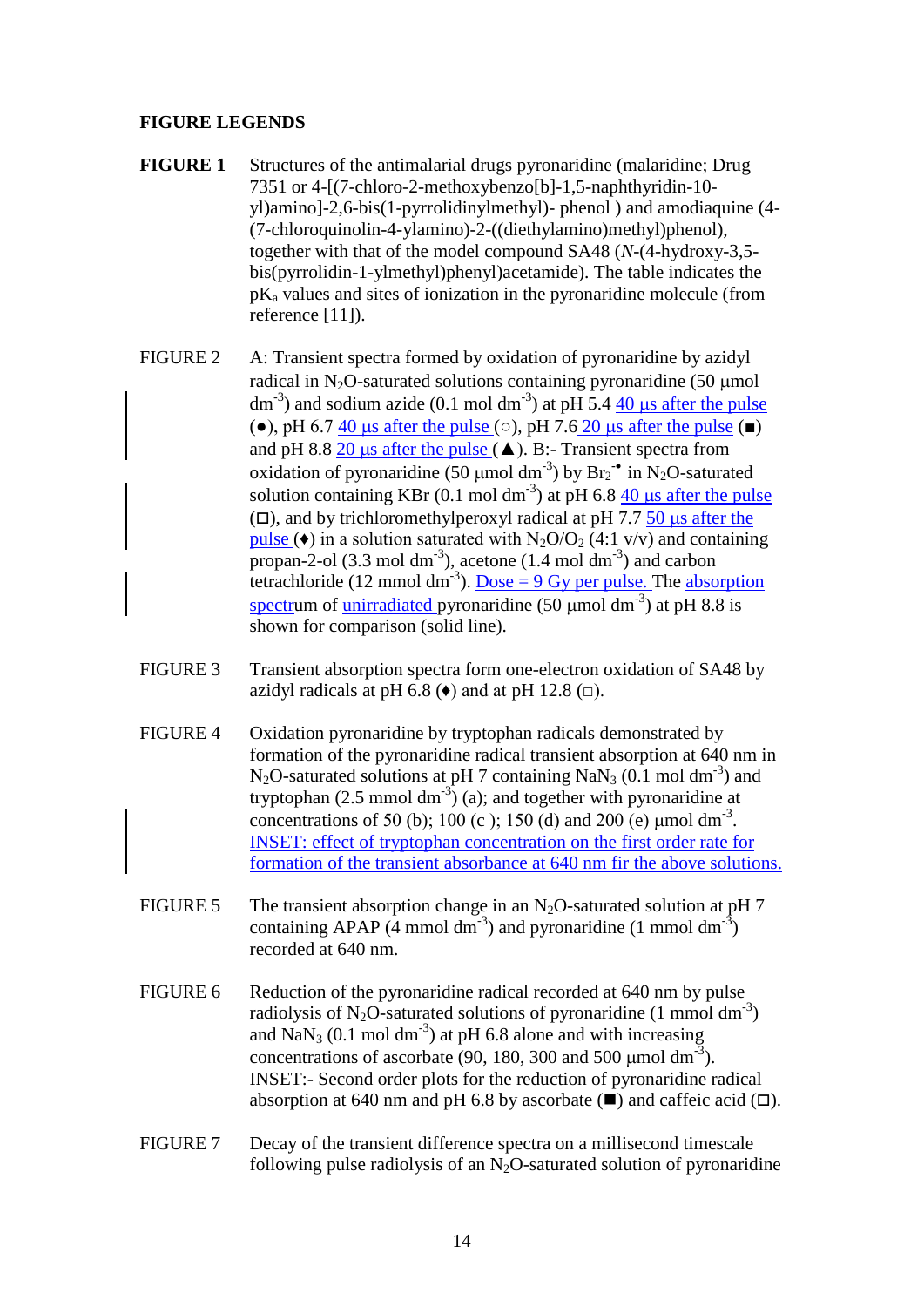(50  $\mu$ mol dm<sup>-3</sup>) containing sodium azide (0.1 mol dm<sup>-3</sup>) and phosphate buffer  $(20 \text{ mmol dm}^{-3})$  at pH 6.7. Spectra are shown at delays after the pulse of 50  $\mu$ s (■), 200  $\mu$ s ( $\Box$ ), 500  $\mu$ s ( $\bullet$ ), 1.5 ms ( $\circ$ ) and 8 ms ( $\ast$ ). Inset: decay of the transient absorption at 640 nm.

- FIGURE 8 Disproportionation of Pyronaridine radicals. **1:** pyronaridine); **2a**: phenoxyl radical; **2b**: aminyl radical; **3a** Pyronaridine quinone: 4-(7 chloro-2-methoxybenzo[*b*][1,5]naphthyridin-10-ylimino)-2,6 bis(pyrrolidin-1-ylmethyl)cyclohexa-2,5-dienone.
- FIGURE 9 Structure of pyronaridine **1,** the two radicals **2a** and **2b,** and the iminoquinone **3a**.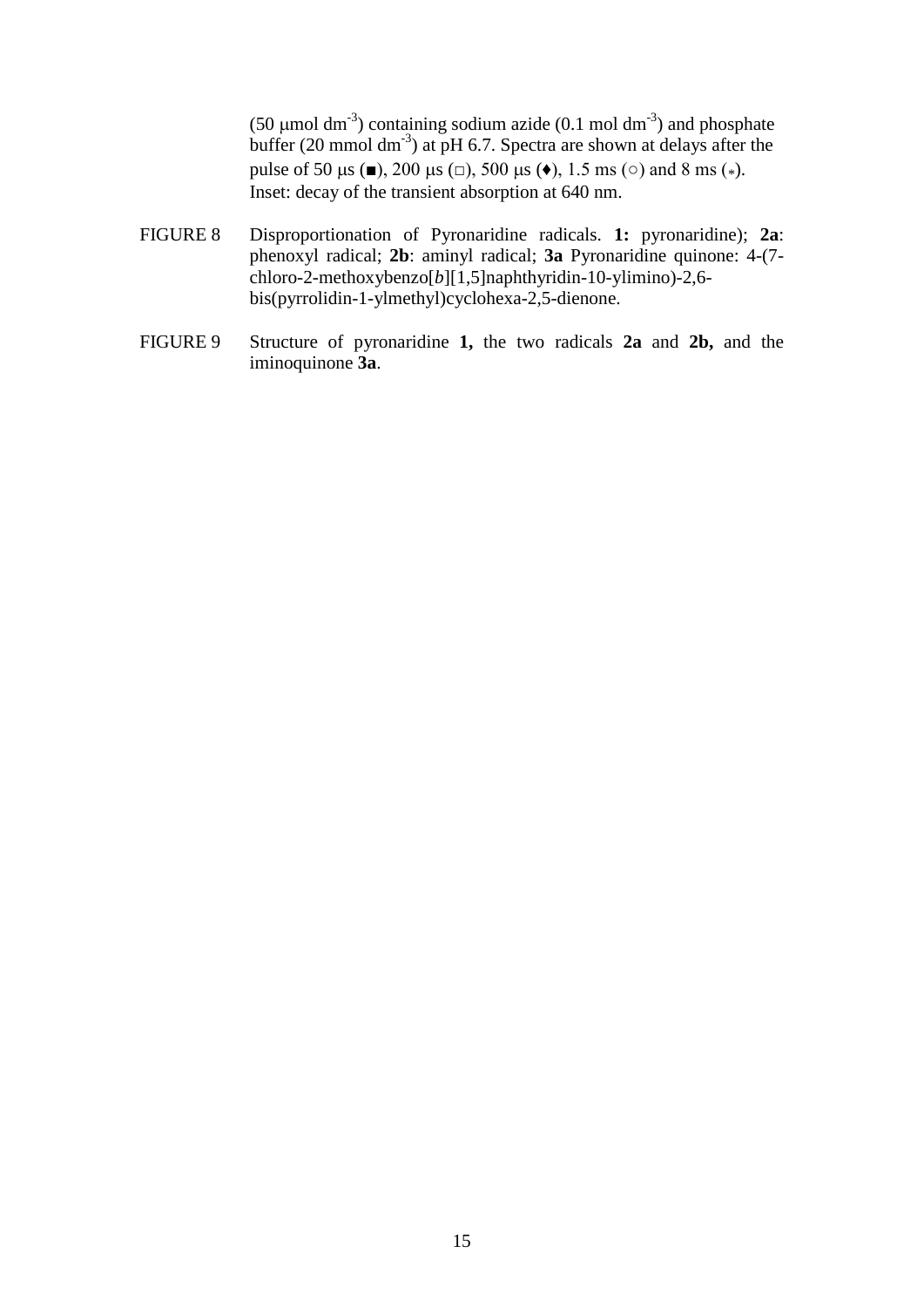

 $\frac{1}{\sqrt{2}}$ 

 $\ddot{\phantom{0}}$ 

 $\ddot{\phantom{0}}$ 

 $\ddot{}$ 

 $\ddot{\phantom{1}}$ 

| $pK_a$ value | Assignment                |
|--------------|---------------------------|
| 7.08         | $N_1$ of naphthyridine    |
| 7.39         | $N_5$ of naphthyridine    |
| 9.88         | N of pyrrolidine          |
| 10.25        | -NH or -OH of aminophenol |

Pyronaridine





# **FIGURE 1**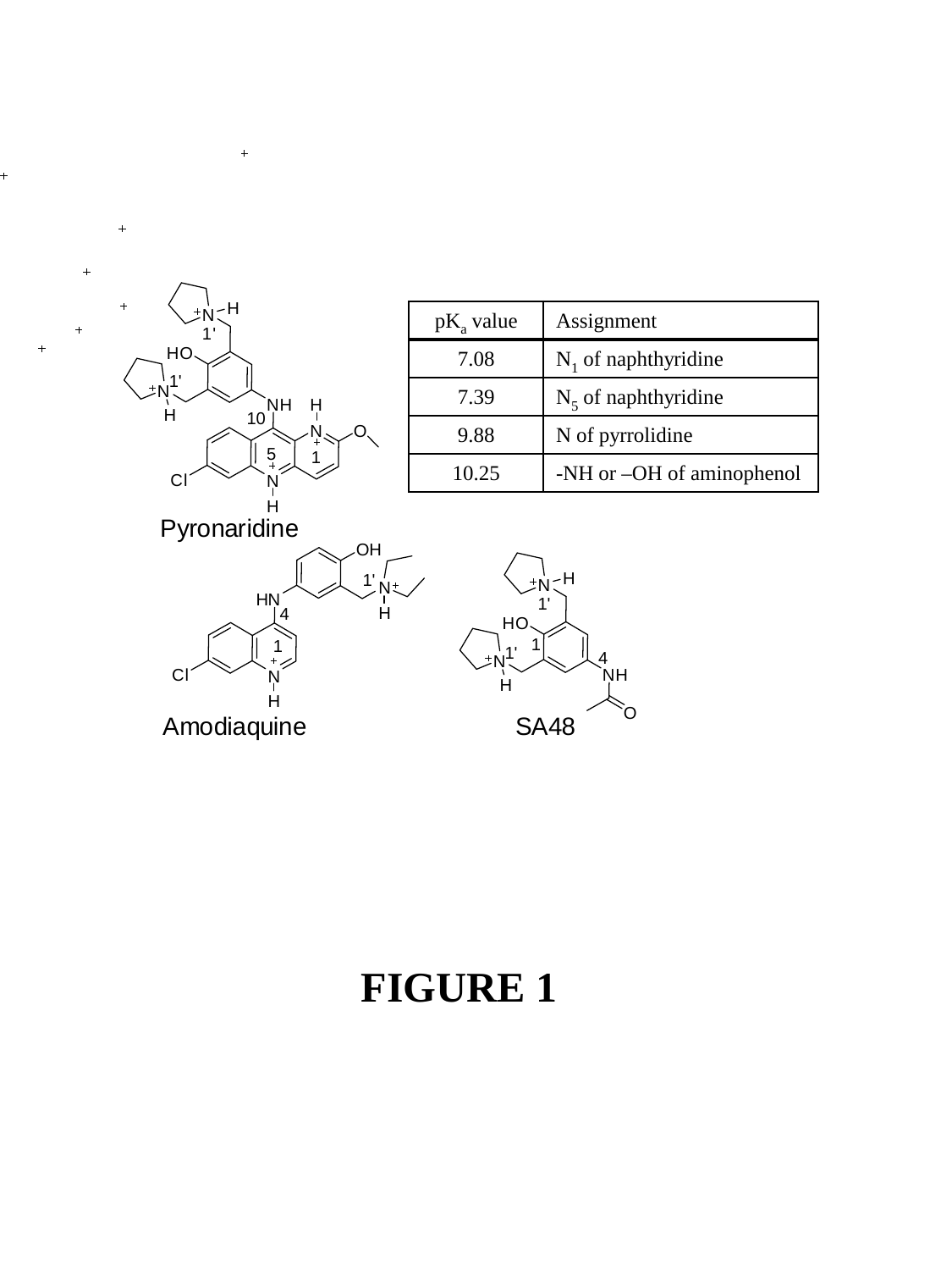

Wavelength (nm)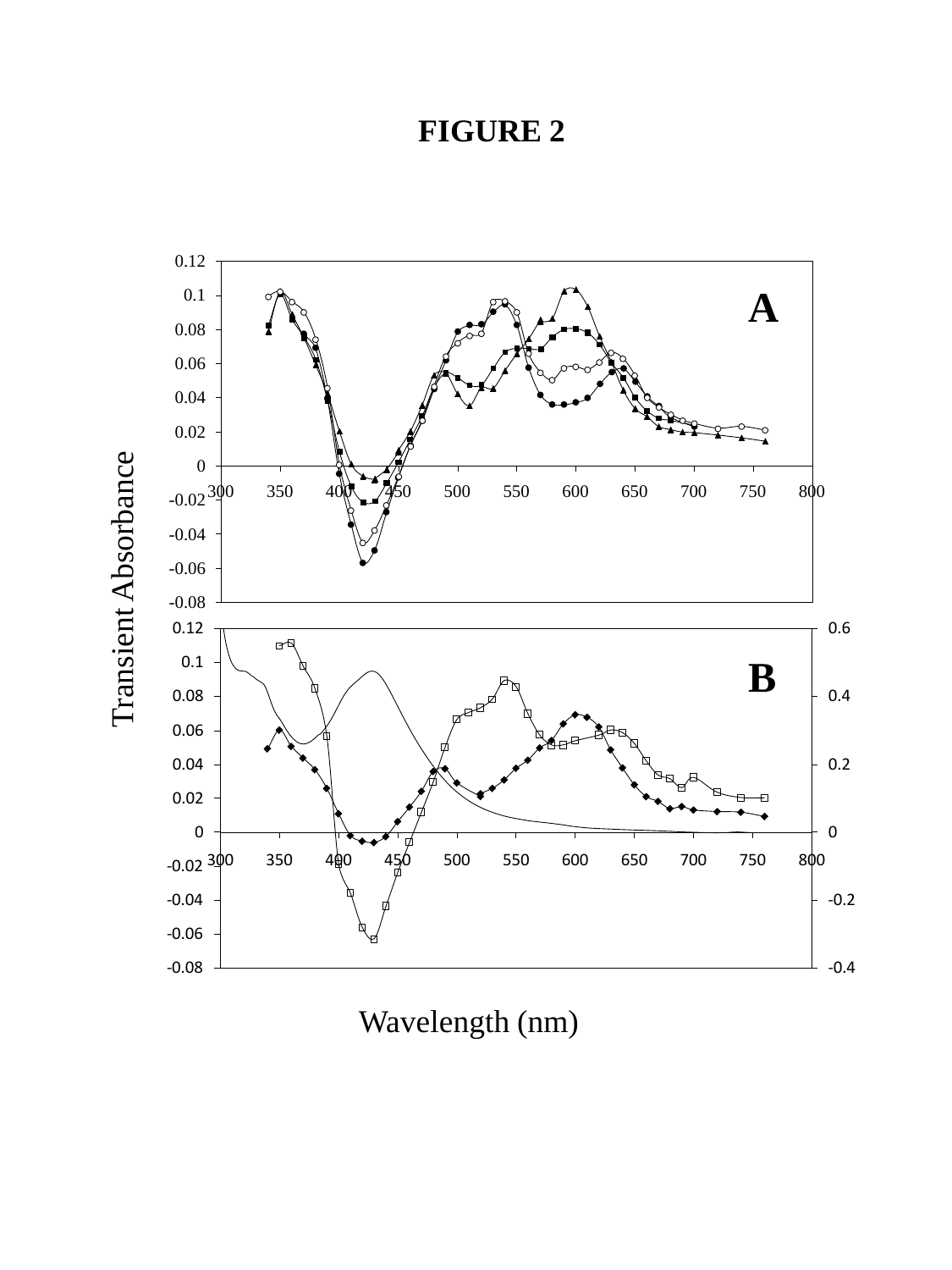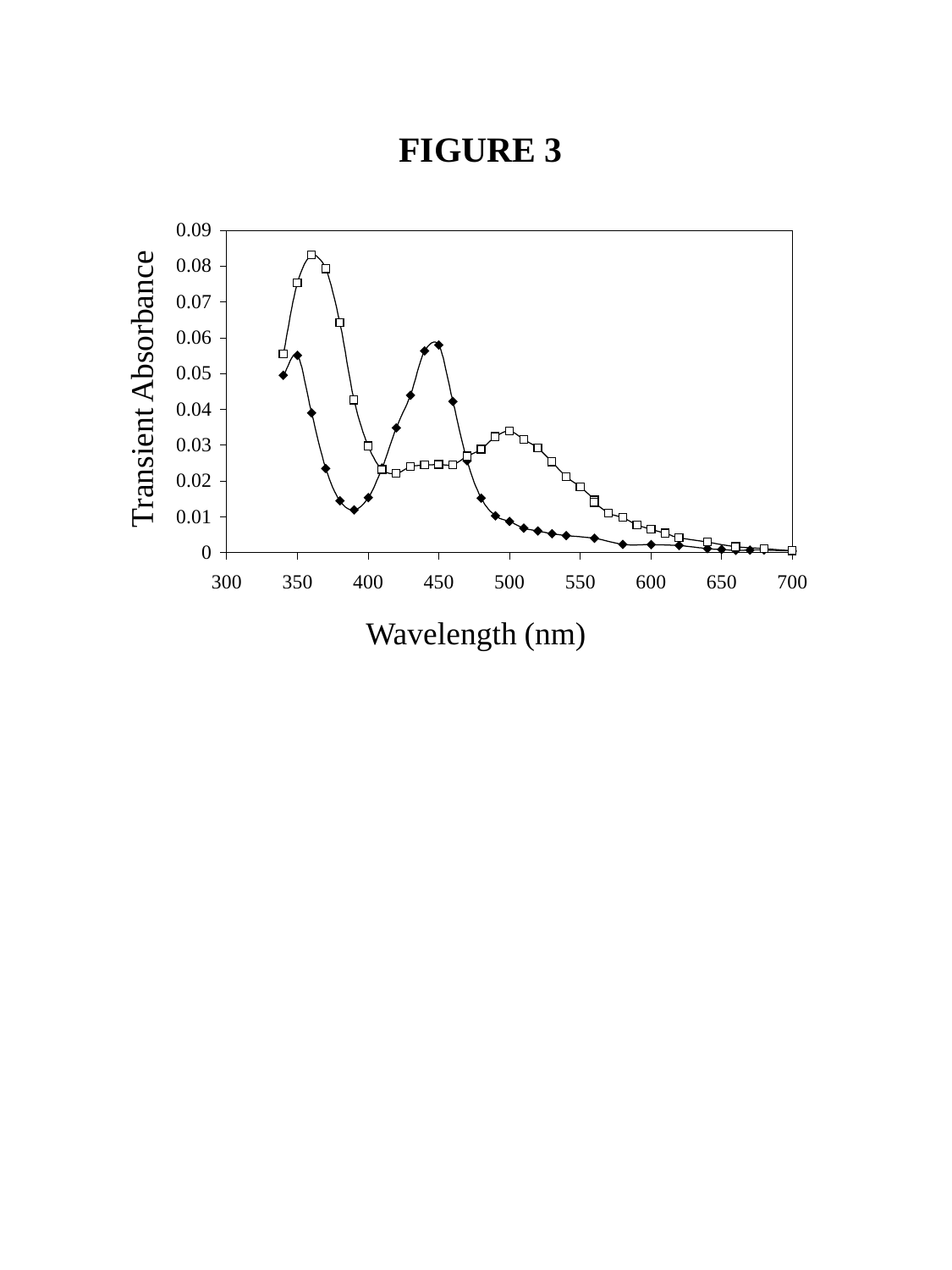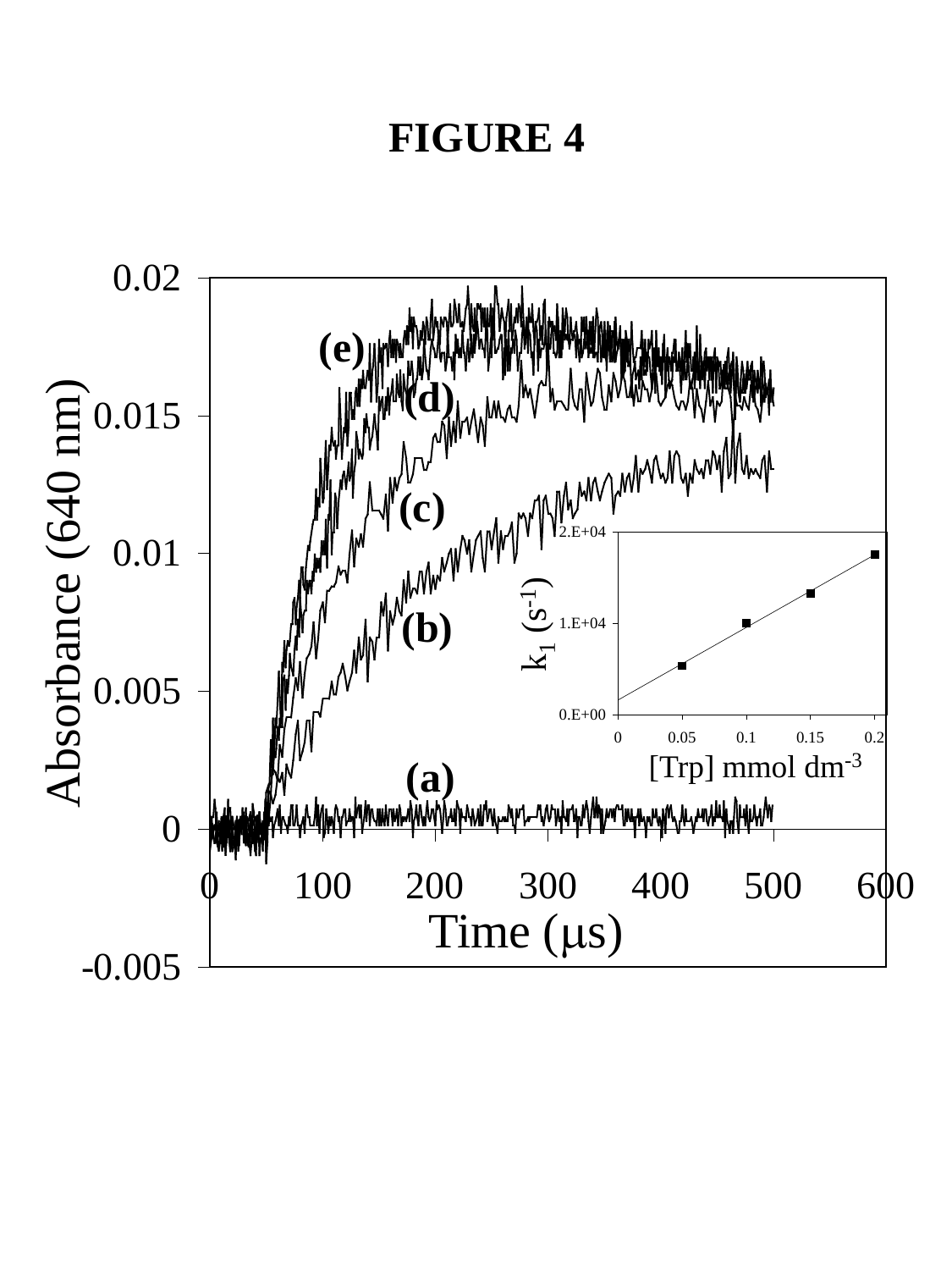

Time  $(\mu s)$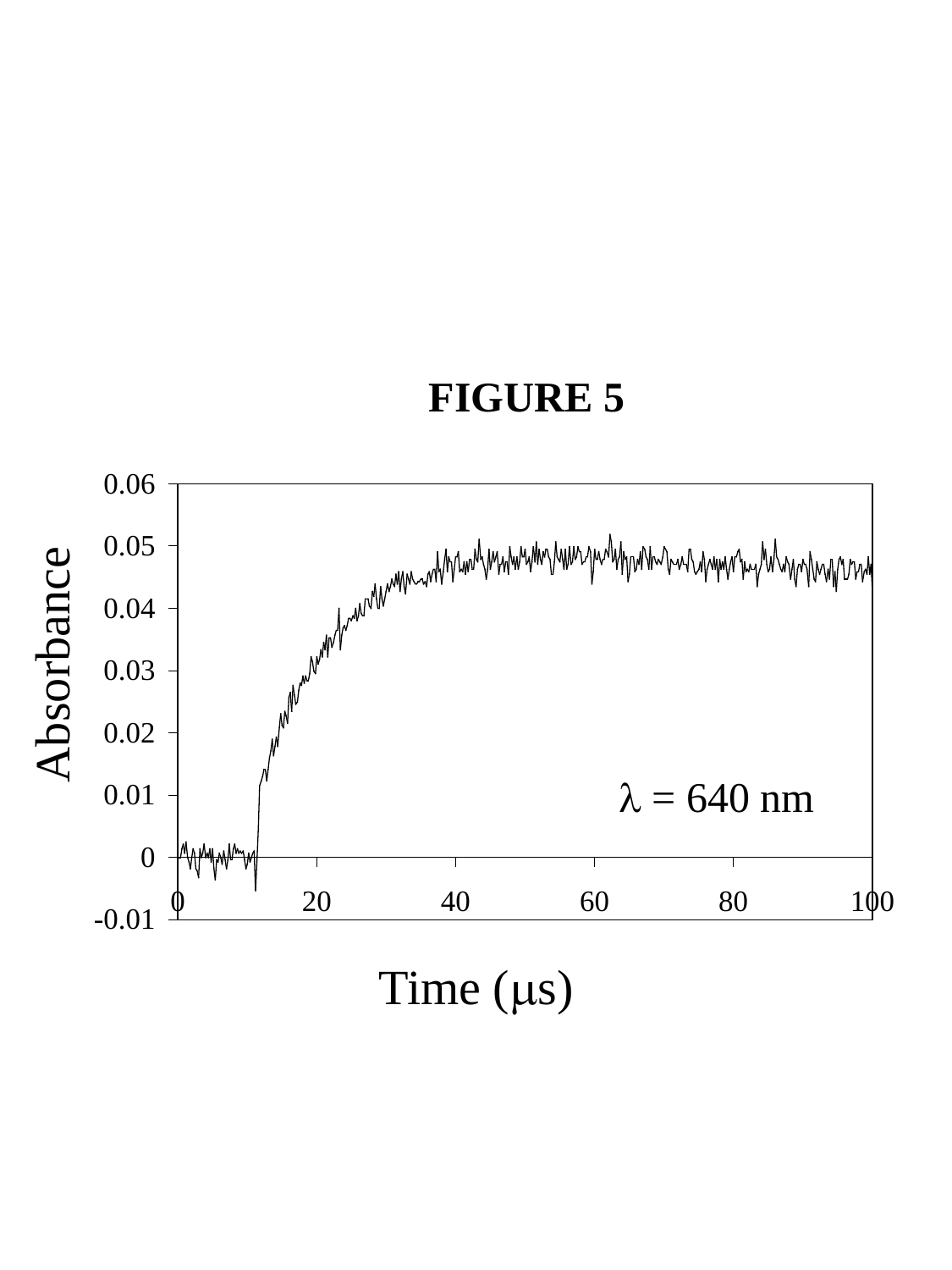

Time  $(\mu s)$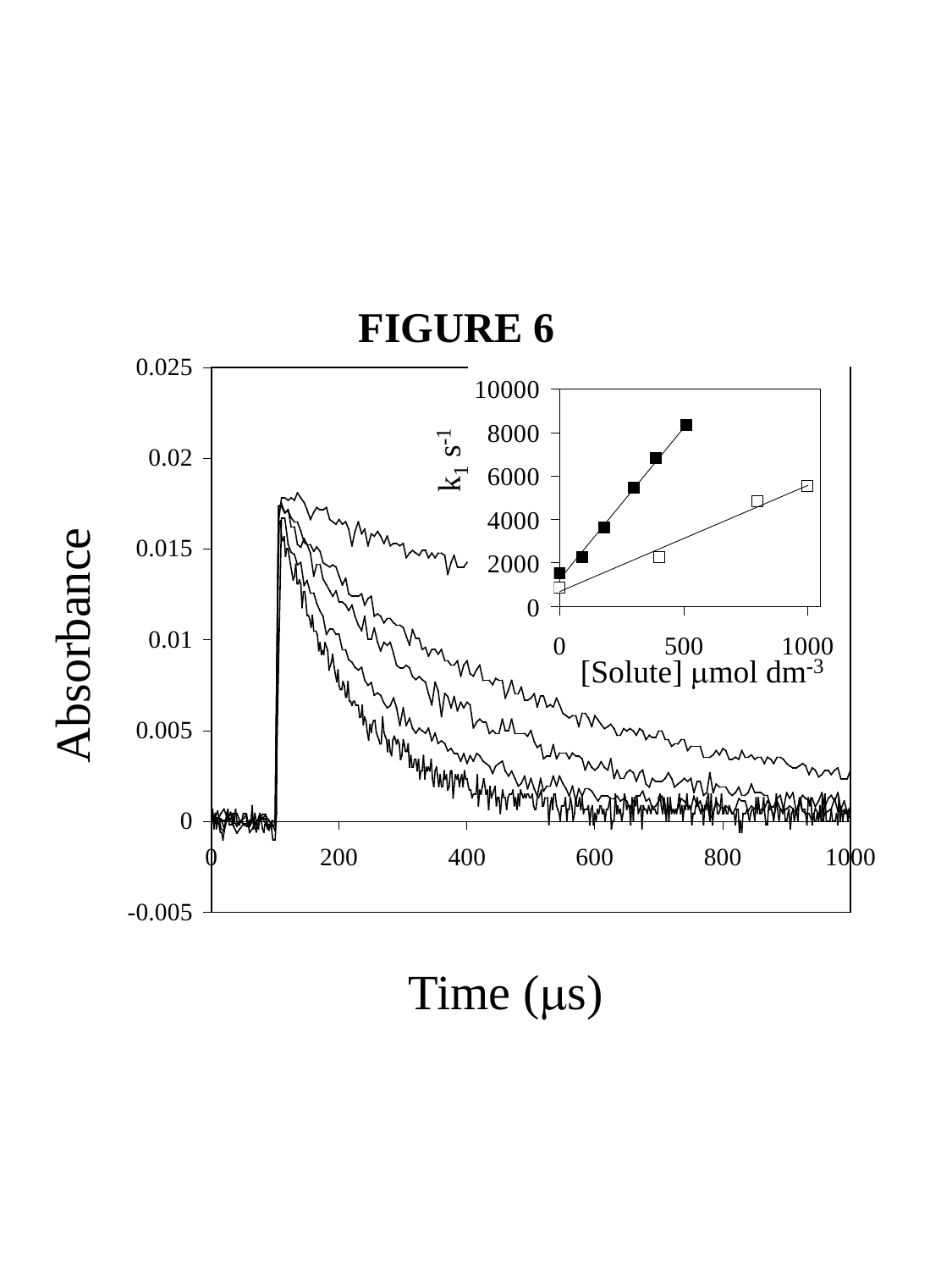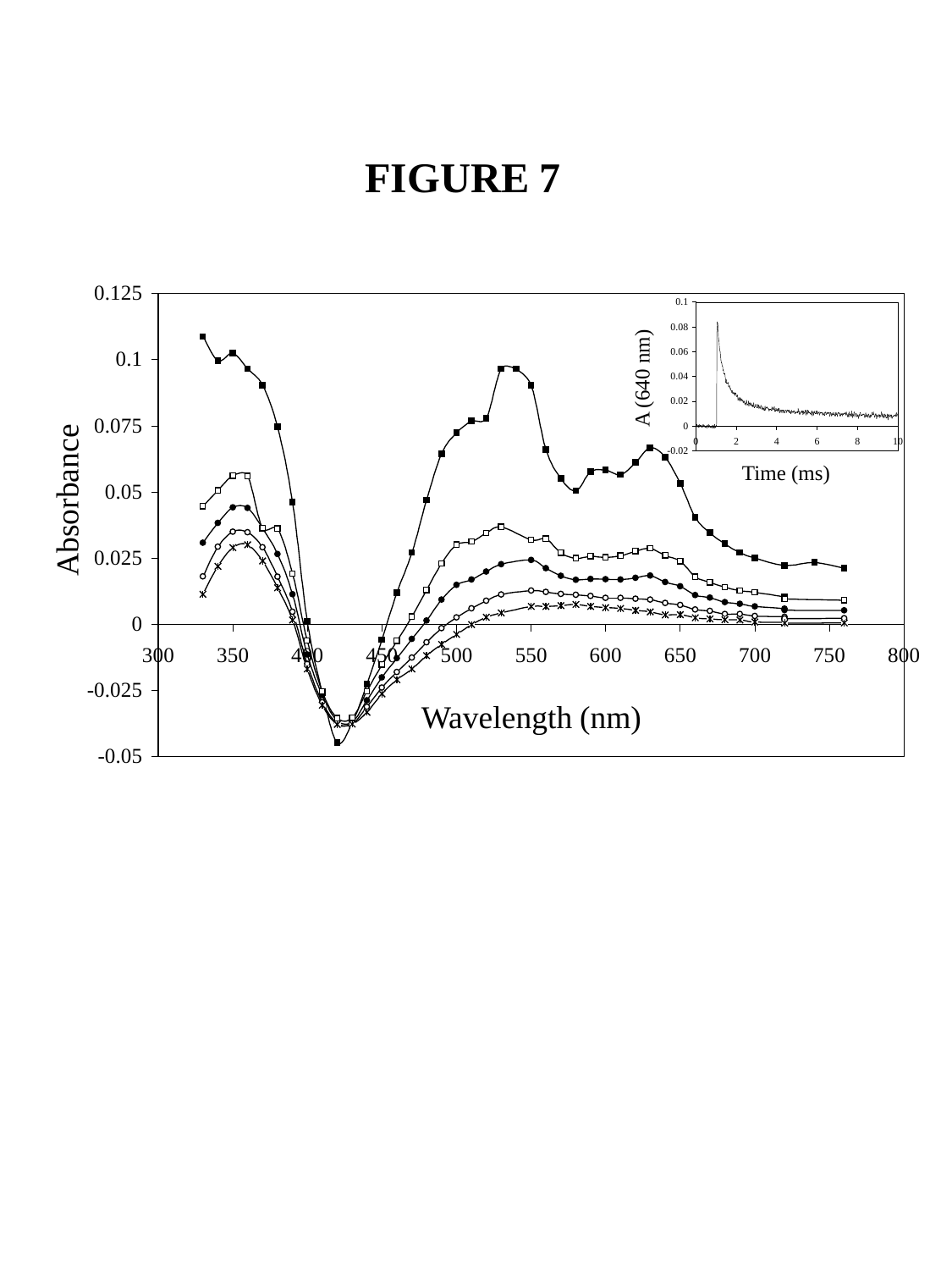

N

O

**1**

N

Cl

 $N$ <sup>H</sup>

 $N_{\sim}$  OH  $_{\sim}$ N

 $e$ lectron + H<sup>+</sup>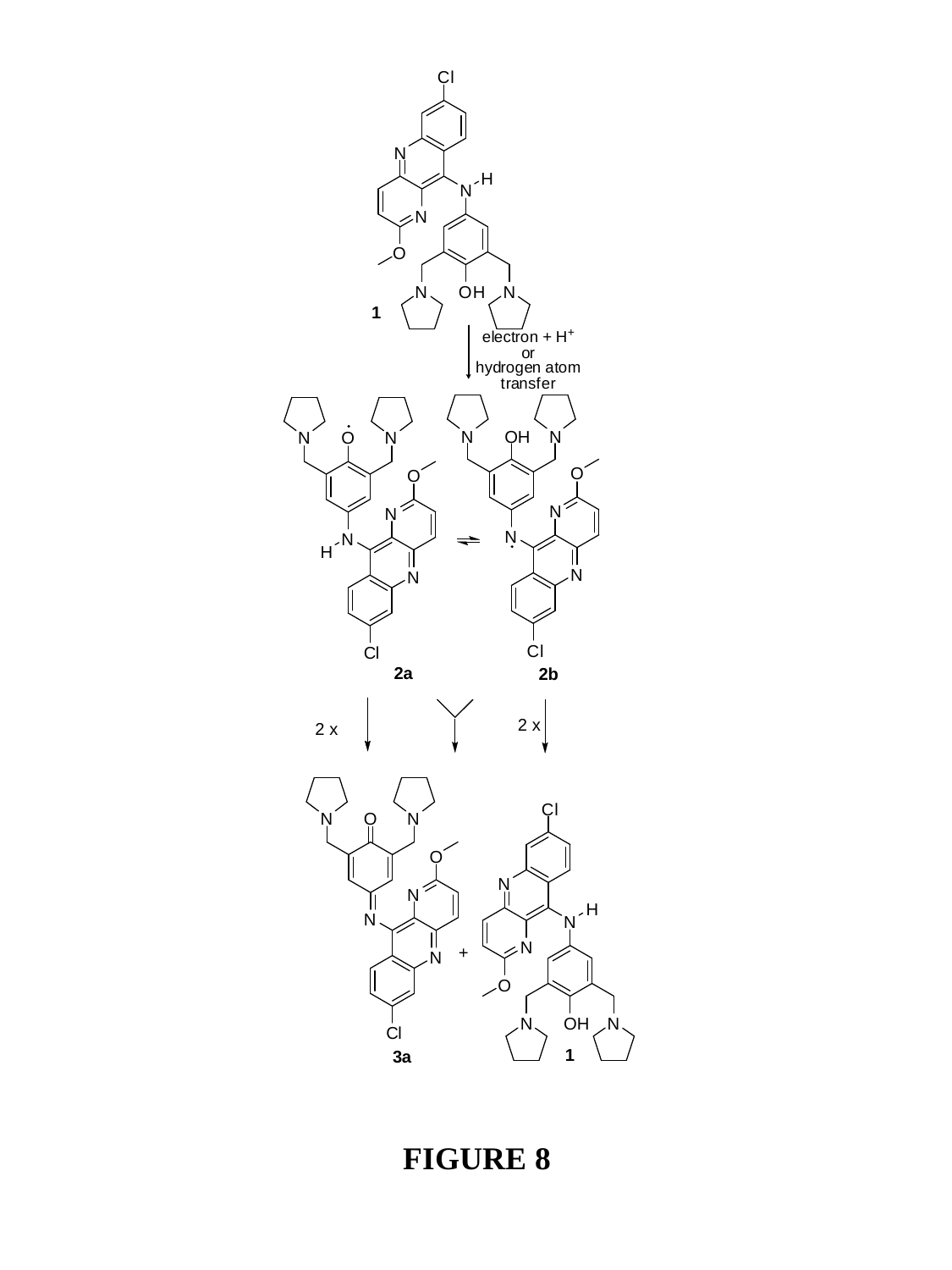



**1**

**2a**





**3a**

**2b**

**FIGURE 9**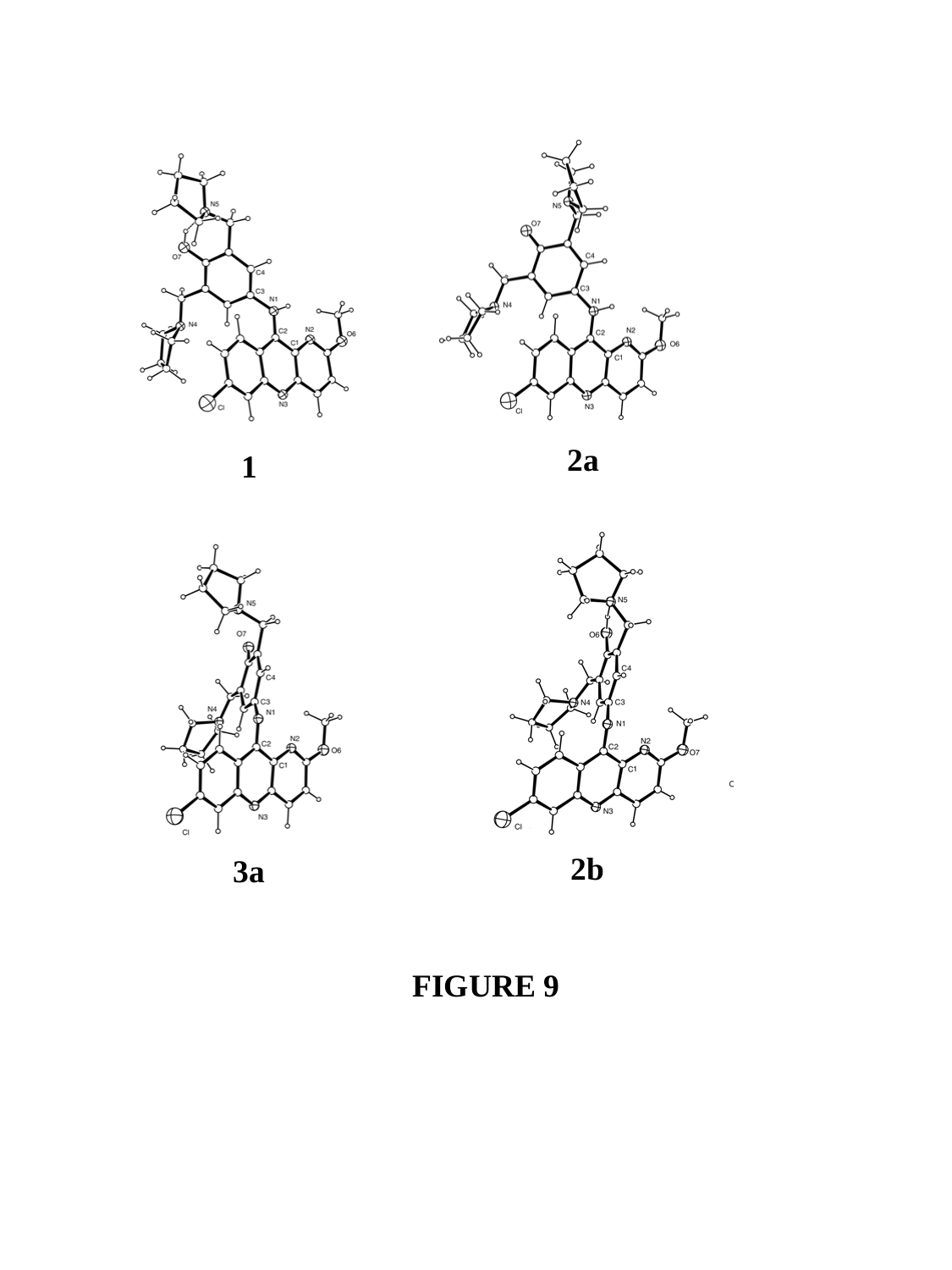### **A PULSE RADIOLYSIS STUDY OF FREE RADICALS FORMED BY ONE ELECTRON OXIDATION OF THE ANTIMALARIAL DRUG PYRONARIDINE.**

F.M.D.Ismail, M.G.B.Drew, S.Navaratnam and R.H.Bisby

### **SUPPLEMENTARY MATERIAL**

### **A – RESULTS FROM DFT CALCULATIONS**

### **B – DATA FROM ELECTROSPRAY MASS SPECTROMETRY**

### **A -- RESULTS FROM DFT CALCULATIONS**

**1**: pyronaridine [malaridine, Drug 7351 or Pyronaridine (4-[(7-chloro-2 methoxybenzo[b]-1,5-naphthyridin-10-yl)amino]-2,6-bis(1-pyrrolidinylmethyl) phenol); **2a**: phenoxyl radical; **2b**: aminyl radical; **3a** Pyronaridine quinone: 4-(6 chloro-2-methoxyacridin-9-ylimino)-2,6-bis(pyrrolidin-1-ylmethyl)cyclohexa-2,5 dienone.

**==========================================================** 

### **STRUCTURE OF 1**

SCF Done:  $E(RB+HF-LYP) = -2008.82200761$  A.U. after 19 cycles

Standard orientation:

| <b>Center</b>         | Atomic Atomic      |          |                                    | Coordinates (Angstroms) |   |   |
|-----------------------|--------------------|----------|------------------------------------|-------------------------|---|---|
|                       | Number Number Type |          |                                    | X                       | Y | Z |
|                       |                    |          |                                    |                         |   |   |
| 1                     | 6                  | $\Omega$ | $-1.509253 - 1.872551 - 0.558419$  |                         |   |   |
| $\mathcal{D}_{\cdot}$ | 6                  | $\Omega$ | $-0.387286$ $-1.283390$ $0.029153$ |                         |   |   |
| 3                     |                    | 0        | $0.914835 - 1.648679 - 0.444302$   |                         |   |   |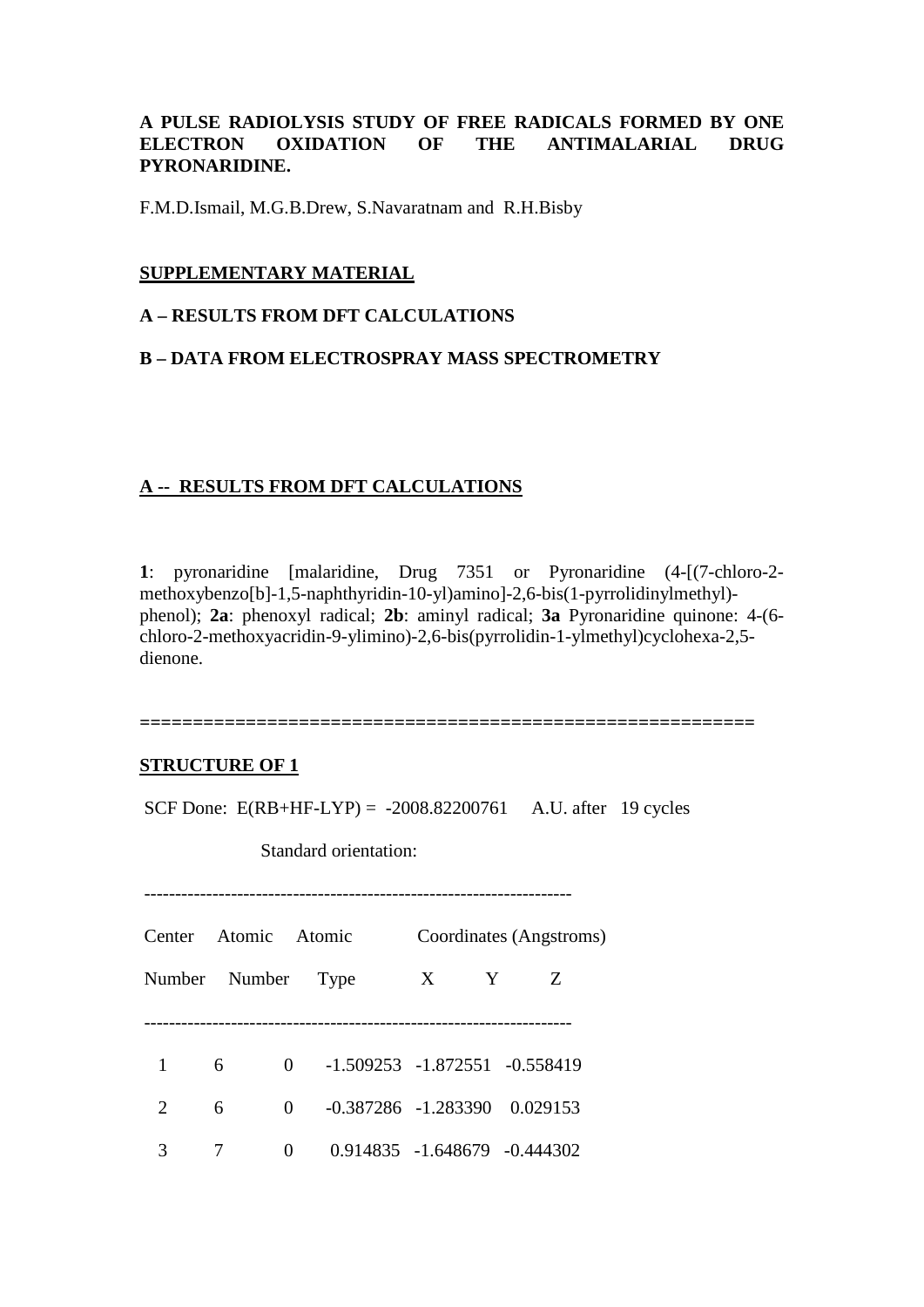| $\overline{4}$ | 6            | $\overline{0}$   |             | 1.988642 -0.814107 -0.645392 |                    |
|----------------|--------------|------------------|-------------|------------------------------|--------------------|
| 5              | 6            | $\overline{0}$   | 3.280059    | $-1.347494$                  | $-0.377022$        |
| 6              | 6            | $\boldsymbol{0}$ | 4.427375    | $-0.525192$                  | $-0.585063$        |
| 7              | 7            | $\overline{0}$   | 4.378412    | 0.740434                     | $-1.026829$        |
| 8              | 6            | $\boldsymbol{0}$ | 3.162077    | 1.237601                     | $-1.324834$        |
| 9              | 6            | $\boldsymbol{0}$ | 1.924364    | 0.506009                     | $-1.178837$        |
| 10             | 6            | $\overline{0}$   | 0.719081    | 1.124493                     | $-1.628784$        |
| 11             | 6            | $\overline{0}$   | 0.711273    |                              | 2.395977 -2.149540 |
| 12             | 6            | $\overline{0}$   | 1.929630    | 3.120193                     | $-2.236021$        |
| 13             | 17           | $\overline{0}$   | 1.884503    | 4.755687                     | $-2.885470$        |
| 14             | 6            | $\overline{0}$   | 3.119777    | 2.570448                     | $-1.843117$        |
| 15             | $\mathbf{1}$ | $\overline{0}$   | 4.057160    | 3.109081                     | $-1.927109$        |
| 16             | $\mathbf{1}$ | $\overline{0}$   | $-0.210974$ | 2.849030                     | $-2.498270$        |
| 17             | $\mathbf{1}$ | $\overline{0}$   | $-0.213989$ | 0.577550                     | $-1.574192$        |
| 18             | 6            | $\overline{0}$   |             | 5.701490 -1.113762           | $-0.284407$        |
| 19             | 6            | $\overline{0}$   |             | 5.773835 -2.398709           | 0.166932           |
| 20             | 6            | $\boldsymbol{0}$ |             | 4.551169 -3.128729 0.335374  |                    |
| 21             | 8            | $\boldsymbol{0}$ |             | 4.697204 -4.395912           | 0.787900           |
| 22             | 6            | $\overline{0}$   |             | 3.510022 -5.171168           | 0.981271           |
| 23             | $\mathbf{1}$ | $\boldsymbol{0}$ |             | 2.967218 -5.290155           | 0.037868           |
| 24             | $\mathbf{1}$ | $\boldsymbol{0}$ |             | 3.856499 -6.139216           | 1.346074           |
| 25             | $\mathbf{1}$ | $\overline{0}$   |             | 2.853090 -4.697314           | 1.717727           |
| 26             | 7            | $\boldsymbol{0}$ |             | 3.366223 -2.639167           | 0.085831           |
| 27             | $\mathbf{1}$ | $\boldsymbol{0}$ |             | 6.714506 -2.884784           | 0.404085           |
| 28             | $\mathbf{1}$ | $\boldsymbol{0}$ |             | 6.588938 -0.505479 -0.433022 |                    |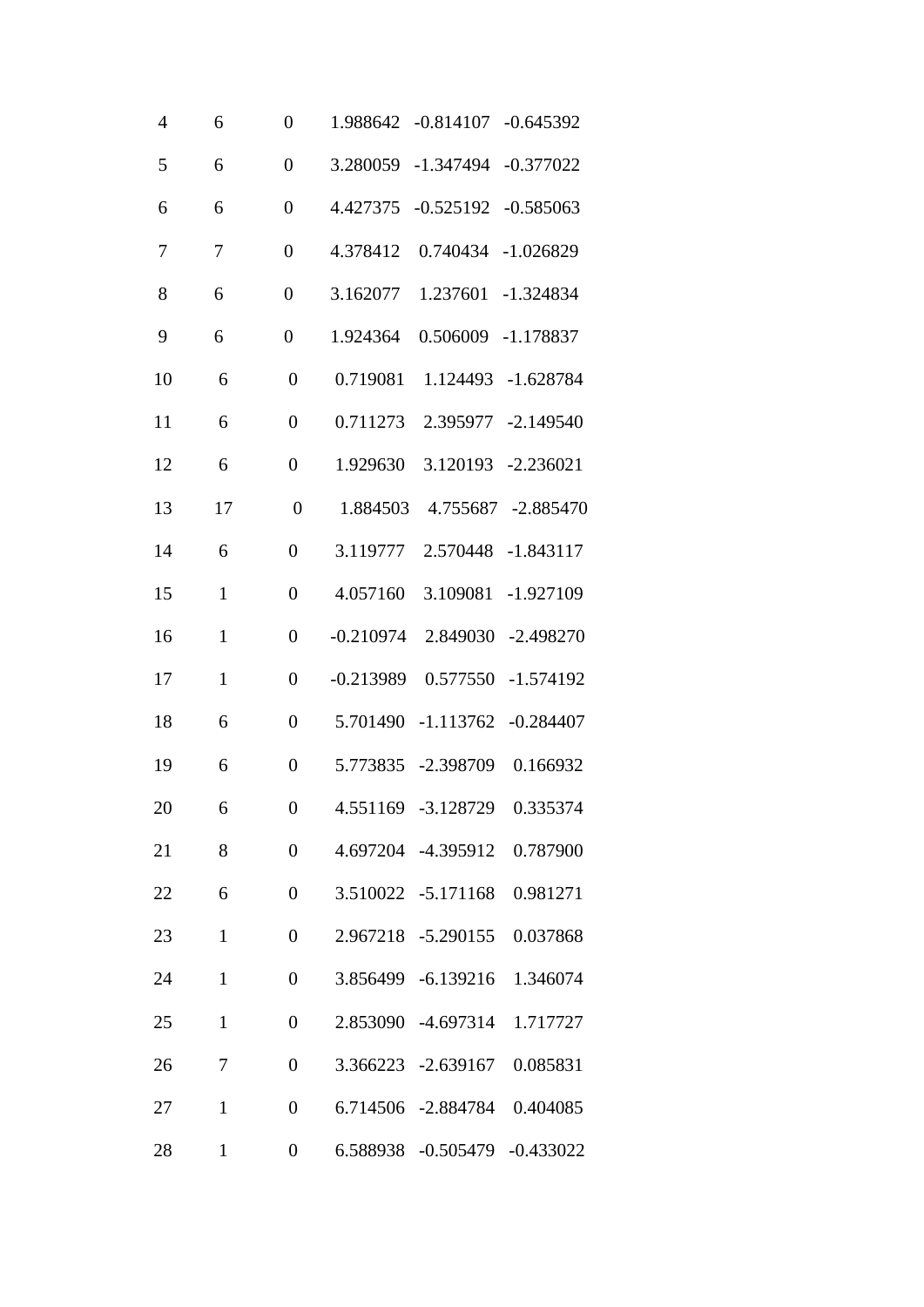| 29 | $\mathbf{1}$ | $\overline{0}$   | 1.229308    | $-2.571169$                         | $-0.151057$ |
|----|--------------|------------------|-------------|-------------------------------------|-------------|
| 30 | 6            | $\overline{0}$   | $-0.557493$ | $-0.399200$                         | 1.101605    |
| 31 | 6            | $\overline{0}$   | $-1.829722$ | $-0.071387$                         | 1.572002    |
| 32 | $\mathbf{1}$ | $\overline{0}$   | -4.850872   | $-0.681295$                         | 0.789554    |
| 33 | 6            | $\overline{0}$   | $-2.036363$ | 0.867935                            | 2.747469    |
| 34 | 7            | $\overline{0}$   | $-0.879055$ | 1.697720                            | 3.051599    |
| 35 | 6            | $\overline{0}$   | $-0.677640$ | 2.835314                            | 2.146325    |
| 36 | 6            | $\overline{0}$   | 0.382474    | 3.694993                            | 2.861697    |
| 37 | 6            | $\overline{0}$   | 0.233787    | 3.319205                            | 4.365832    |
| 38 | 6            | $\overline{0}$   | $-0.917350$ | 2.297475                            | 4.388387    |
| 39 | $\mathbf{1}$ | $\overline{0}$   | $-0.802536$ | 1.525980                            | 5.158366    |
| 40 | $\mathbf{1}$ | $\overline{0}$   | $-1.884573$ | 2.811524                            | 4.567973    |
| 41 | $\mathbf{1}$ | $\overline{0}$   | 1.155937    | 2.863912                            | 4.741640    |
| 42 | $\mathbf{1}$ | $\overline{0}$   | 0.014402    | 4.186351                            | 4.997518    |
| 43 | $\mathbf{1}$ | $\overline{0}$   | 1.386168    | 3.451529                            | 2.499101    |
| 44 | $\mathbf{1}$ | $\overline{0}$   | 0.219525    | 4.761947                            | 2.677598    |
| 45 | $\mathbf{1}$ | $\boldsymbol{0}$ |             | -0.364990 2.499405 1.153143         |             |
| 46 | $\mathbf{1}$ | $\boldsymbol{0}$ |             | $-1.621817$ 3.406223                | 2.024751    |
| 47 | $\mathbf{1}$ | $\overline{0}$   |             | $-2.261844$ 0.264536                | 3.638035    |
| 48 | $\mathbf{1}$ | $\boldsymbol{0}$ |             | -2.939148 1.481108                  | 2.566324    |
| 49 | $\mathbf{1}$ | $\boldsymbol{0}$ | 0.304628    | 0.050717                            | 1.584420    |
| 50 | $\mathbf{1}$ | $\boldsymbol{0}$ |             | $-1.373365$ $-2.555535$ $-1.394331$ |             |
| 51 | 8            | $\boldsymbol{0}$ |             | $-4.186924$ $-0.370001$             | 1.463737    |
| 52 | 6            | $\boldsymbol{0}$ | $-2.950788$ | $-0.680004$                         | 0.973908    |
| 53 | 6            | $\boldsymbol{0}$ |             | -2.796006 -1.598760 -0.084358       |             |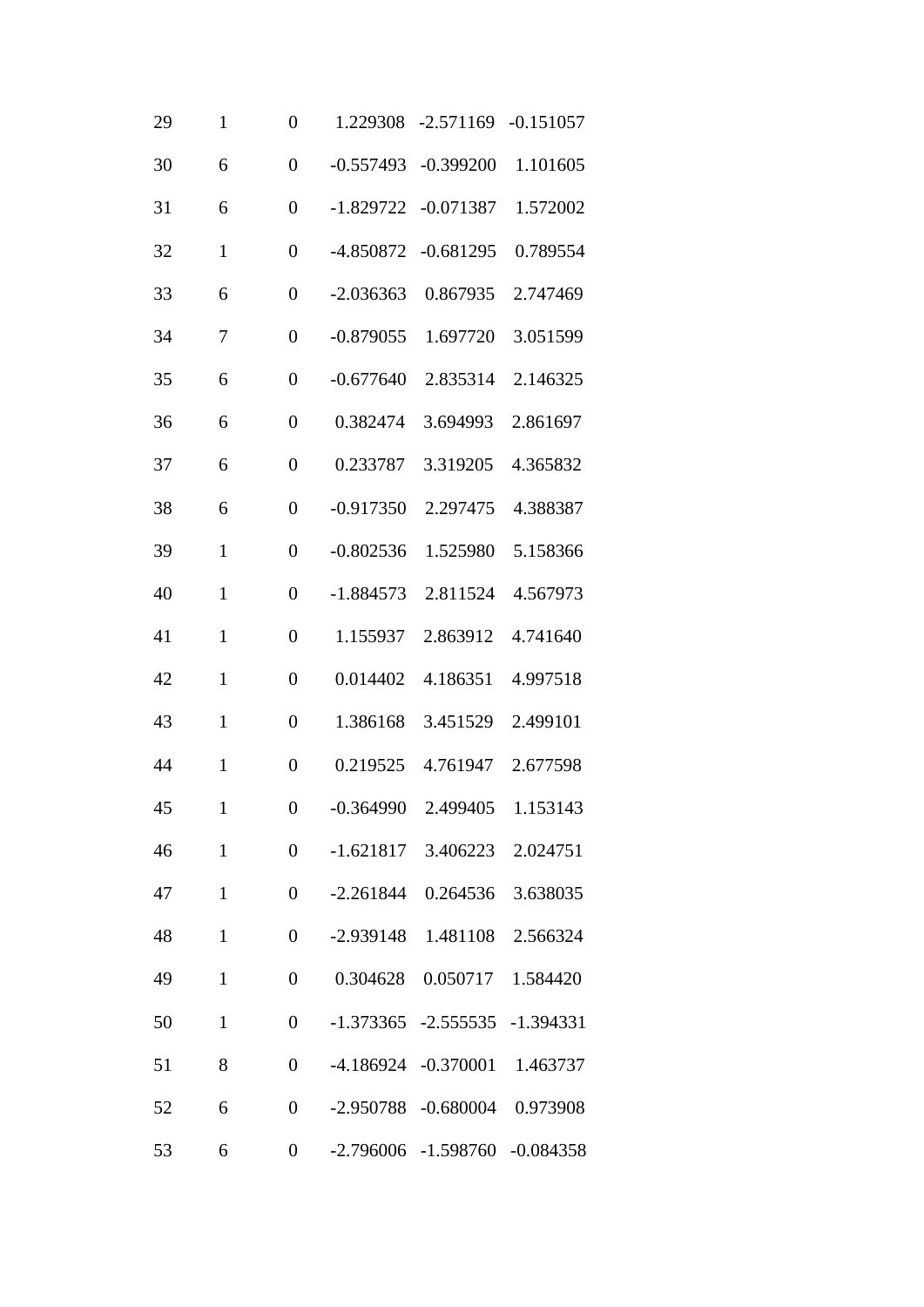| 54 | 6            | $\overline{0}$ | $-3.998528$         | $-2.331456$ | $-0.647400$ |
|----|--------------|----------------|---------------------|-------------|-------------|
| 55 | 7            | $\theta$       | $-5.171013$         | $-1.463386$ | $-0.822781$ |
| 56 | 6            | $\overline{0}$ | $-5.058673$         | $-0.480585$ | $-1.914438$ |
| 57 | 6            | $\overline{0}$ | $-6.491607$         | 0.060770    | $-2.066830$ |
| 58 | 6            | $\overline{0}$ | $-7.402070$         | $-1.090764$ | $-1.544789$ |
| 59 | 6            | $\overline{0}$ | $-6.418435$         | $-2.191709$ | $-1.104712$ |
| 60 | $\mathbf{1}$ | $\overline{0}$ | $-6.745240$         | $-2.744898$ | $-0.217730$ |
| 61 | $\mathbf{1}$ | $\overline{0}$ | $-6.260661$         | $-2.922802$ | $-1.920245$ |
| 62 | $\mathbf{1}$ | $\overline{0}$ | $-8.005743$         | $-0.751735$ | $-0.696820$ |
| 63 | $\mathbf{1}$ | $\overline{0}$ | $-8.092900$         | $-1.458577$ | $-2.309900$ |
| 64 | $\mathbf{1}$ | $\overline{0}$ | $-6.625897$         | 0.962828    | $-1.461439$ |
| 65 | $\mathbf{1}$ | $\overline{0}$ | $-6.707634$         | 0.329520    | $-3.105528$ |
| 66 | $\mathbf{1}$ | $\overline{0}$ | $-4.322192$         | 0.289287    | $-1.666530$ |
| 67 | $\mathbf{1}$ | $\overline{0}$ | $-4.725753$         | $-0.981112$ | $-2.843387$ |
| 68 | $\mathbf{1}$ | $\overline{0}$ | -3.727393           | $-2.827286$ | $-1.597338$ |
| 69 | $\mathbf{1}$ | $\overline{0}$ | -4.297482 -3.125679 |             | 0.052042    |
|    |              |                |                     |             |             |

### **STRUCTURE OF 3a**

SCF Done: E(RB+HF-LYP) = -2007.57446479 A.U. after 18 cycles

Standard orientation:

---------------------------------------------------------------------

-----------------------------------------------------------------------

| Center Atomic Atomic |                |                                  | Coordinates (Angstroms) |  |
|----------------------|----------------|----------------------------------|-------------------------|--|
| Number Number Type   |                |                                  | X Y Z                   |  |
|                      |                |                                  |                         |  |
| $6\overline{6}$      | $\overline{0}$ | $-2.004275$ 0.756707 $-1.351592$ |                         |  |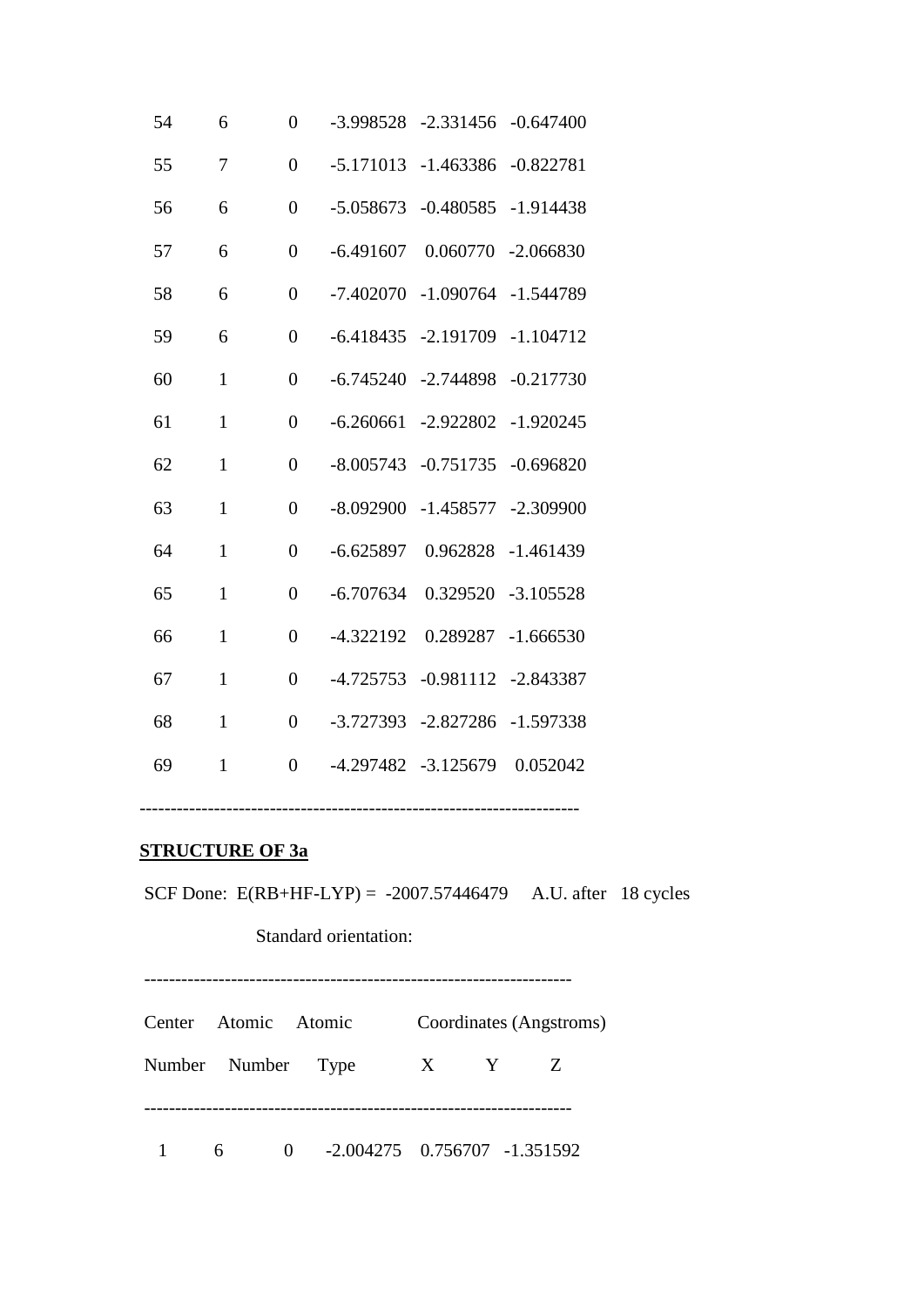| $\overline{2}$ | 6            | $\overline{0}$   | 0.305475<br>$-0.843573$<br>$-0.704737$ |
|----------------|--------------|------------------|----------------------------------------|
| 3              | 7            | $\overline{0}$   | 0.900972<br>$-1.317432$<br>0.344849    |
| $\overline{4}$ | 6            | $\overline{0}$   | 1.650443<br>0.523787<br>$-1.051105$    |
| 5              | 6            | $\overline{0}$   | $-0.741911$<br>2.165471<br>$-1.428215$ |
| 6              | 6            | $\boldsymbol{0}$ | $-0.982523$<br>3.568822<br>$-1.221603$ |
| 7              | 7            | $\overline{0}$   | 4.420109<br>$-0.099137$<br>$-0.687605$ |
| 8              | 6            | $\overline{0}$   | 3.932531<br>1.110980<br>$-0.347591$    |
| 9              | 6            | $\overline{0}$   | 2.555505<br>$-0.527869$<br>1.485855    |
| 10             | 6            | $\overline{0}$   | 2.145214<br>2.799104<br>$-0.157125$    |
| 11             | 6            | $\overline{0}$   | 3.038953<br>3.698044<br>0.372315       |
| 12             | 6            | $\overline{0}$   | 4.393277<br>3.308438<br>0.561270       |
| 13             | 17           | $\overline{0}$   | 5.506629<br>4.480690<br>1.252109       |
| 14             | 6            | $\overline{0}$   | 4.839813<br>2.059848<br>0.215752       |
| 15             | $\mathbf{1}$ | $\overline{0}$   | 5.873075<br>1.760499<br>0.352375       |
| 16             | $\mathbf{1}$ | $\overline{0}$   | 2.727312<br>4.700959<br>0.644889       |
| 17             | $\mathbf{1}$ | $\overline{0}$   | 1.109784<br>3.085366<br>$-0.311151$    |
| 18             | 6            | $\boldsymbol{0}$ | 4.068691 -2.271818 -1.612480           |
| 19             | 6            | $\boldsymbol{0}$ | 3.229069 -3.189956 -2.165014           |
| 20             | 6            | $\overline{0}$   | 1.849210 -2.827189 -2.339967           |
| 21             | 8            | $\overline{0}$   | 1.081569 -3.778939 -2.912444           |
| 22             | 6            | $\boldsymbol{0}$ | $-0.301247$ $-3.469465$ $-3.134945$    |
| 23             | $\mathbf{1}$ | $\overline{0}$   | $-0.399966$ $-2.599602$ $-3.791172$    |
| 24             | $\mathbf{1}$ | $\overline{0}$   | $-0.719075$ $-4.358960$ $-3.608243$    |
| 25             | $\mathbf{1}$ | $\boldsymbol{0}$ | $-0.807001$ $-3.263018$ $-2.187295$    |
| 26             | 7            | $\boldsymbol{0}$ | 1.336787 -1.678983 -1.992203           |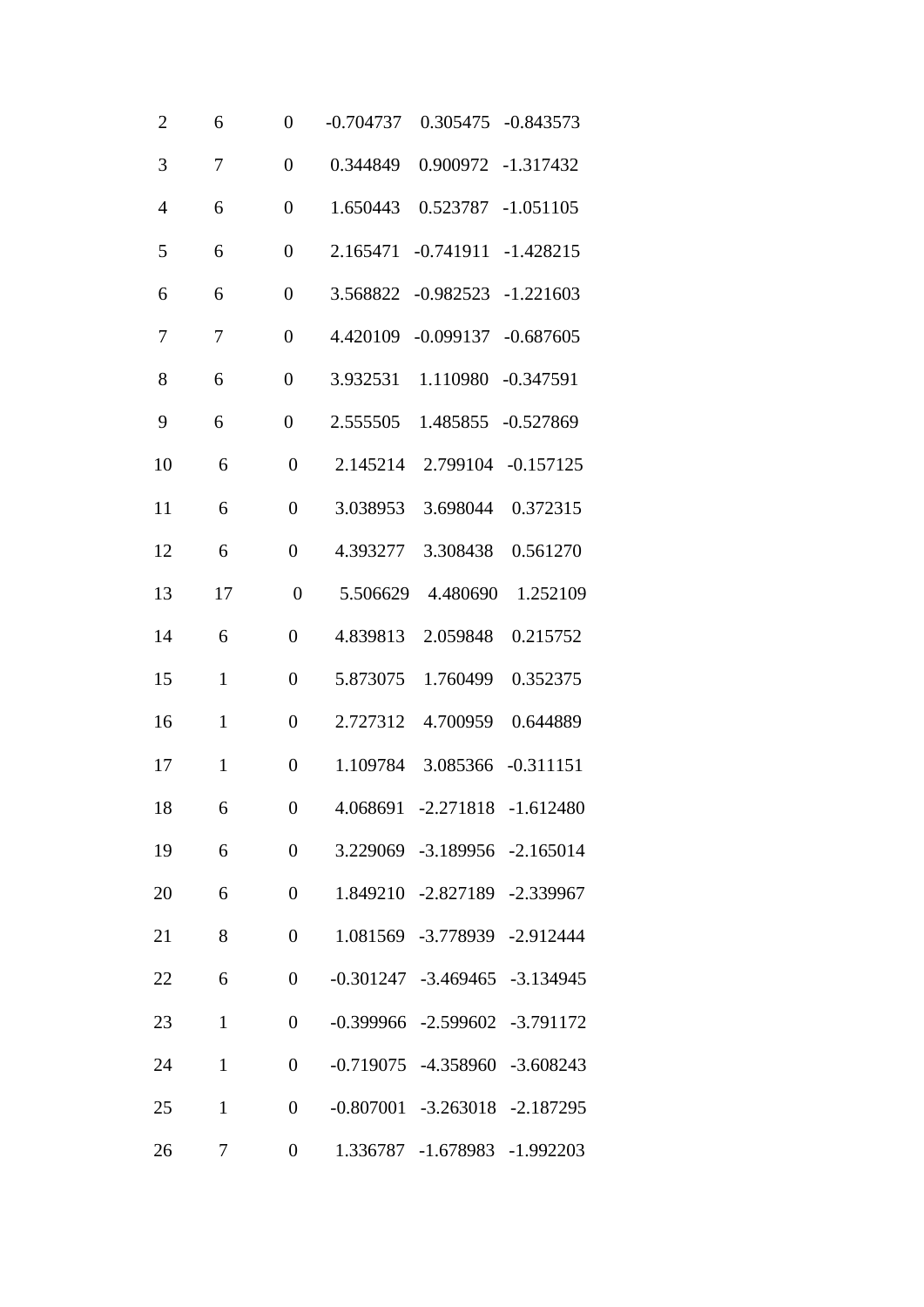| 27 | $\mathbf{1}$ | $\overline{0}$   |             | 3.560326 -4.173103 -2.482870       |             |
|----|--------------|------------------|-------------|------------------------------------|-------------|
| 28 | $\mathbf{1}$ | $\overline{0}$   | 5.124510    | $-2.473216$                        | $-1.457466$ |
| 29 | 6            | $\overline{0}$   | $-0.693117$ | $-0.726684$                        | 0.195588    |
| 30 | 6            | $\overline{0}$   | $-1.834567$ | $-1.288714$                        | 0.646918    |
| 31 | 6            | $\overline{0}$   |             | $-1.867575 - 2.364317$             | 1.710536    |
| 32 | 7            | $\overline{0}$   | $-0.616082$ | $-2.508966$                        | 2.436463    |
| 33 | 6            | $\overline{0}$   | $-0.398934$ | $-1.518566$                        | 3.499361    |
| 34 | 6            | $\overline{0}$   | 0.800158    | $-2.077699$                        | 4.289868    |
| 35 | 6            | $\overline{0}$   | 0.776135    | $-3.607644$                        | 3.999976    |
| 36 | 6            | $\overline{0}$   | $-0.460403$ | $-3.805361$                        | 3.105713    |
| 37 | $\mathbf{1}$ | $\overline{0}$   | $-0.341319$ | $-4.605568$                        | 2.366663    |
| 38 | $\mathbf{1}$ | $\overline{0}$   | $-1.349180$ | $-4.045585$                        | 3.724082    |
| 39 | $\mathbf{1}$ | $\overline{0}$   | 1.683351    | $-3.911995$                        | 3.468135    |
| 40 | $\mathbf{1}$ | $\overline{0}$   | 0.712675    | $-4.208379$                        | 4.913039    |
| 41 | $\mathbf{1}$ | $\overline{0}$   | 1.737353    | $-1.632171$                        | 3.941137    |
| 42 | $\mathbf{1}$ | $\overline{0}$   | 0.710180    | $-1.852283$                        | 5.357450    |
| 43 | $\mathbf{1}$ | $\boldsymbol{0}$ |             | -0.216132 -0.523733 3.080518       |             |
| 44 | $\mathbf{1}$ | $\boldsymbol{0}$ |             | $-1.293469$ $-1.445572$            | 4.150837    |
| 45 | $\mathbf{1}$ | $\overline{0}$   |             | -2.098244 -3.317626 1.215569       |             |
| 46 | $\mathbf{1}$ | $\boldsymbol{0}$ |             | -2.722153 -2.174520                | 2.386647    |
| 47 | $\mathbf{1}$ | $\boldsymbol{0}$ |             | 0.258758 -1.037241                 | 0.613435    |
| 48 | $\mathbf{1}$ | $\overline{0}$   |             | $-1.976212$ $1.552111$ $-2.092979$ |             |
| 49 | 8            | $\boldsymbol{0}$ |             | -4.168205 -1.529925 0.331948       |             |
| 50 | 6            | $\boldsymbol{0}$ |             | $-3.145826$ $-0.909578$            | 0.042702    |
| 51 | 6            | $\boldsymbol{0}$ |             | -3.169478  0.211313  -0.943979     |             |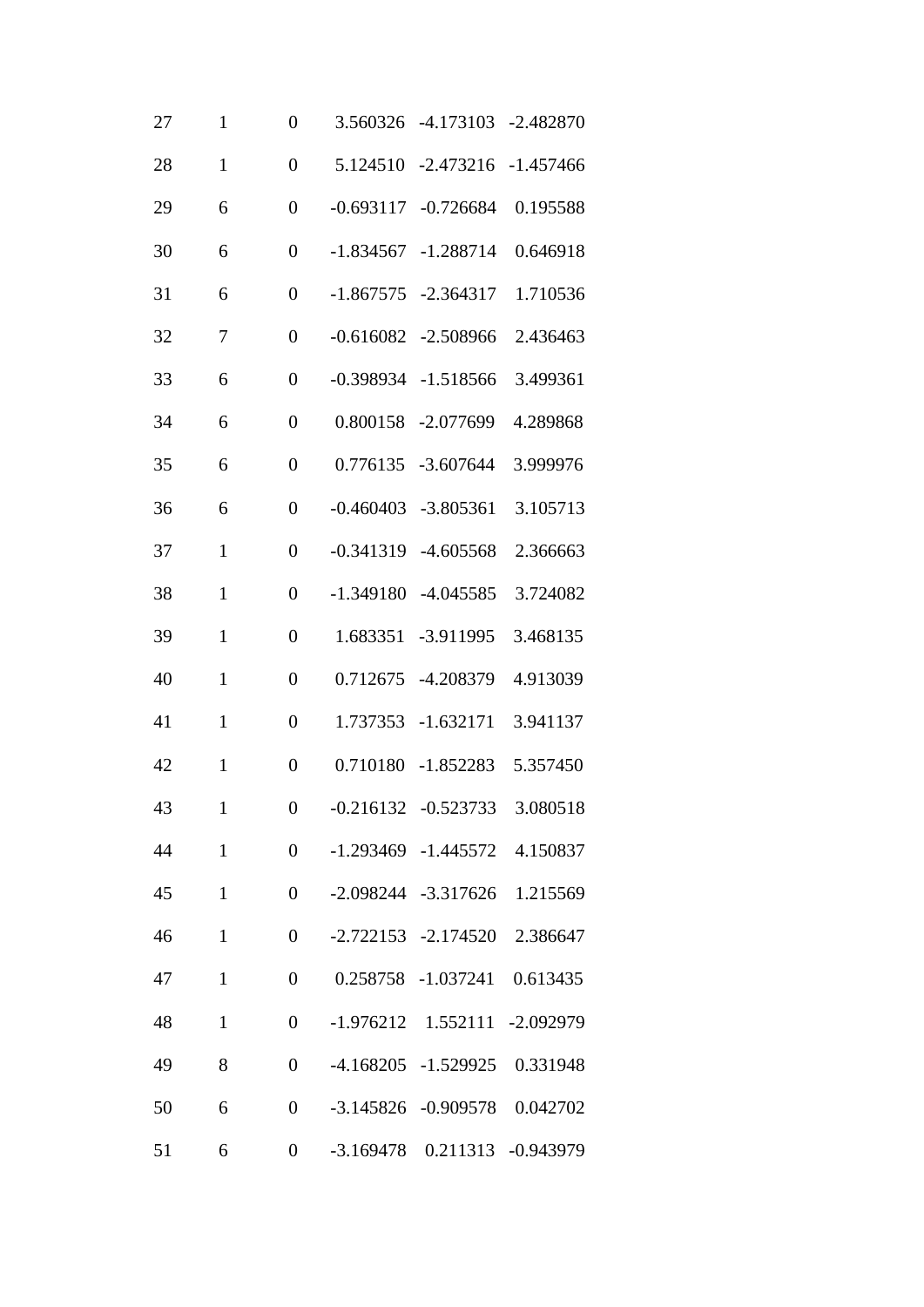| 52 | 6            | $\overline{0}$ | $-4.518447$ | 0.672822    | $-1.441030$ |
|----|--------------|----------------|-------------|-------------|-------------|
| 53 | 7            | $\overline{0}$ | $-5.171478$ | 1.548899    | $-0.474772$ |
| 54 | 6            | $\overline{0}$ | $-4.666606$ | 2.921932    | $-0.427164$ |
| 55 | 6            | $\overline{0}$ | $-5.704559$ | 3.665358    | 0.436709    |
| 56 | 6            | $\overline{0}$ | $-7.008690$ | 2.826577    | 0.285736    |
| 57 | 6            | $\overline{0}$ | $-6.617940$ | 1.682136    | $-0.666958$ |
| 58 | $\mathbf{1}$ | $\overline{0}$ | $-7.119468$ | 0.734819    | $-0.442506$ |
| 59 | $\mathbf{1}$ | $\overline{0}$ | $-6.857661$ | 1.954661    | $-1.716095$ |
| 60 | $\mathbf{1}$ | $\overline{0}$ | $-7.321431$ | 2.425265    | 1.254901    |
| 61 | $\mathbf{1}$ | $\overline{0}$ | $-7.842590$ | 3.413893    | $-0.112384$ |
| 62 | $\mathbf{1}$ | $\overline{0}$ | -5.383895   | 3.694511    | 1.483011    |
| 63 | $\mathbf{1}$ | $\overline{0}$ | $-5.830277$ | 4.700889    | 0.103886    |
| 64 | $\mathbf{1}$ | $\overline{0}$ | $-3.654526$ | 2.954868    | $-0.010833$ |
| 65 | $\mathbf{1}$ | $\overline{0}$ | $-4.624607$ | 3.362350    | $-1.446270$ |
| 66 | $\mathbf{1}$ | $\overline{0}$ | $-4.404528$ | 1.166802    | $-2.426734$ |
| 67 | $\mathbf{1}$ | $\overline{0}$ | $-5.155813$ | $-0.206426$ | $-1.577022$ |
|    |              |                |             |             |             |

## **STRUCTURE OF 2a**

SCF Done: E(UB+HF-LYP) = -2008.18201945 A.U. after 33 cycles Standard orientation: ---------------------------------------------------------------------

| Center Atomic Atomic |  | Coordinates (Angstroms) |  |
|----------------------|--|-------------------------|--|
| Number Number Type   |  | X Y Z                   |  |
|                      |  |                         |  |

---------------------------------------------------------------------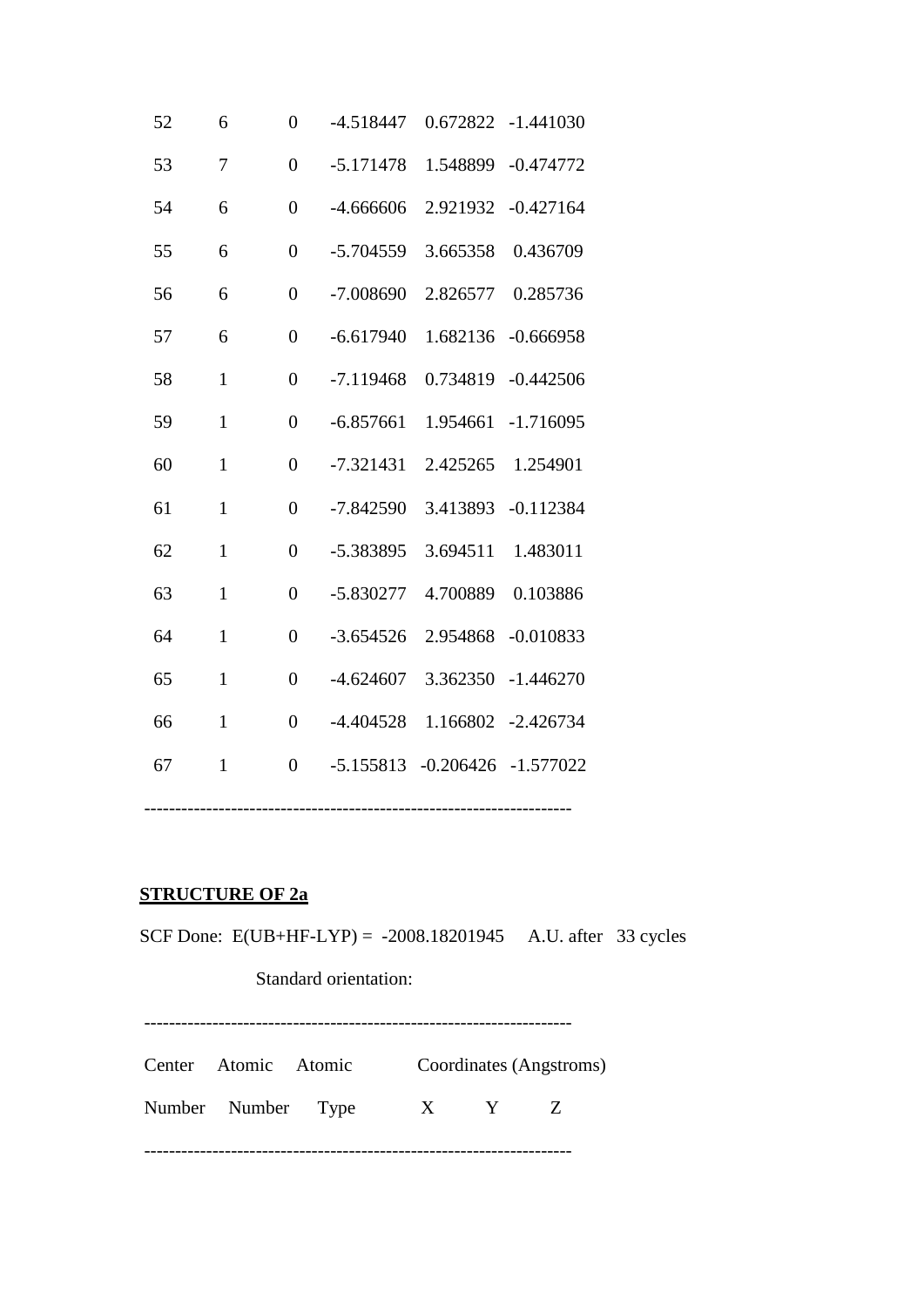| $\mathbf{1}$   | 6            | $\overline{0}$   | $-2.039188$ | 1.479846                    | $-0.038479$        |
|----------------|--------------|------------------|-------------|-----------------------------|--------------------|
| $\overline{2}$ | 6            | $\overline{0}$   | $-0.765675$ | 0.872080                    | $-0.209479$        |
| 3              | 7            | $\boldsymbol{0}$ | 0.333363    | 1.559932                    | 0.299203           |
| $\overline{4}$ | 6            | $\overline{0}$   | 1.659961    | 1.167283                    | 0.416881           |
| 5              | 6            | $\boldsymbol{0}$ | 2.642688    | 2.111483                    | 0.032456           |
| 6              | 6            | $\overline{0}$   | 4.020757    | 1.740717                    | 0.128985           |
| 7              | 7            | $\overline{0}$   | 4.446841    | 0.553607                    | 0.580251           |
| 8              | 6            | $\overline{0}$   | 3.515470    | $-0.315939$                 | 1.018607           |
| 9              | 6            | $\overline{0}$   | 2.094813    | $-0.056772$                 | 0.989121           |
| 10             | 6            | $\overline{0}$   | 1.221891    | $-1.001424$                 | 1.605336           |
| 11             | 6            | $\overline{0}$   | 1.702966    | $-2.158036$                 | 2.167405           |
| 12             | 6            | $\overline{0}$   | 3.096946    | $-2.433530$                 | 2.123320           |
| 13             | 17           | $\overline{0}$   | 3.671327    | $-3.938291$                 | 2.823521           |
| 14             | 6            | $\overline{0}$   | 3.983966    | $-1.547851$                 | 1.572599           |
| 15             | $\mathbf{1}$ | $\overline{0}$   | 5.052038    | $-1.734530$                 | 1.561351           |
| 16             | $\mathbf{1}$ | $\overline{0}$   | 1.032235    | $-2.861092$                 | 2.650292           |
| 17             | $\mathbf{1}$ | $\boldsymbol{0}$ |             | 0.158391 -0.795683 1.649794 |                    |
| 18             | 6            | $\boldsymbol{0}$ | 4.981582    |                             | 2.716007 -0.302496 |
| 19             | 6            | $\overline{0}$   |             | 4.562099 3.931096 -0.755378 |                    |
| 20             | 6            | $\overline{0}$   | 3.151226    |                             | 4.196367 -0.790592 |
| 21             | 8            | $\boldsymbol{0}$ | 2.814103    |                             | 5.421942 -1.240428 |
| 22             | 6            | $\overline{0}$   | 1.420531    |                             | 5.748925 -1.313434 |
| 23             | $\mathbf{1}$ | $\overline{0}$   | 0.963987    |                             | 5.712951 -0.319258 |
| 24             | $\mathbf{1}$ | $\overline{0}$   | 1.386426    |                             | 6.763759 -1.711327 |
| 25             | $\mathbf{1}$ | $\boldsymbol{0}$ | 0.896335    |                             | 5.056891 -1.979400 |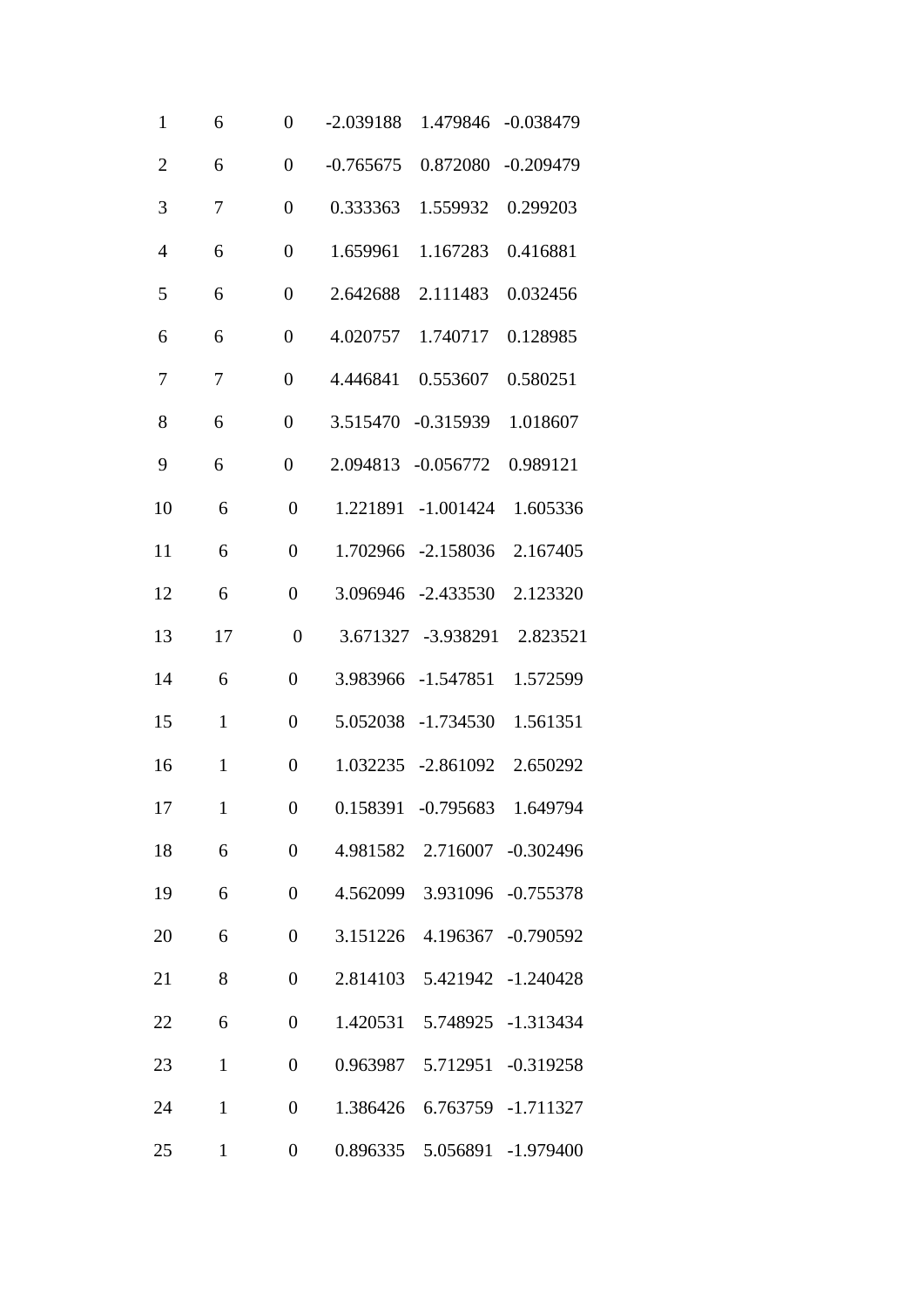| 26 | 7            | $\overline{0}$   | 2.232515    |                                     | 3.339719 -0.425972      |
|----|--------------|------------------|-------------|-------------------------------------|-------------------------|
| 27 | $\mathbf{1}$ | $\overline{0}$   | 5.249004    | 4.702312                            | $-1.087699$             |
| 28 | $\mathbf{1}$ | $\overline{0}$   | 6.033786    | 2.453324                            | $-0.247218$             |
| 29 | $\mathbf{1}$ | $\overline{0}$   | 0.254093    | 2.572164                            | 0.236418                |
| 30 | 6            | $\overline{0}$   | $-0.658849$ | $-0.343470$                         | $-0.931757$             |
| 31 | 6            | $\overline{0}$   | $-1.771485$ | $-0.930056$                         | $-1.489833$             |
| 32 | 6            | $\overline{0}$   | $-1.691732$ | $-2.161284$                         | $-2.365889$             |
| 33 | 7            | $\overline{0}$   | $-0.452725$ |                                     | $-2.915744$ $-2.234482$ |
| 34 | 6            | $\overline{0}$   | $-0.400668$ | $-3.806150$                         | $-1.068290$             |
| 35 | 6            | $\overline{0}$   | 0.828169    | $-4.696883$                         | $-1.333202$             |
| 36 | 6            | $\overline{0}$   | 0.995178    | $-4.671513$                         | $-2.881458$             |
| 37 | 6            | $\overline{0}$   | $-0.169203$ | $-3.794073$                         | $-3.374823$             |
| 38 | $\mathbf{1}$ | $\overline{0}$   | 0.076585    | $-3.200830$                         | $-4.262793$             |
| 39 | $\mathbf{1}$ | $\overline{0}$   | $-1.048638$ | $-4.423173$                         | $-3.622065$             |
| 40 | $\mathbf{1}$ | $\overline{0}$   | 1.955293    | $-4.223027$                         | $-3.156986$             |
| 41 | $\mathbf{1}$ | $\overline{0}$   | 0.960497    | $-5.671973$                         | $-3.325005$             |
| 42 | $\mathbf{1}$ | $\boldsymbol{0}$ |             | 1.716398 -4.288163 -0.841077        |                         |
| 43 | $\mathbf{1}$ | $\boldsymbol{0}$ |             | 0.677049 -5.709218 -0.944156        |                         |
| 44 | $\mathbf{1}$ | $\overline{0}$   |             | $-0.326819$ $-3.231926$ $-0.139733$ |                         |
| 45 | $\mathbf{1}$ | $\boldsymbol{0}$ |             | $-1.321162$ $-4.422484$ $-1.008665$ |                         |
| 46 | $\mathbf{1}$ | $\boldsymbol{0}$ |             | $-1.785909$ $-1.829875$ $-3.409699$ |                         |
| 47 | $\mathbf{1}$ | $\overline{0}$   |             | $-2.581596$ $-2.790728$ $-2.181676$ |                         |
| 48 | $\mathbf{1}$ | $\boldsymbol{0}$ |             | 0.310464 -0.800412 -1.102849        |                         |
| 49 | $\mathbf{1}$ | $\boldsymbol{0}$ |             | -2.103713 2.398445 0.544251         |                         |
| 50 | 8            | $\boldsymbol{0}$ |             | -4.093568 -0.772588 -1.956631       |                         |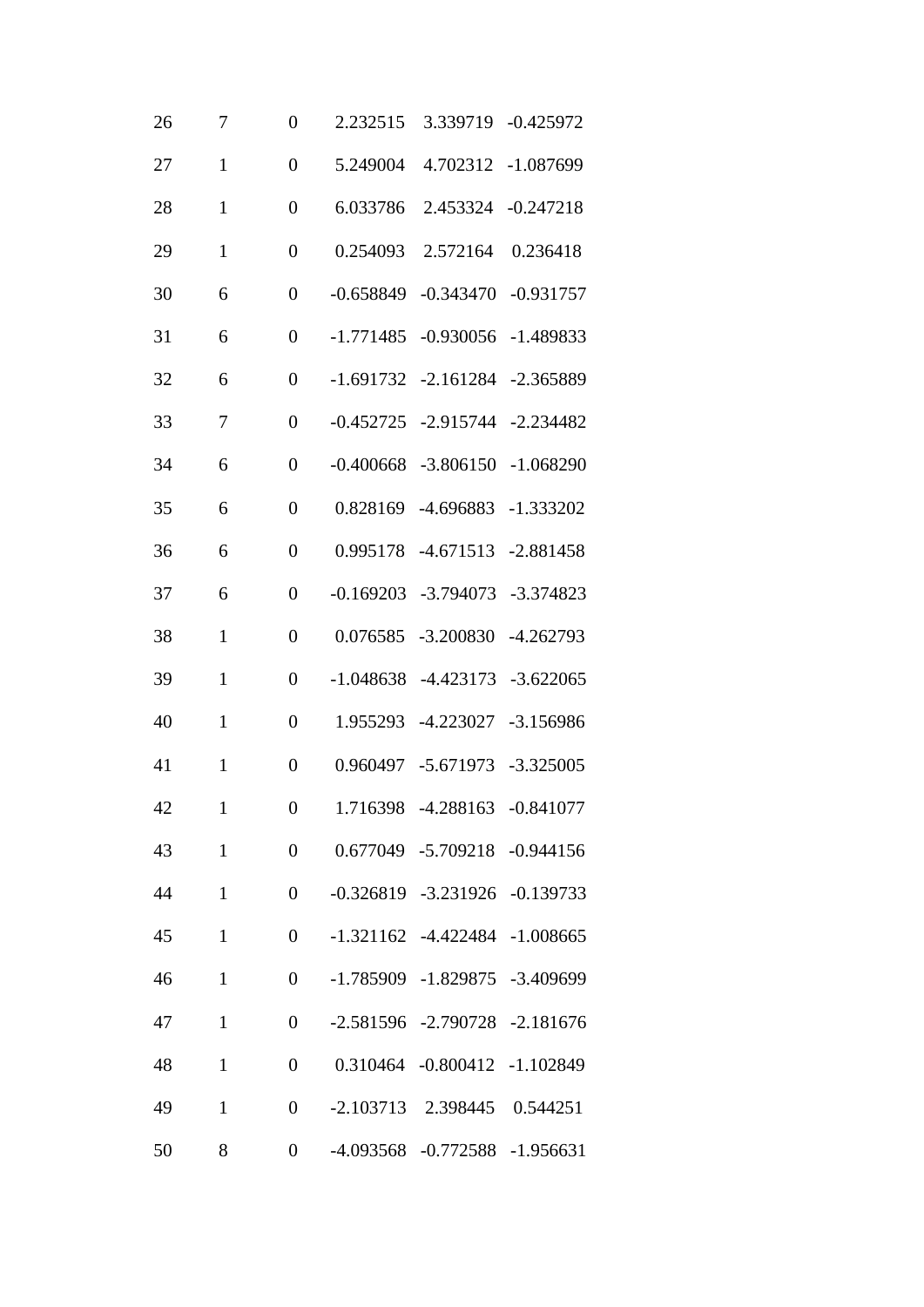| 51 | 6            | $\overline{0}$   | $-3.091739$ | $-0.299322$ | $-1.363779$ |
|----|--------------|------------------|-------------|-------------|-------------|
| 52 | 6            | $\overline{0}$   | $-3.181289$ | 0.922367    | $-0.558017$ |
| 53 | 6            | $\overline{0}$   | $-4.545730$ | 1.533738    | $-0.350549$ |
| 54 | 7            | $\overline{0}$   | $-5.295008$ | 0.876826    | 0.714026    |
| 55 | 6            | $\overline{0}$   | $-4.827865$ | 1.141906    | 2.074884    |
| 56 | 6            | $\overline{0}$   | $-5.950722$ | 0.572505    | 2.963382    |
| 57 | 6            | $\overline{0}$   | $-7.221090$ | 0.628174    | 2.063932    |
| 58 | 6            | $\overline{0}$   | $-6.718406$ | 1.214738    | 0.731002    |
| 59 | $\mathbf{1}$ | $\overline{0}$   | $-7.219101$ | 0.794430    | $-0.147892$ |
| 60 | $\mathbf{1}$ | $\overline{0}$   | $-6.868629$ | 2.315351    | 0.712426    |
| 61 | $\mathbf{1}$ | $\overline{0}$   | $-7.629293$ | $-0.375800$ | 1.910857    |
| 62 | $\mathbf{1}$ | $\overline{0}$   | $-8.015312$ | 1.244362    | 2.498078    |
| 63 | $\mathbf{1}$ | $\overline{0}$   | $-5.725547$ | $-0.460187$ | 3.248503    |
| 64 | $\mathbf{1}$ | $\overline{0}$   | $-6.063074$ | 1.151499    | 3.885998    |
| 65 | $\mathbf{1}$ | $\overline{0}$   | $-3.854832$ | 0.674345    | 2.253967    |
| 66 | $\mathbf{1}$ | $\boldsymbol{0}$ | -4.713289   | 2.233846    | 2.250322    |
| 67 | $\mathbf{1}$ | $\overline{0}$   | $-4.445712$ | 2.623767    | $-0.156597$ |
| 68 | $\mathbf{1}$ | $\overline{0}$   | $-5.119321$ | 1.411813    | $-1.275464$ |
|    |              |                  |             |             |             |

### **STRUCTURE OF 2b**

SCF Done: E(UB+HF-LYP) = -2008.18284432 A.U. after 27 cycles

---------------------------------------------------------------------

Standard orientation:

---------------------------------------------------------------------

Center Atomic Atomic Coordinates (Angstroms)

Number Number Type X Y Z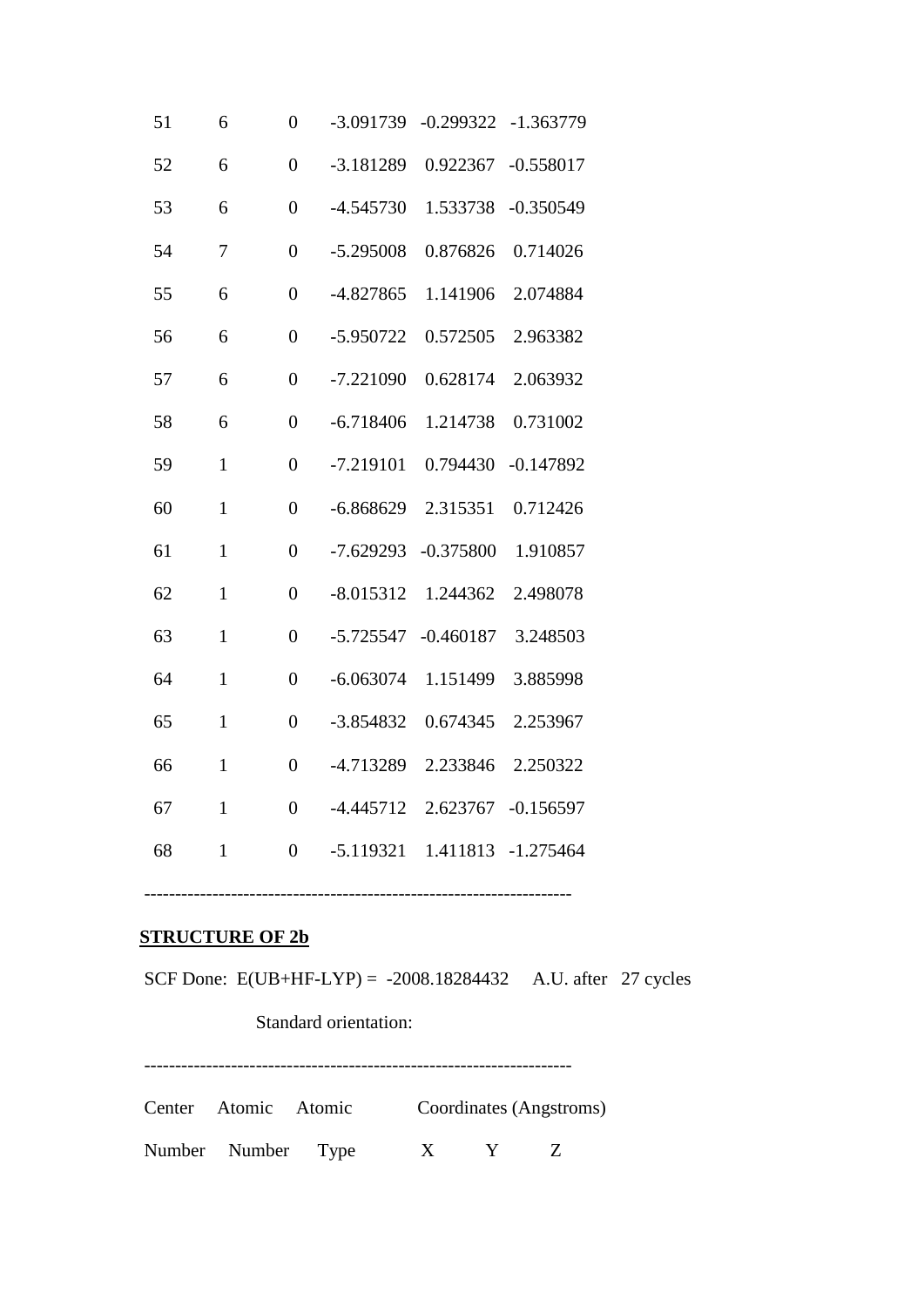| $\mathbf{1}$   | 6            | $\overline{0}$   | 1.820453<br>$-0.267508$<br>$-1.696406$    |
|----------------|--------------|------------------|-------------------------------------------|
| $\overline{2}$ | 6            | $\overline{0}$   | $-0.017170$<br>0.561344<br>$-1.049686$    |
| 3              | 7            | $\overline{0}$   | $-0.552109$<br>$-0.337772$<br>$-1.728757$ |
| $\overline{4}$ | 6            | $\overline{0}$   | -1.819944<br>0.038382<br>$-1.265541$      |
| 5              | 6            | $\overline{0}$   | $-2.232396$<br>1.380753<br>$-1.130600$    |
| 6              | 6            | $\overline{0}$   | $-3.602600$<br>1.630727<br>$-0.770318$    |
| 7              | 7            | $\overline{0}$   | -4.515329<br>0.677750<br>$-0.538516$      |
| 8              | 6            | $\overline{0}$   | $-4.116453$<br>$-0.603612$<br>$-0.663619$ |
| 9              | 6            | $\overline{0}$   | $-2.778089$<br>$-0.977036$<br>$-1.034834$ |
| 10             | 6            | $\overline{0}$   | $-2.441687$<br>$-2.358211$<br>$-1.131892$ |
| 11             | 6            | $\theta$         | $-3.376587$<br>$-3.332398$<br>$-0.880428$ |
| 12             | 6            | $\overline{0}$   | $-0.515185$<br>$-4.697851$<br>$-2.951232$ |
| 13             | 17           | $\overline{0}$   | $-5.869977$<br>$-4.225856$<br>$-0.198002$ |
| 14             | 6            | $\theta$         | $-5.070031$<br>$-1.636262$<br>$-0.404487$ |
| 15             | $\mathbf{1}$ | $\overline{0}$   | $-6.075733$<br>$-1.343831$<br>$-0.124332$ |
| 16             | $\mathbf{1}$ | $\overline{0}$   | $-3.125031$<br>$-4.385133$<br>$-0.958681$ |
| 17             | $\mathbf{1}$ | $\overline{0}$   | $-1.429465$ $-2.627258$ $-1.422458$       |
| 18             | 6            | $\boldsymbol{0}$ | 3.006885 -0.660792<br>$-3.998623$         |
| 19             | 6            | $\overline{0}$   | -3.096829<br>3.999245 -0.899311           |
| 20             | 6            | $\overline{0}$   | $-1.757106$ 3.625769 $-1.261955$          |
| 21             | 8            | $\overline{0}$   | $-0.925153$<br>4.668088 -1.495880         |
| 22             | 6            | $\boldsymbol{0}$ | 0.418600<br>4.360602 -1.888845            |
| 23             | $\mathbf{1}$ | $\overline{0}$   | 0.425528 3.775637 -2.814095               |
| 24             | $\mathbf{1}$ | $\boldsymbol{0}$ | 0.898550  5.328426  -2.039842             |

---------------------------------------------------------------------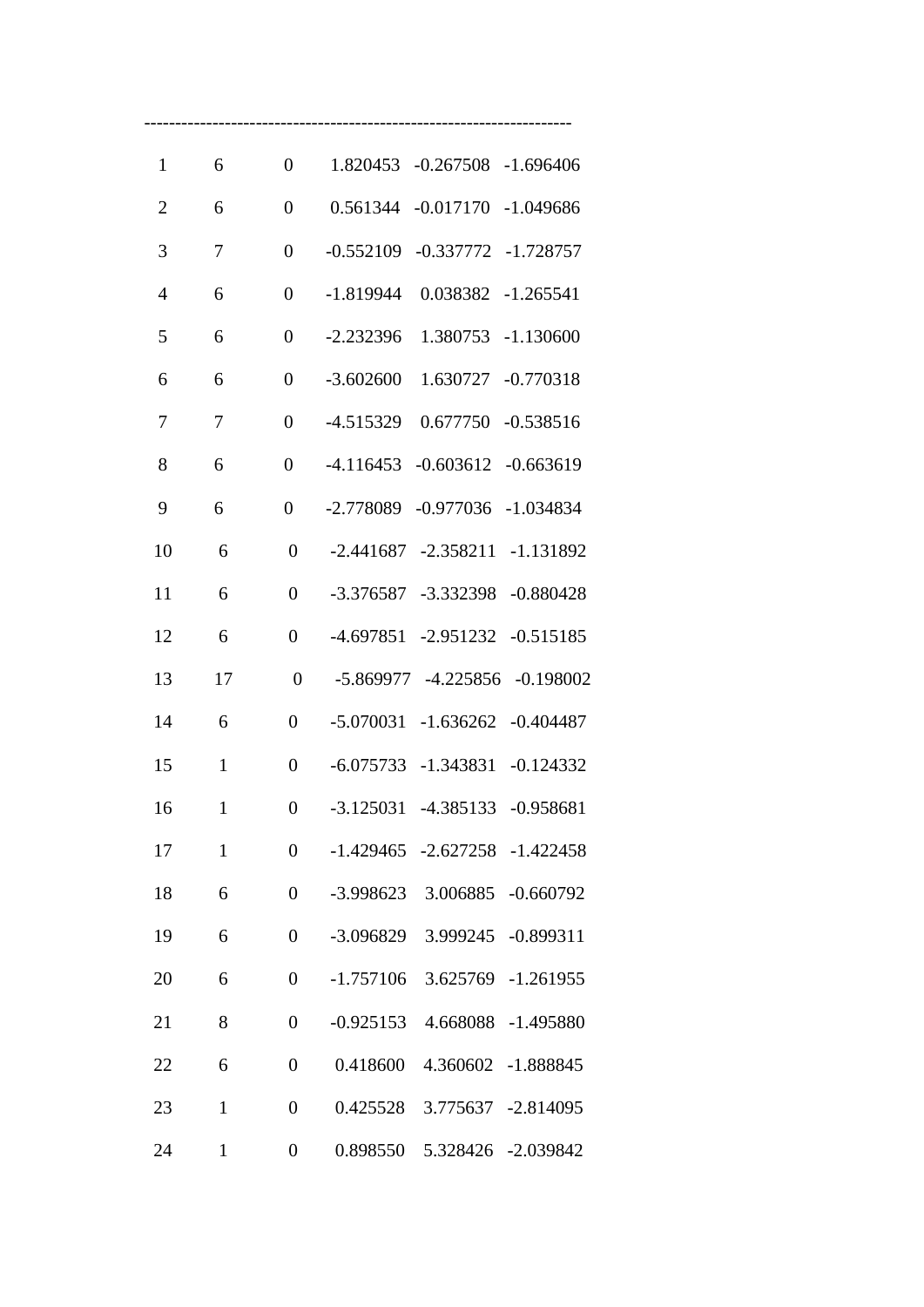| 25 | $\mathbf{1}$ | $\overline{0}$   | 0.929488    | 3.793258                      | $-1.104833$ |
|----|--------------|------------------|-------------|-------------------------------|-------------|
| 26 | 7            | $\overline{0}$   | $-1.336600$ | 2.397819                      | $-1.374374$ |
| 27 | $\mathbf{1}$ | $\overline{0}$   | -3.349809   | 5.052700                      | $-0.838753$ |
| 28 | $\mathbf{1}$ | $\overline{0}$   | $-5.030236$ | 3.214451                      | $-0.392639$ |
| 29 | 6            | $\overline{0}$   | 0.616294    | 0.455891                      | 0.305824    |
| 30 | 6            | $\overline{0}$   | 1.809012    | 0.642767                      | 0.974658    |
| 31 | $\mathbf{1}$ | $\overline{0}$   | 4.894431    | 0.077710                      | 0.409137    |
| 32 | 6            | $\overline{0}$   | 1.841581    | 1.109879                      | 2.420051    |
| 33 | 7            | $\overline{0}$   | 0.610985    | 0.809781                      | 3.138442    |
| 34 | 6            | $\overline{0}$   | 0.454515    | $-0.598046$                   | 3.517793    |
| 35 | 6            | $\overline{0}$   | $-0.729622$ | $-0.586740$                   | 4.505471    |
| 36 | 6            | $\overline{0}$   | $-0.753952$ | 0.866523                      | 5.065369    |
| 37 | 6            | $\overline{0}$   | 0.449179    | 1.550421                      | 4.392209    |
| 38 | $\mathbf{1}$ | $\overline{0}$   | 0.287730    | 2.615675                      | 4.190601    |
| 39 | $\mathbf{1}$ | $\overline{0}$   | 1.352028    | 1.458735                      | 5.031327    |
| 40 | $\mathbf{1}$ | $\overline{0}$   | $-1.684142$ | 1.370898                      | 4.784781    |
| 41 | $\mathbf{1}$ | $\boldsymbol{0}$ |             | -0.677595  0.899495  6.157169 |             |
| 42 | $\mathbf{1}$ | $\boldsymbol{0}$ |             | $-1.666437 -0.821116$         | 3.989715    |
| 43 | $\mathbf{1}$ | $\overline{0}$   |             | -0.594950 -1.335133 5.293329  |             |
| 44 | $\mathbf{1}$ | $\overline{0}$   |             | 0.276647 -1.224680            | 2.637208    |
| 45 | $\mathbf{1}$ | $\overline{0}$   | 1.374263    | $-0.973588$                   | 4.013309    |
| 46 | $\mathbf{1}$ | $\overline{0}$   | 1.987308    | 2.199269                      | 2.434242    |
| 47 | $\mathbf{1}$ | $\overline{0}$   | 2.724609    | 0.679241                      | 2.926904    |
| 48 | $\mathbf{1}$ | $\overline{0}$   | $-0.308990$ | 0.631276                      | 0.845381    |
| 49 | $\mathbf{1}$ | $\boldsymbol{0}$ |             | 1.787167 -0.621862 -2.724518  |             |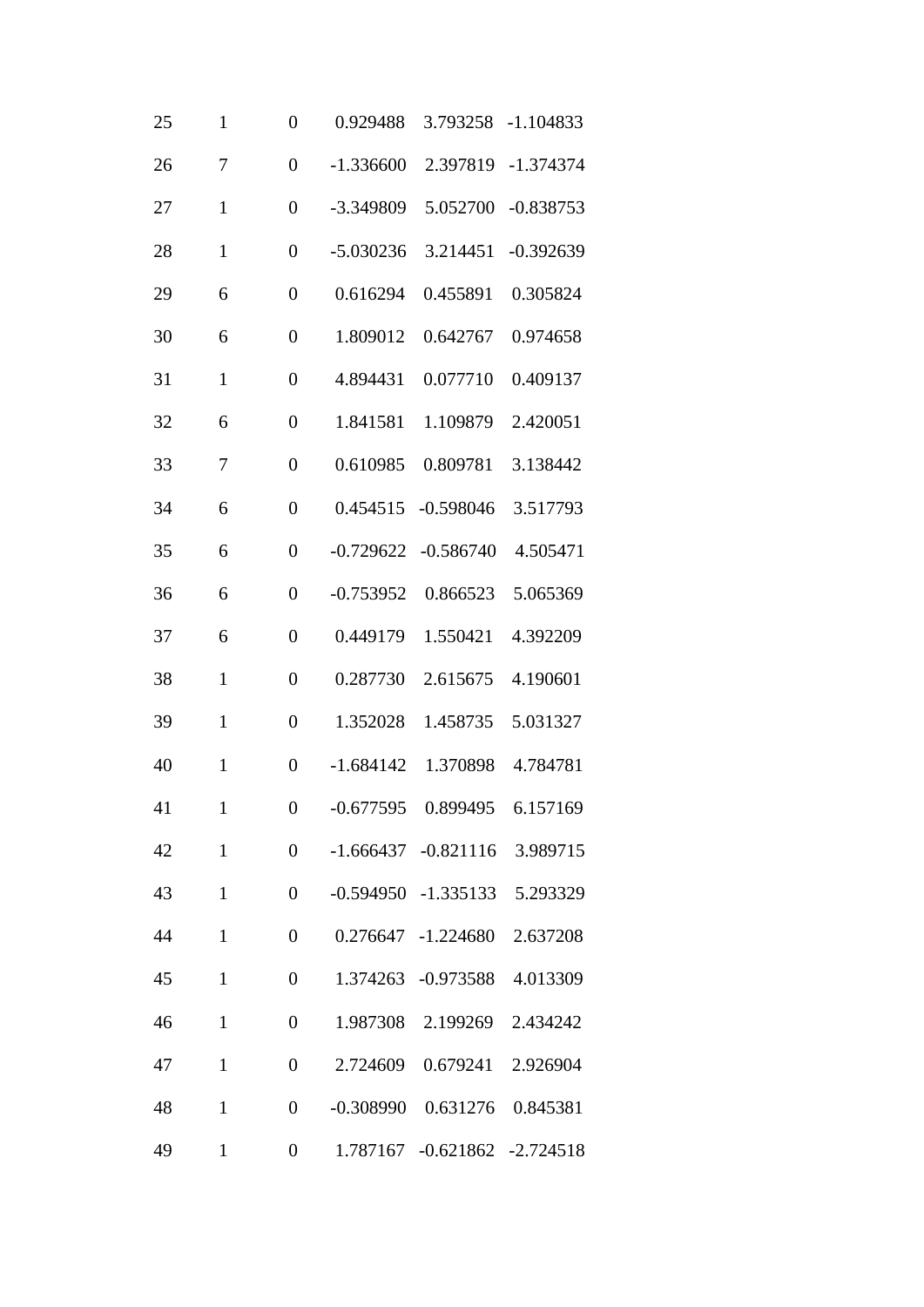| 50 | 8            | $\overline{0}$   | 4.193879 | 0.557517                      | 0.949974    |
|----|--------------|------------------|----------|-------------------------------|-------------|
| 51 | 6            | $\overline{0}$   | 3.026061 | 0.392233                      | 0.287650    |
| 52 | 6            | $\overline{0}$   | 3.025659 | $-0.048771$                   | $-1.064840$ |
| 53 | 6            | $\overline{0}$   | 4.341852 | $-0.199293$                   | $-1.804824$ |
| 54 | 7            | $\overline{0}$   | 5.363771 | $-0.878427$                   | $-0.995774$ |
| 55 | 6            | $\overline{0}$   | 5.125686 | $-2.324578$                   | $-0.822313$ |
| 56 | 6            | $\overline{0}$   | 6.453884 | $-2.852471$                   | $-0.250286$ |
| 57 | 6            | $\overline{0}$   | 7.524712 | $-1.837102$                   | $-0.749394$ |
| 58 | 6            | $\overline{0}$   | 6.724543 | $-0.793032$                   | $-1.551797$ |
| 59 | $\mathbf{1}$ | $\overline{0}$   | 7.111364 | 0.226811                      | $-1.455246$ |
| 60 | $\mathbf{1}$ | $\overline{0}$   | 6.715061 | $-1.050369$                   | $-2.627049$ |
| 61 | $\mathbf{1}$ | $\overline{0}$   | 8.038550 | $-1.367427$                   | 0.095301    |
| 62 | $\mathbf{1}$ | $\overline{0}$   | 8.289365 | $-2.310371$                   | $-1.373409$ |
| 63 | $\mathbf{1}$ | $\overline{0}$   | 6.420676 | $-2.872568$                   | 0.843788    |
| 64 | $\mathbf{1}$ | $\overline{0}$   | 6.655114 | $-3.873600$                   | $-0.587739$ |
| 65 | $\mathbf{1}$ | $\overline{0}$   | 4.262302 | $-2.503786$                   | $-0.175198$ |
| 66 | $\mathbf{1}$ | $\boldsymbol{0}$ |          | 4.912056 -2.786241 -1.803867  |             |
| 67 | $\mathbf{1}$ | $\boldsymbol{0}$ |          | 4.178132 -0.731011 -2.758801  |             |
| 68 | $\mathbf{1}$ | $\overline{0}$   |          | 4.737177  0.795350  -2.054651 |             |
|    |              |                  |          |                               |             |

---------------------------------------------------------------------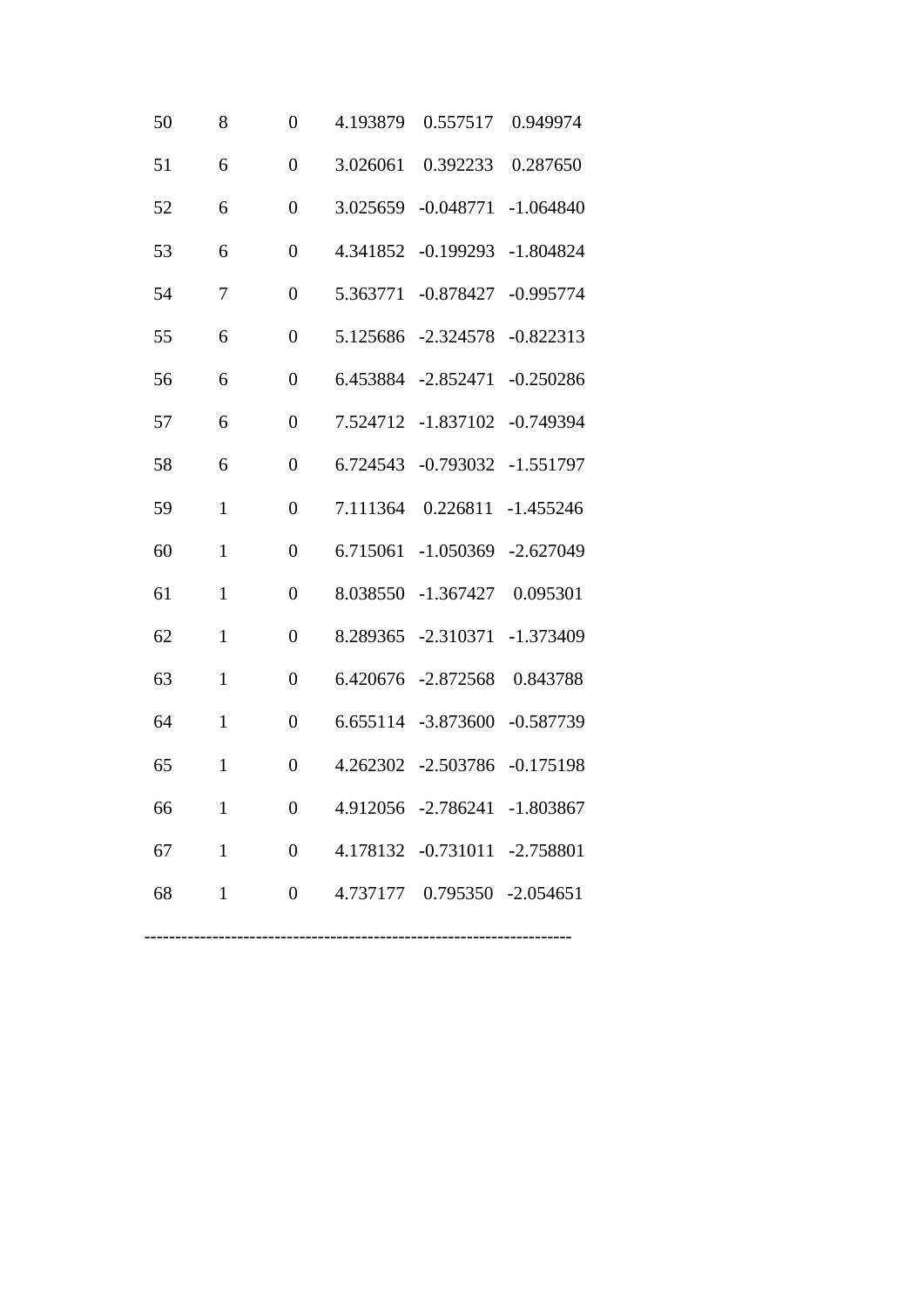### **B – DATA FROM ELECTROSPRAY MASS SPECTROMETRY**



**Supp Figure 1**: Positive ion high resolution electrospray mass spectrum of authentic protonated Pyronaridine (7-chloro-10-(4-hydroxy-3,5 bis(pyrrolidin-1-ylmethyl)phenylamino)-2-methoxybenzo[b][1,5]naphthyridin-5-ium). Note presence of peak with reduced intensity ascribed to spontaneous formation of iminoquinone during electrospray conditions.



**Supp Figure 2:** Positive ion high resolution electrospray mass spectrum of authentic protonated iminoquinone (7-chloro-2-methoxy-10-(4-oxo-3,5 bis(pyrrolidin-1-ylmethyl)cyclohexa-2,5dienylideneamino) benzo[b] [1,5]naphthyridin-5-ium)